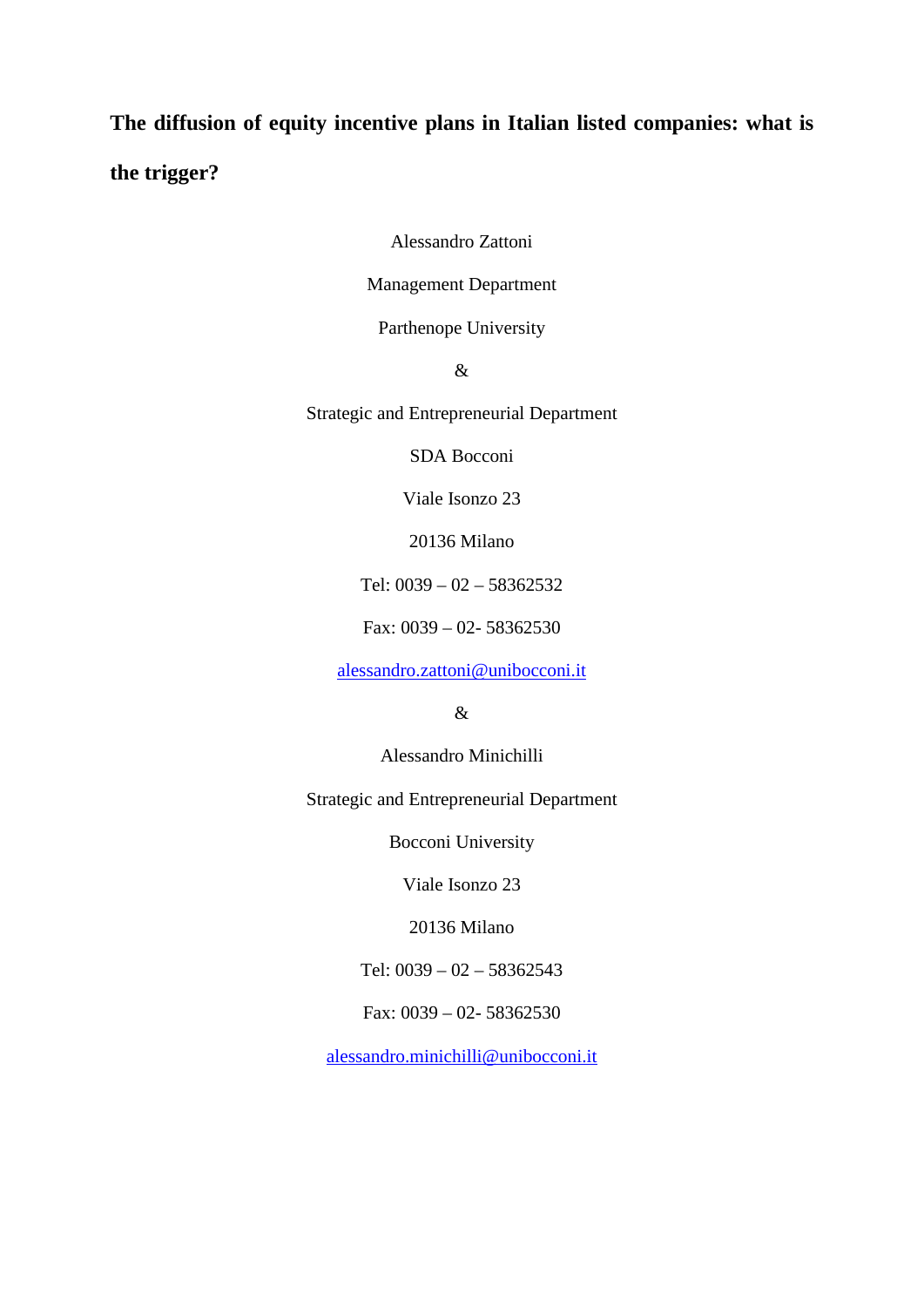## **The Diffusion of Equity Incentive Plans in Italian Listed Companies: What is the Trigger?**

## **ABSTRACT**

## **Manuscript type:** Empirical

**Research question:** Recent dynamics in the institutional and market environment facilitated the propagation of equity incentive plans outside the US and the UK. This study sheds light on the reasons behind the diffusion of these plans in a country, Italy, where companies are usually controlled by a blockholder and these instruments were almost absent.

**Research findings:** To gain a deep understanding of the phenomenon, we collected data on both the diffusion and the technical aspects of equity incentive plans adopted by Italian listed companies in 1999 and 2005. The results show that (i) the determinant of their adoption is the firm size rather than the absence of a controlling shareholder; (ii) these plans are not extensively used to extract company value, although few cases suggest this possibility; and (iii) plans' characteristics generally comply with the requirements in tax law so that fiscal benefits can be accessed.

**Theoretical/Academic implications:** Our findings contribute to expand the traditional knowledge on reasons behind the adoption of equity incentive plans outside Anglo-Saxon countries. Further, they provide support for a symbolic perspective of corporate governance, according to which the introduction of new governance practices may not imply substantive governance reforms.

**Practitioner/Policy implications:** Our study recommends policymakers to improve the disclosure rules about these plans, and to avoid the introduction of fiscal benefits that incentive the diffusion of some compensation schemes respect to others. Moreover, our results encourage members of remuneration committees to pay attention to specific characteristics of the plans.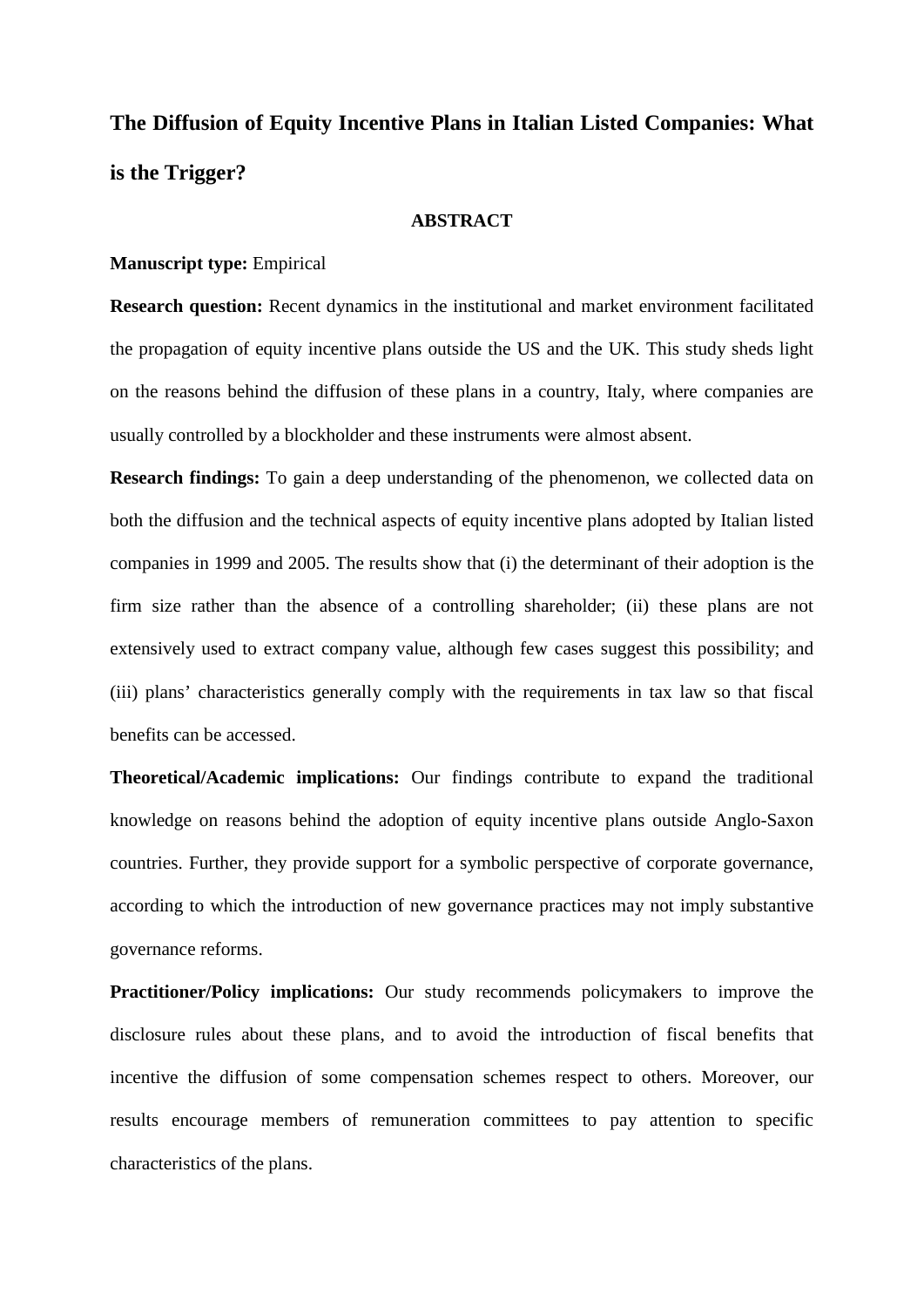Keywords: Corporate Governance, Equity Incentive Plans, Diffusion of Governance Practices, Italy.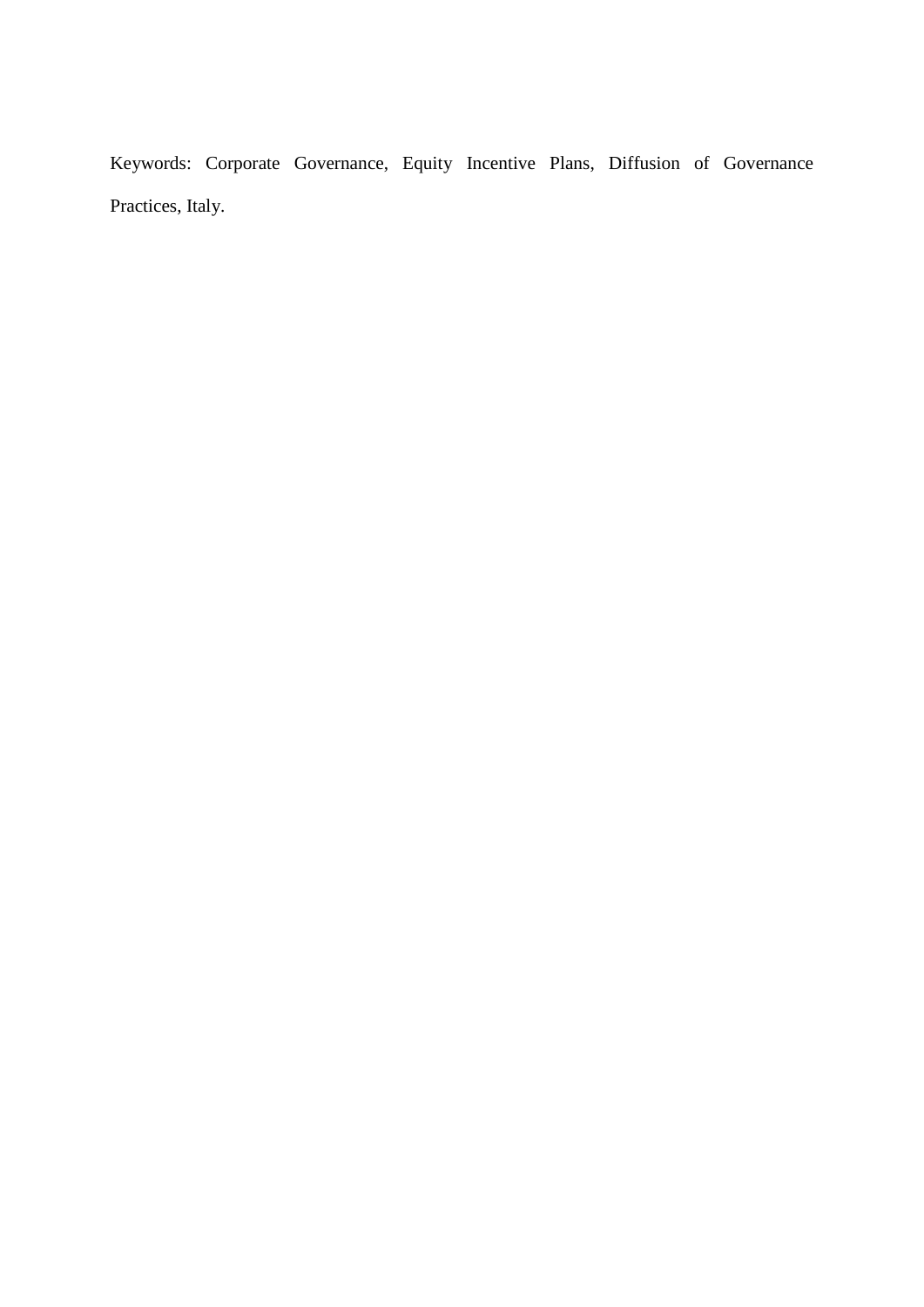**The diffusion of equity incentive plans in Italian listed companies: what is the trigger?**

#### **INTRODUCTION**

Past studies have brought to light the dissimilarities in the pay packages of managers in Anglo-Saxon countries as compared to other nations (e.g. Bebchuk, Fried, and Walker, 2002; Cheffins and Thomas, 2004; Zattoni, 2007). In the UK and, above all, in the US remuneration encompasses a variety of components, and short and long term variable pay carries more weight than elsewhere (Conyon and Murphy, 2000). In other countries, however, fixed wages have always been the main ingredient in top managers' pay schemes. Over time, variable short term pay has become more substantial, and the impact of fringe benefits has gradually grown. Notwithstanding, incentives linked to reaching medium to long term company goals have never been widely used (Towers Perrin, 2000).

In recent years, however, pay packages of managers have undergone an appreciable change as variable pay has increased considerably, even outside the US and the UK. In particular, managers in most countries have experienced an increase in the variable pay related to long term goals. Within the context of this general trend toward medium and long term incentives, there is a pronounced tendency to adopt plans involving stocks or stock options (Towers Perrin, 2000 and 2005). The drivers of the diffusion of long term incentive plans seem to be some recent changes in the institutional and market environment at local and global level. Particularly important triggers of the convergence towards the US pay paradigm are both market oriented drivers such as the evolving share ownership patterns or the internationalization of the labor market, and law-oriented drivers such as corporate or tax regulation (Cheffins and Thomas, 2004). Driven by these changes in the institutional and market environment, we observe a global trend toward the "Americanization of international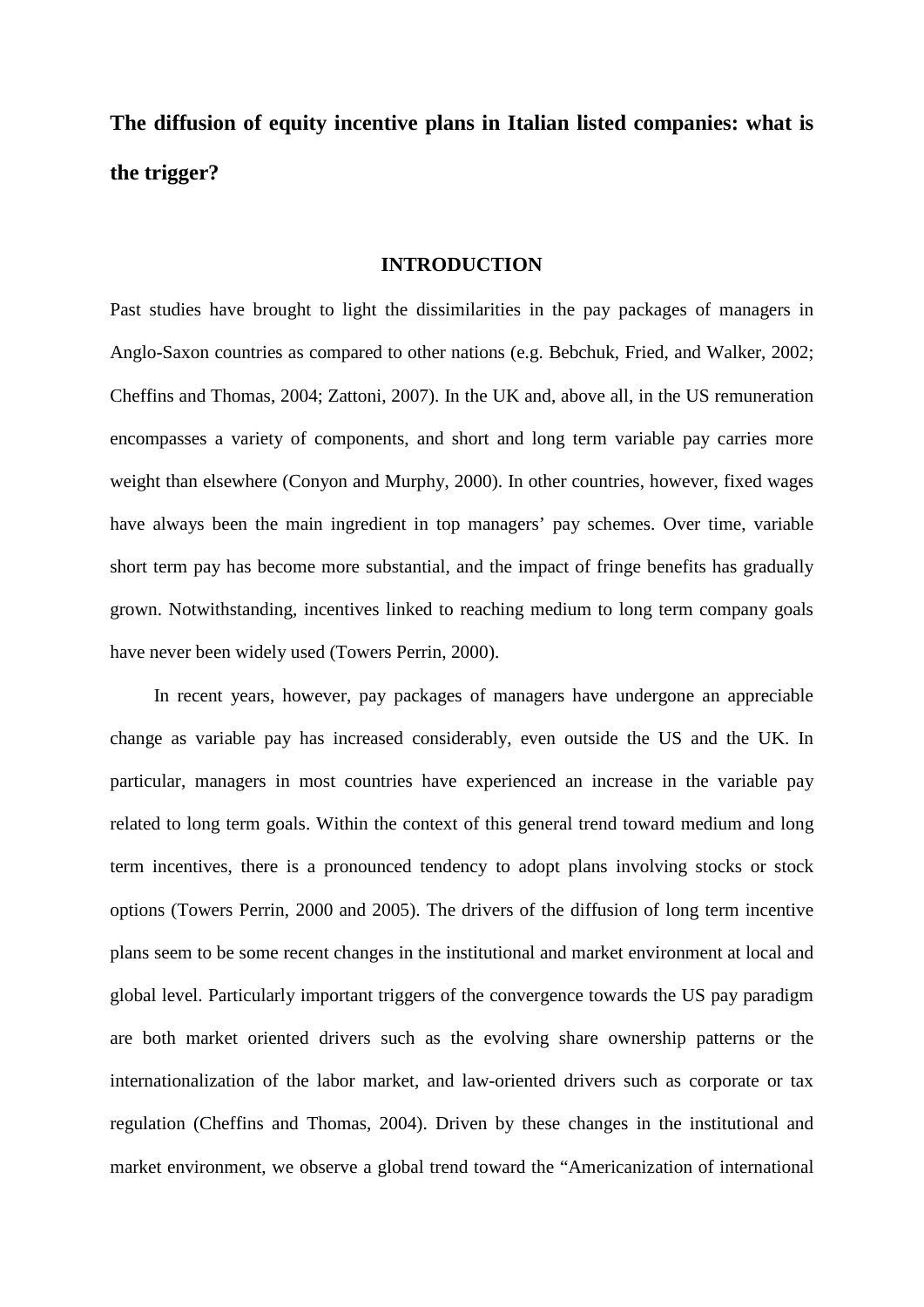pay practices", characterized by high incentives and very lucrative compensation mechanisms (e.g. Cheffins, 2003; Cheffins and Thomas, 2004).

Ironically, the spread of the US pay paradigm around the world happens when it is hotly debated at home. In particular, the critics concern both the level of executive compensation packages, and the use of equity incentive plans (Cheffins and Thomas, 2004). Critics stressed that US top managers, and particularly the CEOs, receive very lucrative compensation packages. The '80s and '90s saw an increasing disparity between CEO's pay and that of rankand-file workers. Thanks to this effect, their direct compensation has become hundred times that of an average employee (Hall and Liebman, 1998). The main determinants of the increasing level of CEOs' and executives' compensation are annual bonuses and, above all, stock option grants (Conyon and Murphy, 2000). Stock option plans have been recently criticized by scholars and public opinion because their characteristics are too generous and symptomatic of a managerial extraction of the firm's value (Bebchuk et al., 2002; Bebchuk and Fried, 2006).

In light of these recent events and of the increased tendency to adopt equity incentive plans, this paper aims at understanding the reasons behind the dissemination of stock option and stock grant[i](#page-45-0)ng plans outside the US and the  $UK<sup>i</sup>$ . The choice to investigate this phenomenon in Italy relies on the following arguments. First, the large majority of previous studies analyze the evolution of executive compensation and equity incentive plans in the US and, to a smaller extent, in the UK. Second, ownership structure and governance practices in continental European countries are substantially different from the ones in Anglo-Saxon countries. Third, continental European countries, and Italy in particular, almost ignored the use of these instruments until the end of the '90s.

Our aim is to compare the explanatory power of three competing views on the diffusion of equity incentive plans: (i) the optimal contracting view, which states that compensation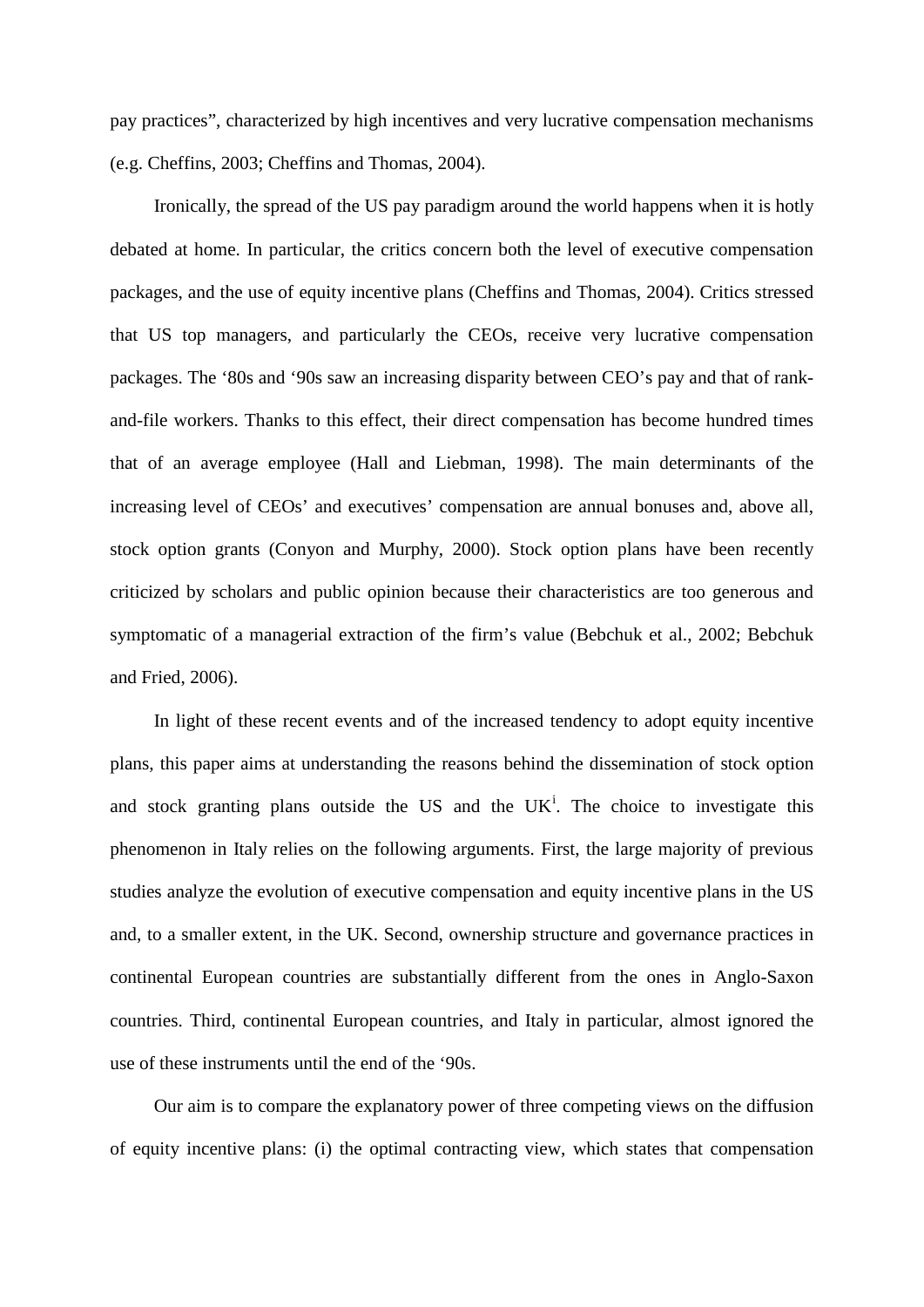packages are designed to minimize agency costs between managers and shareholders (Jensen and Murphy, 1990); (ii) the rent extraction view, which states that powerful insiders may influence the pay process for their own benefit (Bebchuk et al., 2002); and (iii) the perceivedcost view (Hall and Murphy, 2003), which states that companies may favor some compensation schemes for their (supposed or real) cost advantages.

To this purpose, we made an empirical study on the reasons why Italian listed companies adopted equity incentive plans since the end of the '90s. To gain a deep understanding of the phenomenon, we collected data and information both on the evolution of national institutional environment in the last decade, and on the diffusion and the characteristics (i.e. technical aspects and objectives) of equity incentive plans adopted by Italian listed companies in 1999 and 2005. We used both logit models and difference-ofmeans statistical techniques to analyze data. Our results show that (i) firm size, and not its ownership structure, is a determinant of the adoption of these instruments; (ii) these plans are not extensively used to extract company value, although few cases suggest this possibility; and (iii) plans' characteristics are coherent with the ones defined by tax law to receive special fiscal treatment.

Our findings contribute developing the literature on both the rationales behind the spreading of equity incentive schemes, and the diffusion of new governance practices. They show, in fact, that equity incentive plans have been primarily adopted to take profit of large tax benefits, and that in some occasions they may have been used by controlling shareholders to extract company value at the expense of minority shareholders. In other words, our findings suggest that Italian listed companies adopted equity incentive plans to perform a subtle form of decoupling. On the one hand, they declared that plans were aimed to align shareholders' and managers' interests, and incentive value creation. On the other hand, thanks to the lack of transparency and previous knowledge about these instruments, companies used these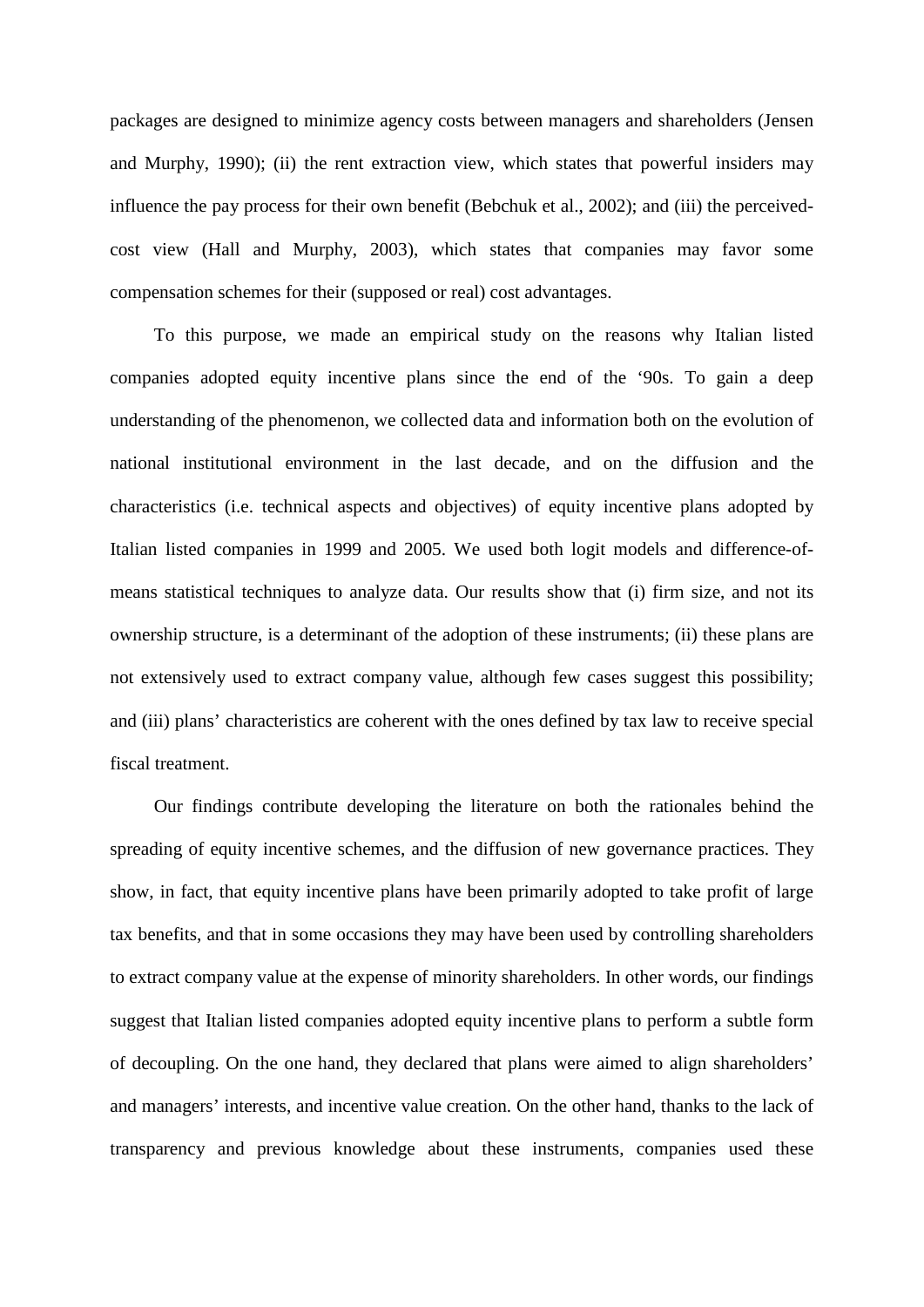mechanisms to take advantage of tax benefits, and sometimes also to distribute a large amount of value to some powerful subjects. These results support a symbolic perspective on corporate governance, according to which the introduction of equity incentive plans please stakeholders – for their implicit alignment of interests and incentive to value creation – without implying a substantive improvement of governance practices.

#### **THEORETICAL BACKGROUND**

#### **Corporate governance in Italian listed companies**

Italian companies are traditionally controlled by a large blockholder (Zattoni, 1999). Banks and other financial institutions do not own large shareholdings and do not exert a significant influence on governance of large companies, at least as far as they are able to repay their financial debt (Bianchi, Bianco, and Enriques, 2001). Institutional investors usually play a marginal role because of their limited shareholding, their strict connections with Italian banks, and a regulatory environment that does not incentive their activism. Finally, the stock market is relatively small and undeveloped, and the market for corporate control is almost absent (Bianco, 2001). In short, the Italian governance system can be described as a system of 'weak managers, strong blockholders and unprotected minority shareholders' (Melis, 2000: 354).

The board of directors is traditionally one tier, but shareholders' general meeting must appoint also a board of statutory auditors whose main task is to monitor directors' performance (Melis, 2000). Further, some researches published in the '90s showed that the board of directors was under the relevant influence of large blockholders. Both inside and outside directors were in fact related to controlling shareholders by family or business ties (Melis, 1999 and 2000; Molteni, 1997).

Coherently with this picture, fixed wages have been the main ingredient of top managers' remuneration and incentive schemes linked to reaching medium to long term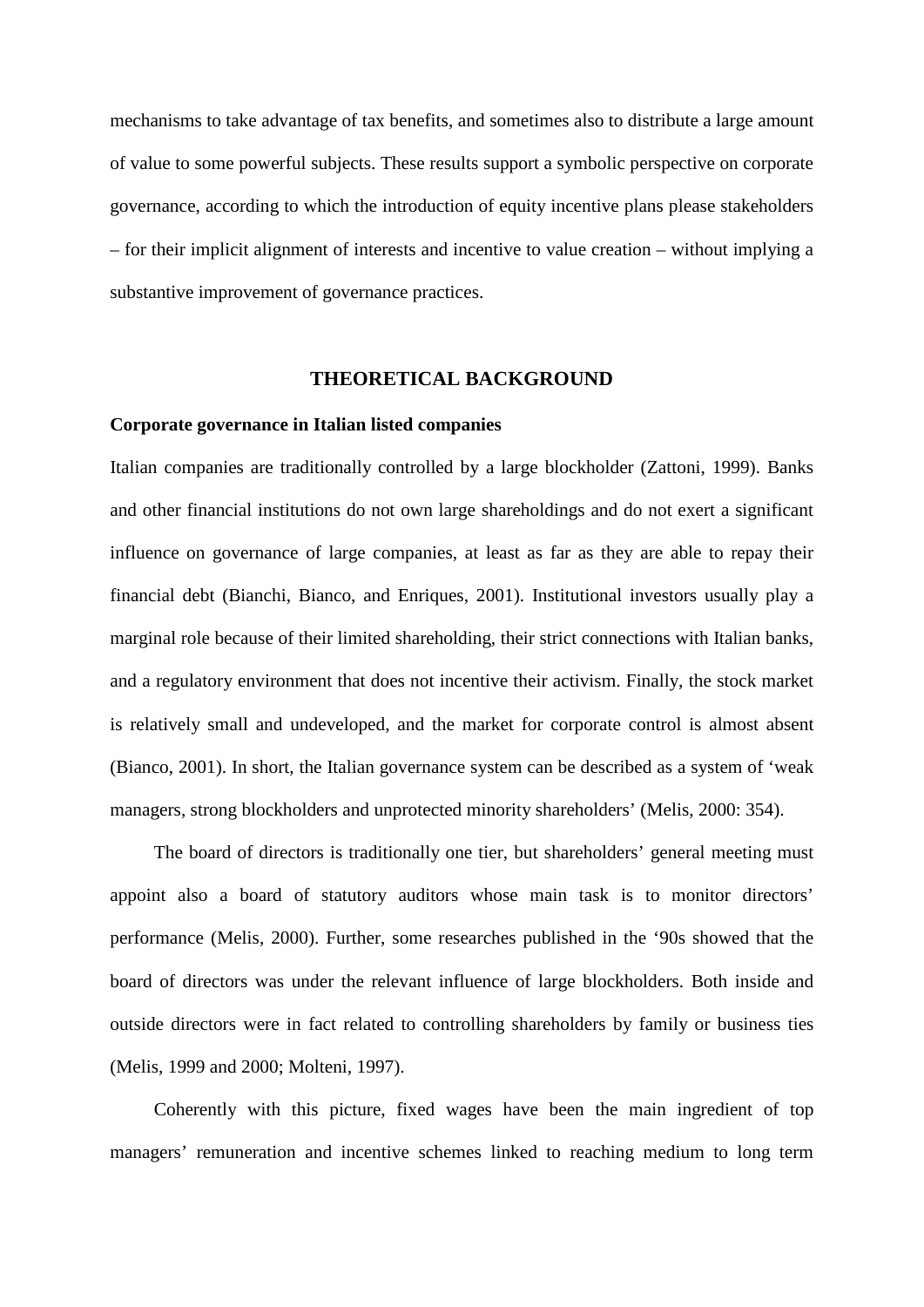company goals have never been widely used (Melis, 1999). Equity incentives schemes adopted by Italian companies issue stocks to all employees unconditionally for the purpose of improving company atmosphere and stabilizing the share value on the Stock Exchange. Only very few can be compared to stock options plans in the true sense of the term. Even in this case, however, directors and top managers were rarely evaluated through stock returns, because of the supposed limited ability of the Italian stock market to measure firm's performance (Melis, 1999).

## **The evolution of Italian institutional context in the last decade**

The institutional context in Italy has evolved radically in the last decade, creating the possibility for the dissemination of equity incentive plans. The main changes regarded the development of commercial law, the introduction and the update of the code of good governance, the issue of some reports encouraging the use of equity incentive plans, and the evolution of the tax law (Zattoni, 2006).

Concerning the national law and regulations, some reforms in the commercial law (1998, 2003 and 2005) and the introduction (1999) and update (2002) of the national code of good governance contributed to improve the corporate governance of listed companies (Zattoni, 2006). Financial markets and corporate law reforms improved the efficiency of the Stock Exchange and created an institutional environment more favorable to institutional investors' activism (Bianchi and Enriques, 2005). At the same time the introduction and update of the code of good governance contributed to improve governance practices at board level. These reforms did not produce an immediate effect on governance practices of Italian listed companies, although they contributed to improve, slowly and with some delay, their governance standards (Zattoni, 2006).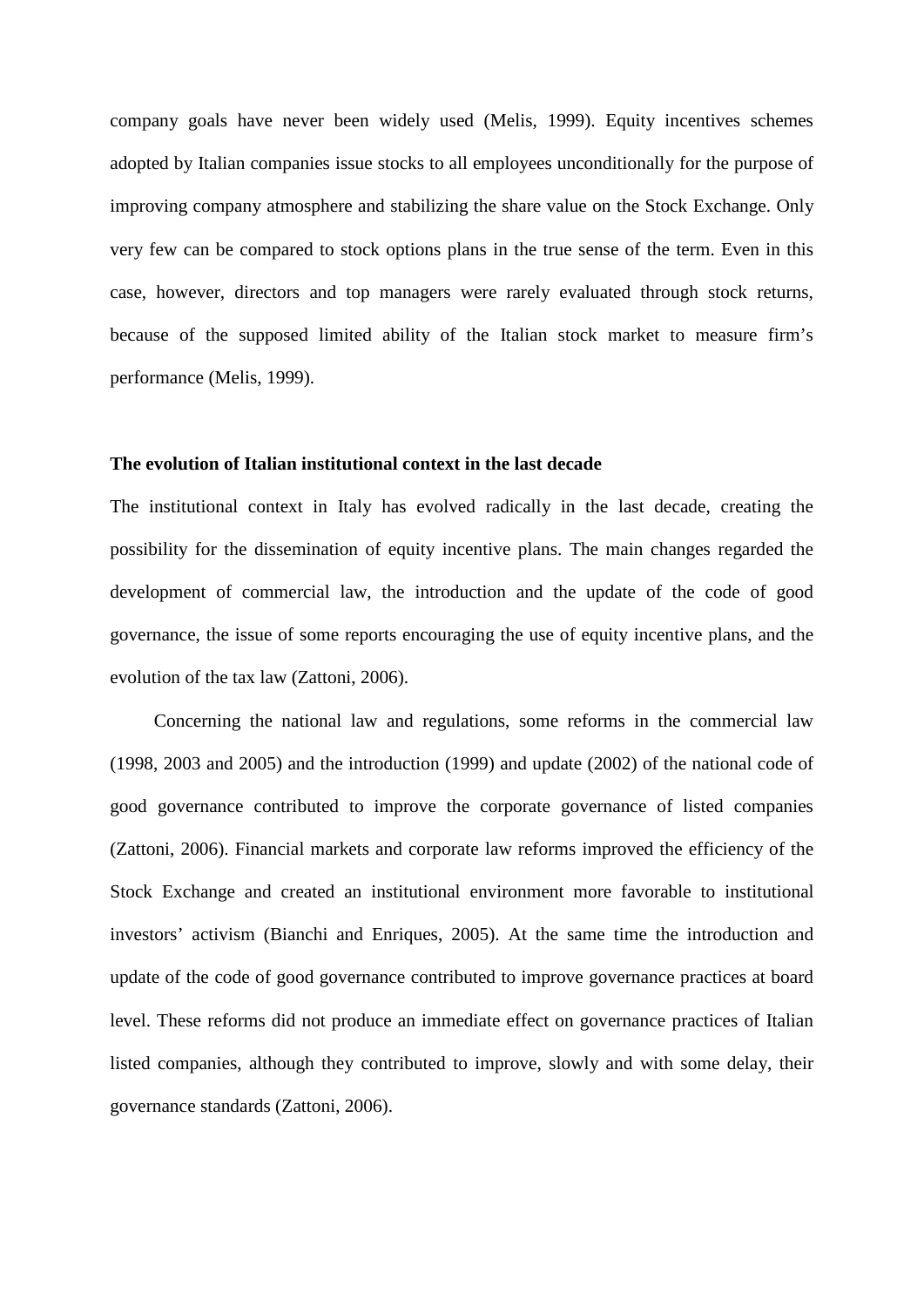Beyond the evolution of governance practices, some changes in the institutional environment affected directly the diffusion and the characteristics of equity incentive plans. Both the white paper of the Ministry of the Industry and Foreign Commerce and the code of good governance issued by the national Stock Exchange invited companies to implement equity incentive plans in order to develop a value creation culture in Italian companies<sup>[ii](#page-45-1)</sup>. Furthermore, in 1997 fiscal regulations were enacted allowing tax exemption on the shares received through an equity incentive plan. According to the new regulation, which took effect on 1 January 1998, issuance of new stocks to employees by an employer or another company belonging to the same group did not represent compensation in kind for income tax purposes (Autuori, 2001). In the following years, the evolution of tax rules reduced the generous benefits associated with the use of equity incentive plans, but also the new rules continued to favor the dissemination of these plans<sup>iii</sup>.

Driven by these changes in the institutional context, equity incentive plans became widely diffused among Italian listed companies at the end of the '90s (Zattoni, 2006). Ironically, the diffusion of these instruments – in Italy and in other countries such as Germany (Bernhardt, 1999), Spain (Alvarez Perez and Neira Fontela, 2005), and Japan (Nagaoka, 2005) – took place when they were strongly debated in the US for their unpredicted consequences and the malpractices associated with their use (Bebchuk et al., 2002).

## **The rationales explaining the adoption of equity incentive plans**

Equity incentive plans are a main component of executive compensation in the US. Their use is mostly founded on the argument that they give managers an incentive to act in the shareholders' interests by providing a direct link between their compensation and firm stockprice performance (Jensen and Murphy, 1990). Beyond that, equity incentive plans have also other positive features, as they may contribute to attract and retain highly motivated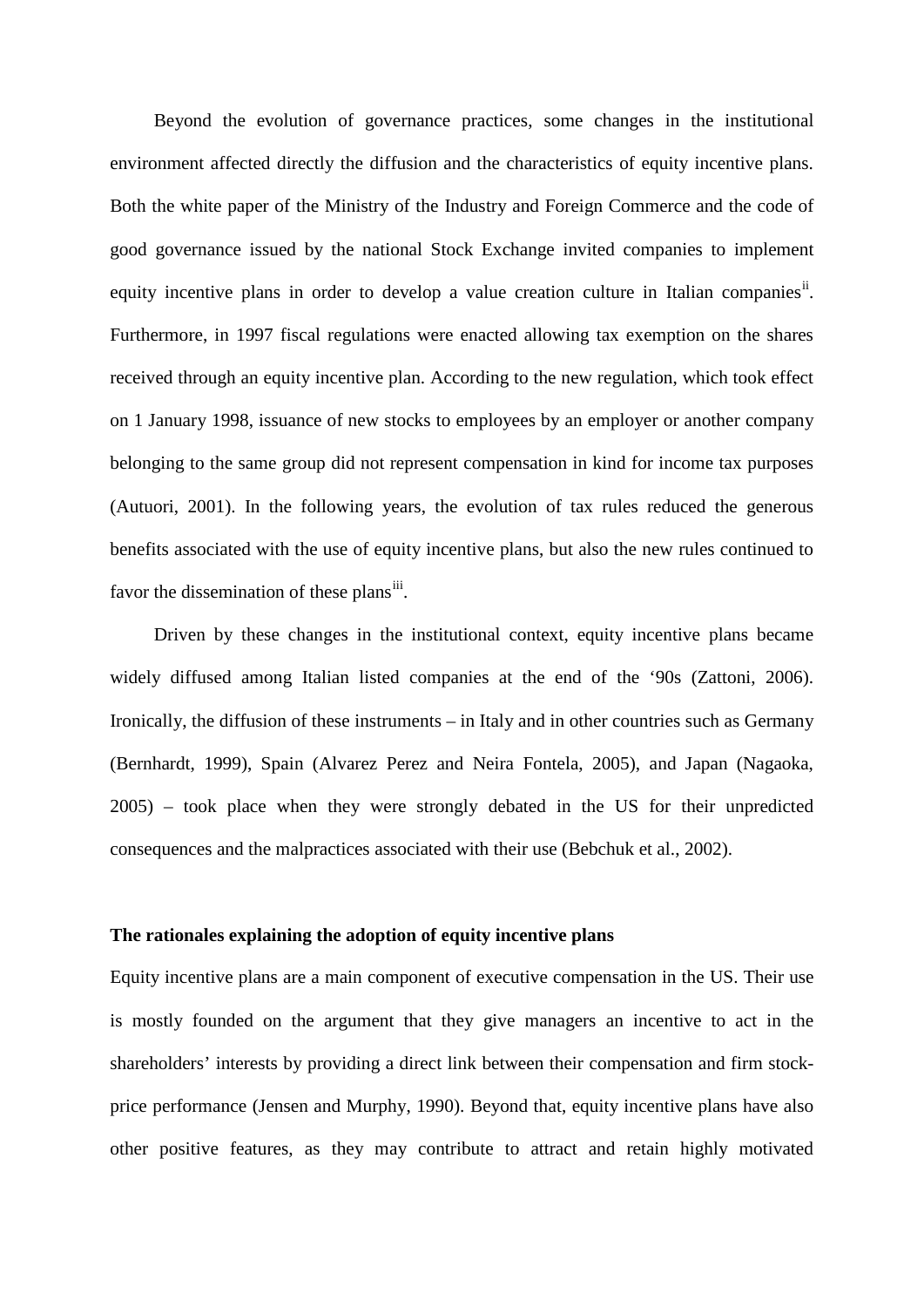employees, to encourage beneficiaries to risk taking, and to reduce direct cash expenses for executive compensation (Hall and Murphy, 2003).

Despite all their positive features, the use of equity incentive plans is increasingly debated in the US. In particular, critics question their presumed effectiveness in guaranteeing the alignment of executives' and shareholders' interests. They point out that these instruments may be adopted to fulfill other objectives, such as to extract value at shareholders expenses (e.g. Bebchuck and Fried, 2006), or even to achieve a (real or perceived) reduction in compensation costs (e.g. Murphy, 2002). In synthesis, the actual debate indicates that three different rationales may explain the dissemination and the specific features of equity incentive plans: a) the *optimal contracting view* (Jensen and Murphy, 1990); b) the *rent extraction view* (Bebchuk et al., 2002); and c) the *perceived-cost view* (Hall and Murphy, 2003).

According to the *optimal contracting view,* executive compensation packages are designed to minimize agency costs between top managers (agents) and shareholders (principals) (Jensen and Meckling, 1976). The boards of directors are effective governance mechanisms aimed at maximizing shareholders value and the top management's compensation scheme is designed to serve this objective (Fama and Jensen, 1983). Providing managers with equity incentive plans may mitigate managerial self-interest by aligning the interests of managers and shareholders (Jensen and Meckling, 1976). Following the alignment rationale, equity incentives may improve firm performance, as managers are supposed to work for their own and shareholders' benefit (Jensen and Murphy, 1990). In short, these instruments are designed to align the interests of managers with those of shareholders, and to motivate the former to pursue the creation of share value (Jensen and Murphy, 1990).

Agency costs are high when there is a separation between ownership and control (Berle and Means, 1932). Dispersed shareholding and the absence of large blockholders force shareholders to delegate decision making to top managers, and drastically reduce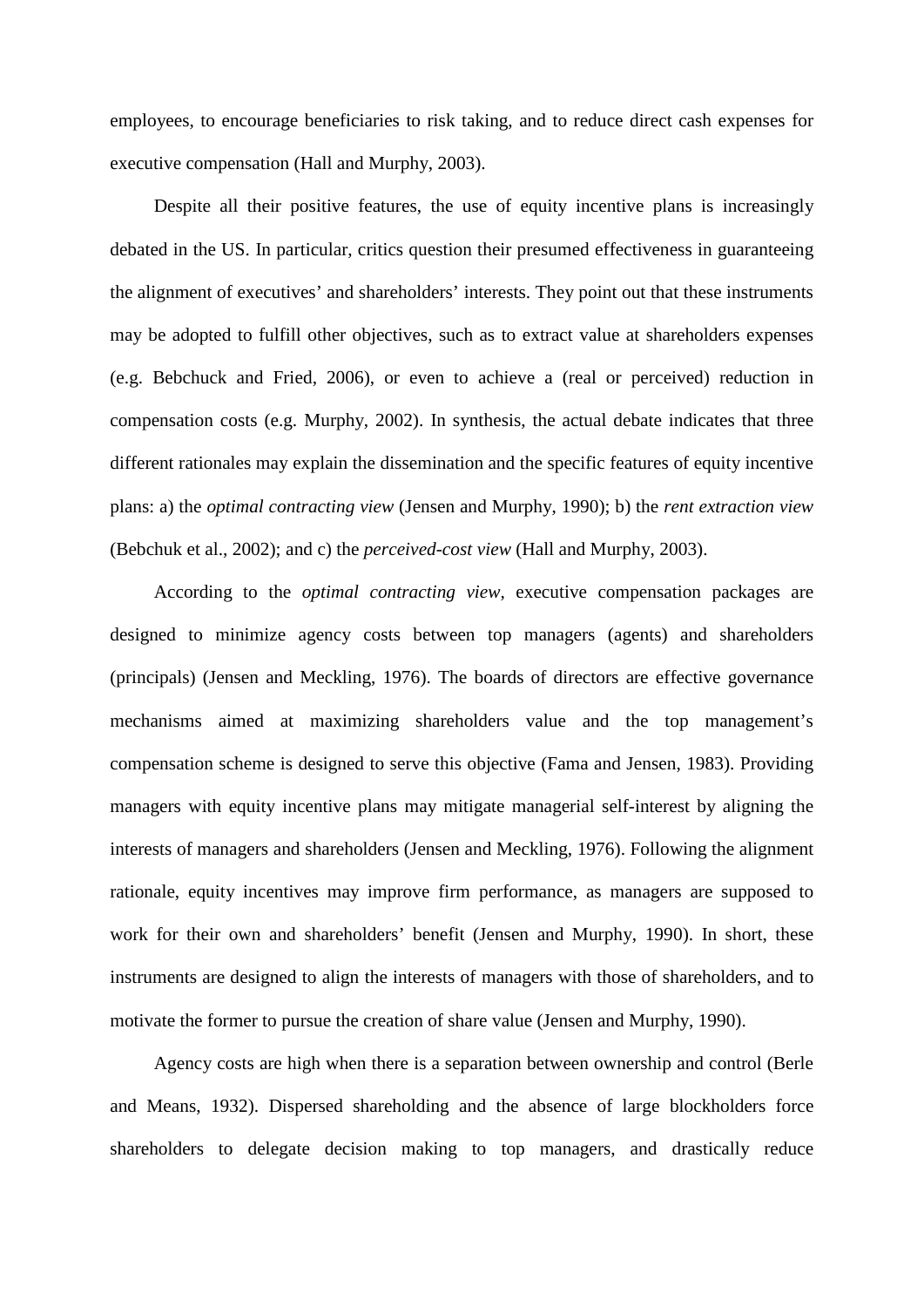shareholders' incentives and ability to effectively monitor their behaviors (e.g. Hart, 1995; Shleifer and Visnhy,  $1997$ <sup>iv</sup>. In these circumstances, the risks of management's abuse increase and the adoption of equity incentive plans may contribute to align top managers' and shareholders' interests (Jensen and Murphy, 1990; Shleifer and Visnhy, 1997). When ownership structure is concentrated, the controlling shareholders may though nominee themselves or appoint their own nominees as members of the board of directors (e.g. Melis, 1999). Consequently, managers are restricted in the pursuit of their personal objectives to the detriment of shareholders, and there is not a strong need to use equity incentive plans to align managers' and shareholders' interests (Zattoni, 2007). In this situation, in fact, agency costs can be effectively reduced by using tools other than incentive schemes. Therefore, following the optimal contracting view we would expect the next relationship to hold:

*Hypothesis 1: companies with no controlling shareholder will adopt equity incentive plans more often than companies with a controlling shareholder.*

According to the *rent extraction (or managerial-power) view*, powerful insiders may influence the pay process for their own gain at the expense of shareholders (Bebchuk and Fried, 2006). According to this view, rent extraction is facilitated by ineffective corporate boards, in which outside directors act under the influence of powerful executives, are often sympathetic to managers, or are simply ineffectual in overseeing compensation practices (Bebchuk et al., 2002). As a result, boards do not implement optimal compensation packages, and top managers receive pay in excess (i.e. a rent) of the level that would be optimal for shareholders. Market forces are hardly strong enough to limit this behavior; they instead provide incentives for structuring compensation packages in a way that camouflages the presence and the extent of rent extraction (Bebchuk et al., 2002). There are several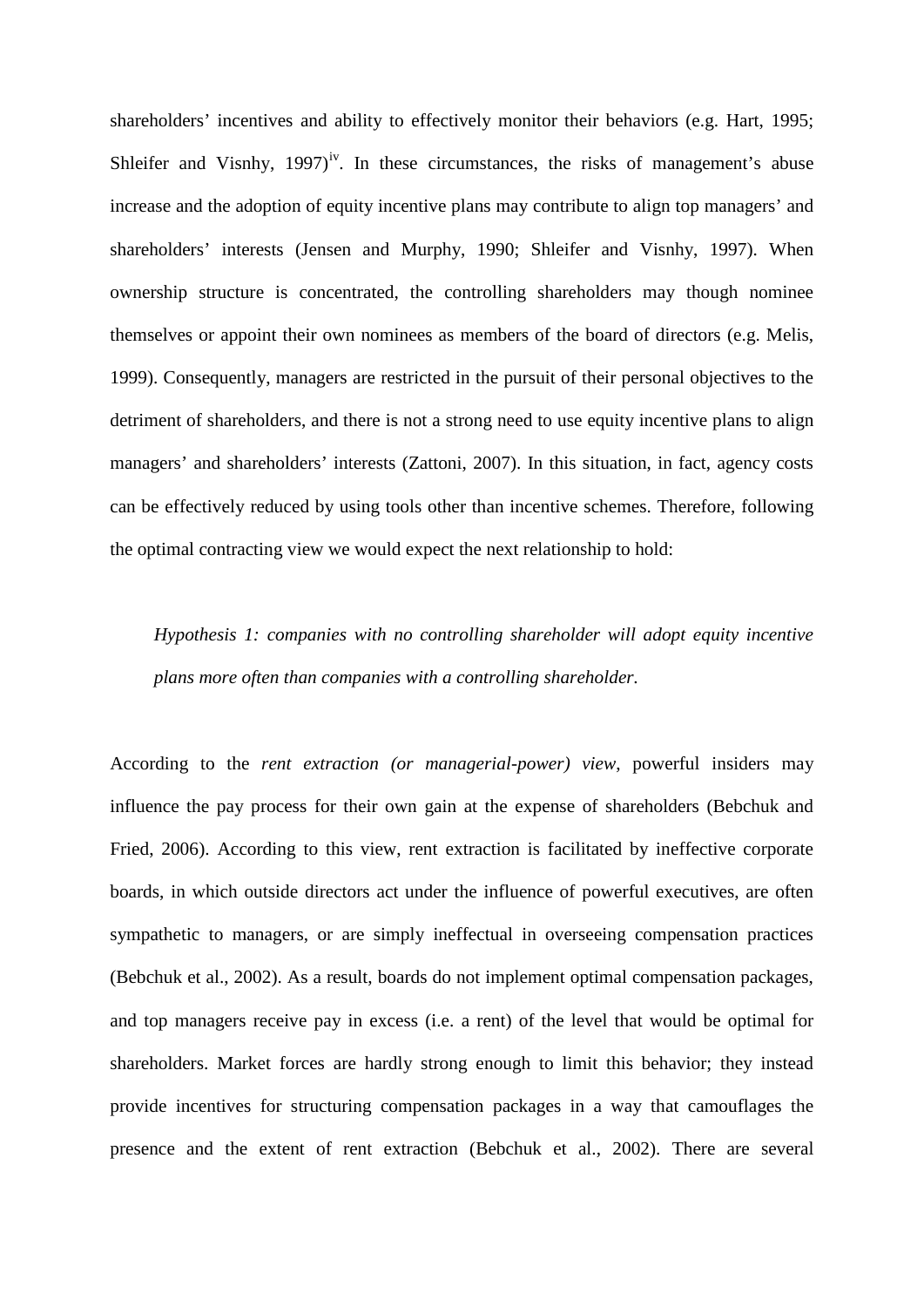characteristics of these instruments that seem to be coherent with this view: the lack of adjustments for industry and market returns, the uniform use of at-the-money options, the lack of lock-up mechanisms, and so on (Bebchuk et al., 2002).

While in the US and the UK top managers are the most powerful insiders, in Italy (and in many other continental European countries) large blockholders play such role (Barca and Becht, 2001). Controlling shareholders may nominee themselves, or their relatives, as directors and top managers of their companies (e.g. Melis, 1999; Molteni, 1997), and have the power to influence the board decision making (Melis, 1999 and 2000). Thanks to their power as owners, directors and (sometimes also) managers, controlling shareholders may extract private benefits of control at minority shareholders' expense (La Porta, Lopez-de-Silanes, and Shleifer, 1999). To this purpose, they may use different techniques such as (i) increasing their compensation as managers and directors; (ii) using corporate assets for personal purposes; (iii) transferring wealth from operating companies to holding companies through the intergroup exchanges of goods, services and financial resources; (iv) exploiting business opportunities through another company they own; and so on (Johnson, La Porta, Lopez-de-Silanes, and Shleifer, 2000). Some studies showed that private benefits of control are particularly high in Italy, supporting the view that controlling shareholders of Italian listed companies may extract a large amount of value at the minority shareholders' expenses (e.g. Nenova, 2003; Dyck and Zingales, 2004).

Equity incentive plans are instruments that may be particularly effective to extract value from the company. They allow, in fact, controlling shareholders to transfer a large amount of money camouflaging the sum at the grant date, and to hide the extraction of value because these plans are perceived as instruments aimed at solving governance problems and fostering value creation (e.g. Bebchuk et al., 2002). To reach this purpose, controlling shareholders may design very generous plans targeted to them as top managers or directors of the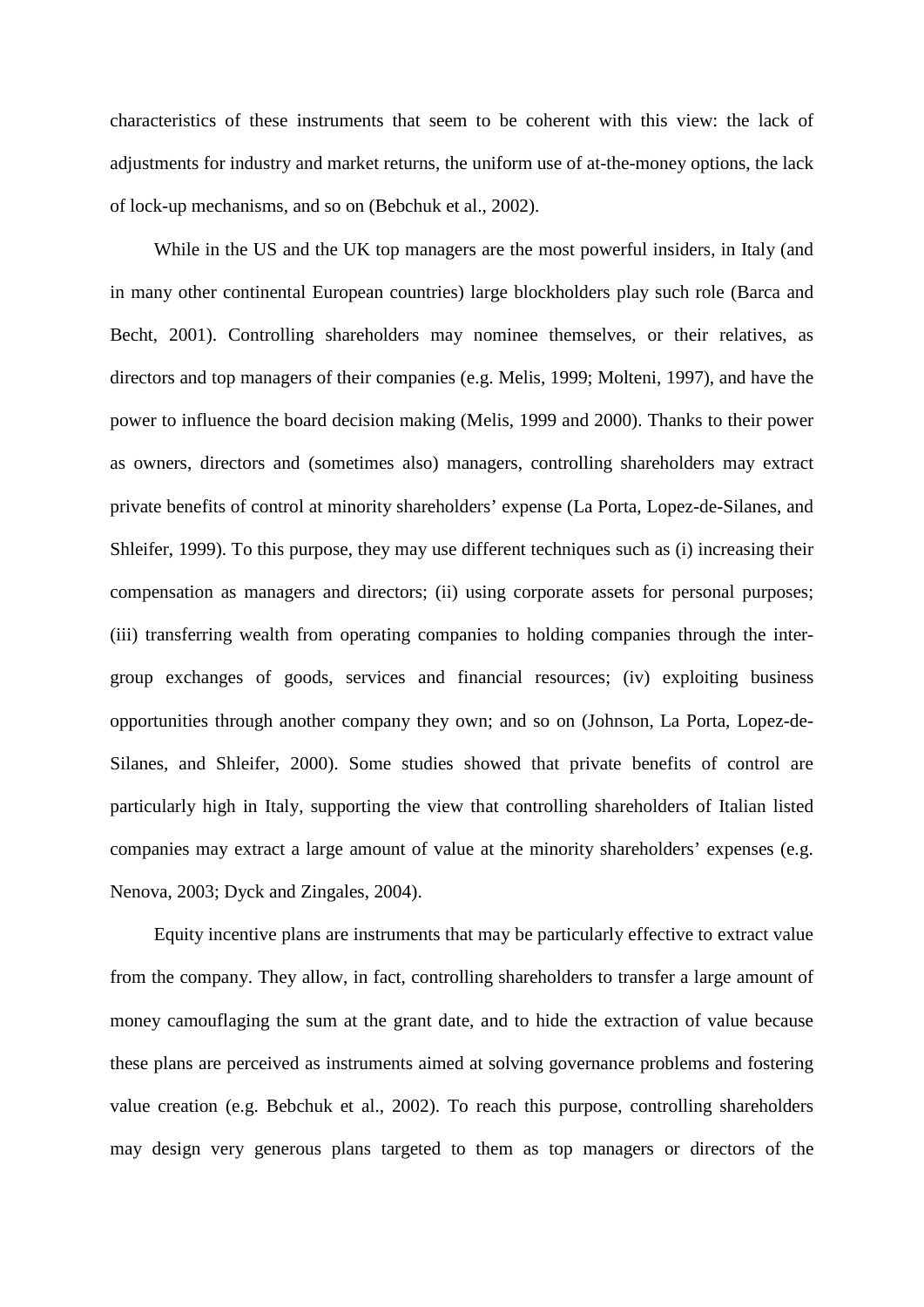corporation. Generous plans are that ones with (i) a strike price lower than the market value, (ii) no relationship with company's performance, and (iii) no lock-up provisions (Bebchuk and Fried, 2006; Bebchuk, et al., 2002). Thus, following the rent extraction view we would expect the next relationship to hold:

*Hypothesis 2: the equity incentive plans targeted to top managers or directors will differ from plans offered to a large number of employees. In particular, plans targeted to top managers and directors will have more often (i) a strike price lower that the market value; (ii) no relationship with company's performance; and (iii) no lock-up provisions.*

According to the *perceived-cost view*, the popularity of equity incentive plans largely reflects their favorable tax and accounting treatments (Murphy, 2002). Boards of directors are convinced that equity incentives are cheap to grant because, until few years ago, there were no accounting costs and no cash outlays. Moreover, under U.S. accounting and tax rules in vigor before the introduction of SFAS 123R, when the option was exercised, accounting income was unchanged and taxable income reduced (Murphy, 2002). Even if the value of these plans is disclosed in footnotes to the annual report and financial markets are (reasonably) efficient, managers consider only the accounting consequences of alternative compensation tools (Hall and Murphy, 2003). The favorable accounting and tax treatments make the perceived cost of an option much lower than the economic costs. The large diffusion of broad-based plans and the development of plans that conform to the evolution of accounting and tax regulations seem to support this view (Murphy, 2002).

Summing up, following the perceived-cost view equity incentives may be utilized by companies to cushion the impact of labor costs on profit and loss accounts (Hall and Murphy,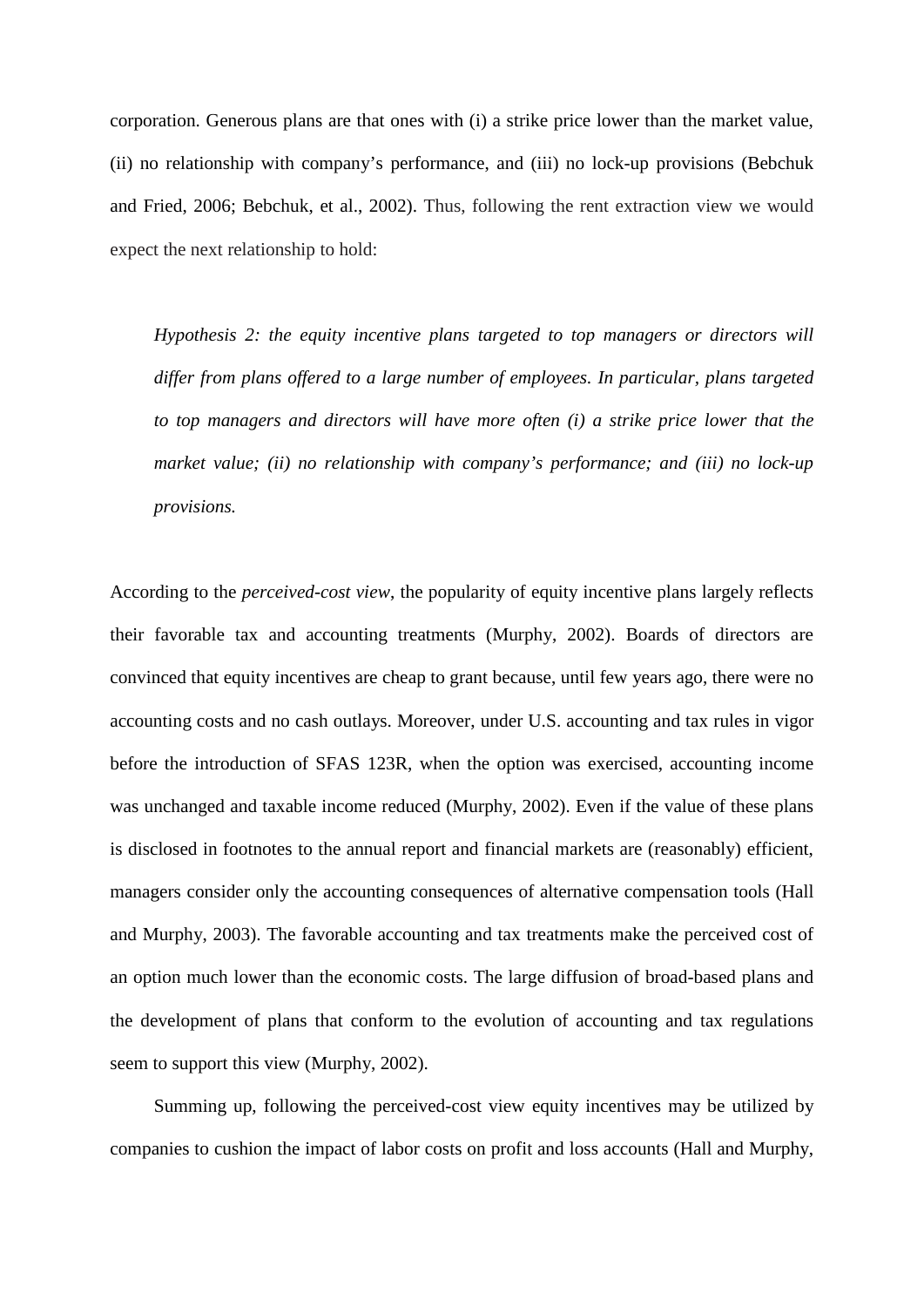2003). In the period investigated in the study, the law in force in Italy did not imply an accounting cost on these plans. Furthermore, accounting practices have been changed only at the end of the period, and for this reason they did not have a relevant effect on explaining the diffusion and the characteristics of plans in this time frame. On the other hand, the tax regulation changed substantially with a potential effect on the characteristics of plans. In particular, according to the tax law in force between 1998 and 1999, the tax benefits were valid only if the operation involved (i) employees of the company, and not its directors, and (ii) newly issued shares, and not firm's shares purchased on the market. Furthermore, tax law did not impose any requirement about the level of the strike price. The tax law in force after 2000 changed the rules to tap into tax benefits: (i) including plans targeted to directors; (ii) extending benefits to operations which involve buying previously issued stocks; and (iii) imposing that options or shares were offered at least at market value. So, following the perceived-cost view we would expect the next relationship to hold:

*Hypothesis 3: equity incentive plans issued in Italy in the period 2004-2005 will differ from plans issued in the period 1998-1999. In particular, plans issued in 2004-2005 will be characterized by (i) the larger participation of directors; (ii) the larger use of previously issued shares; and (iii) the larger adoption of an exercise price offered at market value.*

## **METHODS**

#### **Sample and data collection**

Our sample includes all Italian listed companies at the end of 1999 and 2005. At the end of 1999 there were 238 Italian listed companies. The number of listed companies in the Italian Stock exchange increased in the period between 2000 and 2005, because there were 12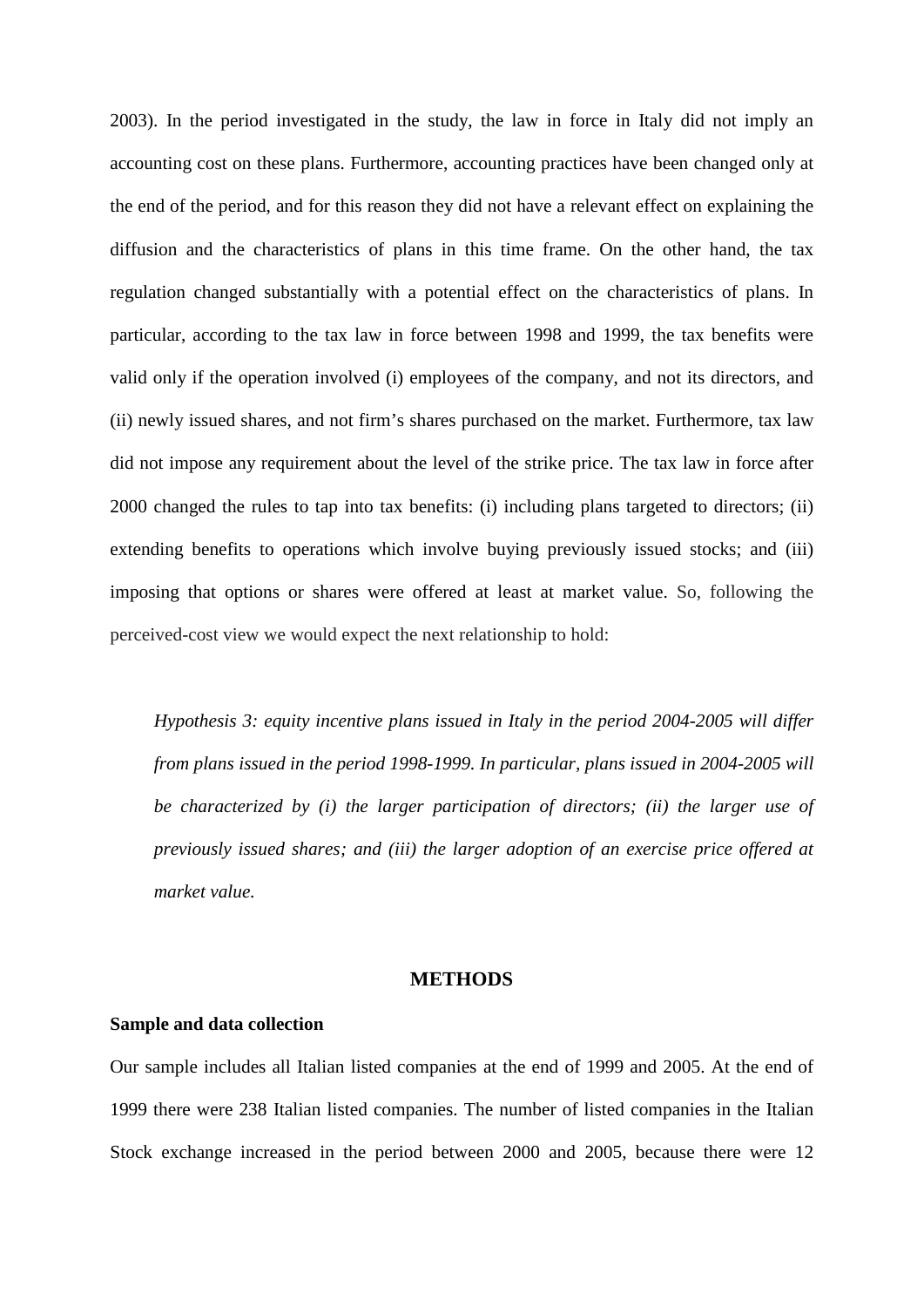companies going public in excess of cancellations and de-listings. So, at the end of 2005 there were 250 Italian listed companies.

We collected information both on the companies and the plans. For each listed company we collected market capitalization (in million euros), industry classification adopted by the Stock Exchange (manufacturing, services, and financial industries), direct ownership structure (name of first shareholder and its shareholding), ultimate ownership structure (checking if the ultimate controlling shareholder was a family or the State), presence of a syndicate agreement among shareholders, and number of plans implemented. This information was collected from reports of the Italian Stock Exchange and Consob (the Italian financial market regulator), and from companies' annual reports.

The synthetic profile of Italian listed companies at the end of 1999 and 2005 is presented in table 1. The table shows that (i) Italian listed firms are more represented in manufacturing and financial industries in 1999, while they are more evenly distributed in 2005; (ii) a large number of companies is under the influence of a controlling shareholder that is usually represented by a family; (iii) a large number of companies went public in the period investigated; (iv) 60 companies issued equity incentive plans in 1998-1999 and 57 companies adopted these instruments in 2004-2005.

## *Insert table 1 about here*

The information on the features of equity incentive plans was collected from companies' annual reports for the years 1999 and 2005. We focused on plans issued in the two preceding years (1998-1999 and 2004-2005) to collect enough information on each plan. This information was independently codified and analyzed by both scholars. Specifically, for each plan an attempt was made to reconstruct: 1) the date the plan was approved; 2) the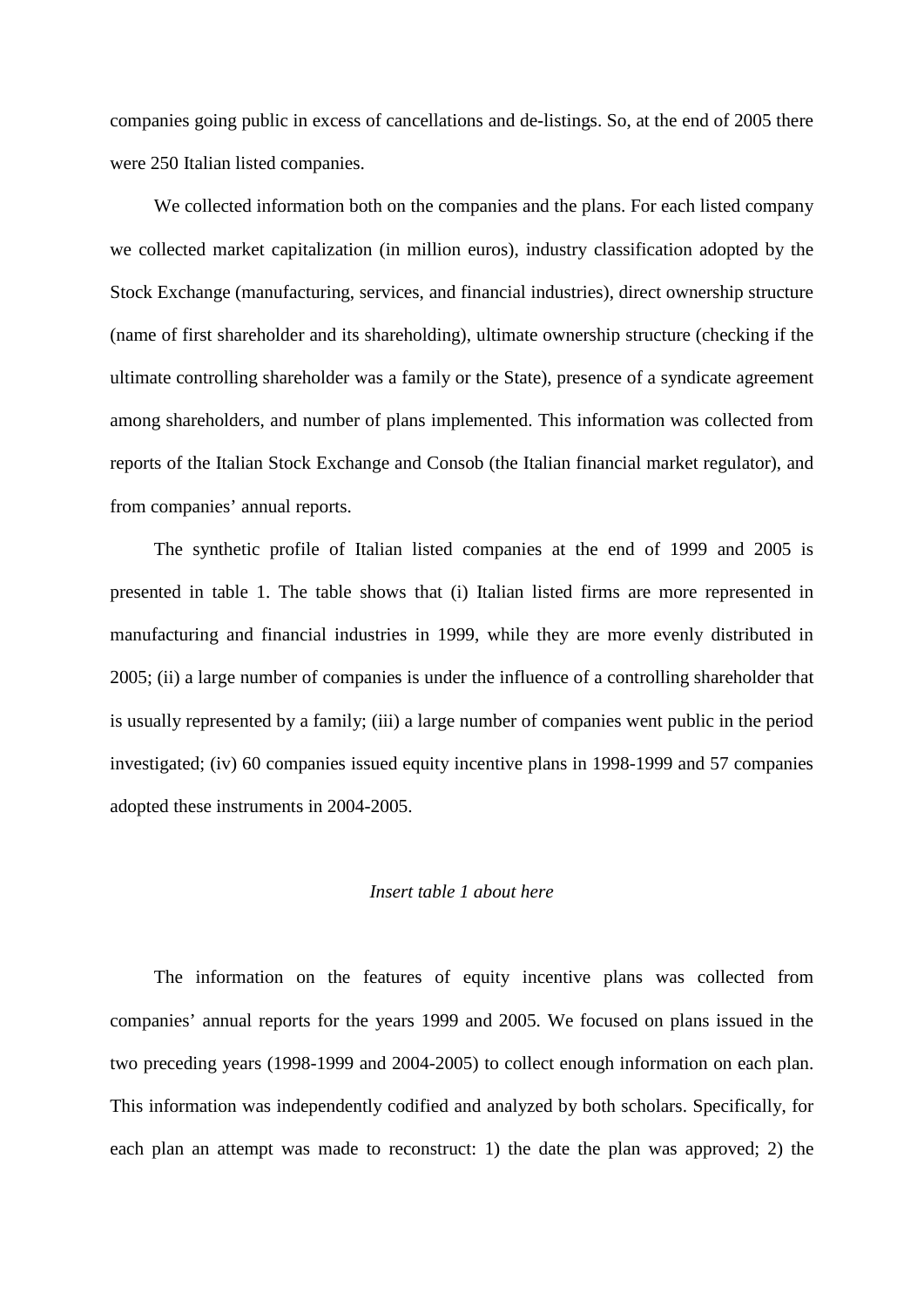content of the offer: options or shares; 3) the recipients' categories: employees, managers, directors, or other categories; 4) the technical methods utilized: the issue of new shares or the purchase of own shares on the market; 5) the price of issuance on stock, or the exercise price on options: at market level or below market level; 6) if the plan included some conditions to compensate recipients: characteristics of recipients or company's economic or financial performance; 7) the goal that inspired the plan: incentive and align, attract and retain, foster the employees' identity; 8) the time horizon: vesting and exercise period; 9) the number of beneficiaries; 10) the presence of lock-up provisions. We used characteristics of equity incentive plans both to discriminate plans issued in different periods or targeted to different recipients, and to analyze their differences with t-test for difference of means.

By opting to focus on listed firms, it was possible to reconstruct the main characteristics of equity incentive plans. However, the data-gathering process drew attention to certain problems that were difficult to overcome. First, information from corporate annual reports varied greatly in terms of scope and detail. In particular, while some firms gave a rather analytical description of the main features of their incentive plans, others simply stated that equity incentives were granted to some key personnel in the group. Second, some firms made no mention of these instruments in the annual report. Nonetheless, it was clear from notes to the financial statement that directors of such firms actually held options to purchase or subscribe company shares. This was usually the case when the plan was approved in fiscal years prior to the financial statement in question. To compensate for the lack of data, at least in part, additional information was collected from annual reports of the previous year. This second phase of data collection allowed us to find more in-depth information on the features of the plans. However, the reticence of the firms in question prevented us from reconstructing a complete profile on every plan in the study. Unfortunately, companies almost never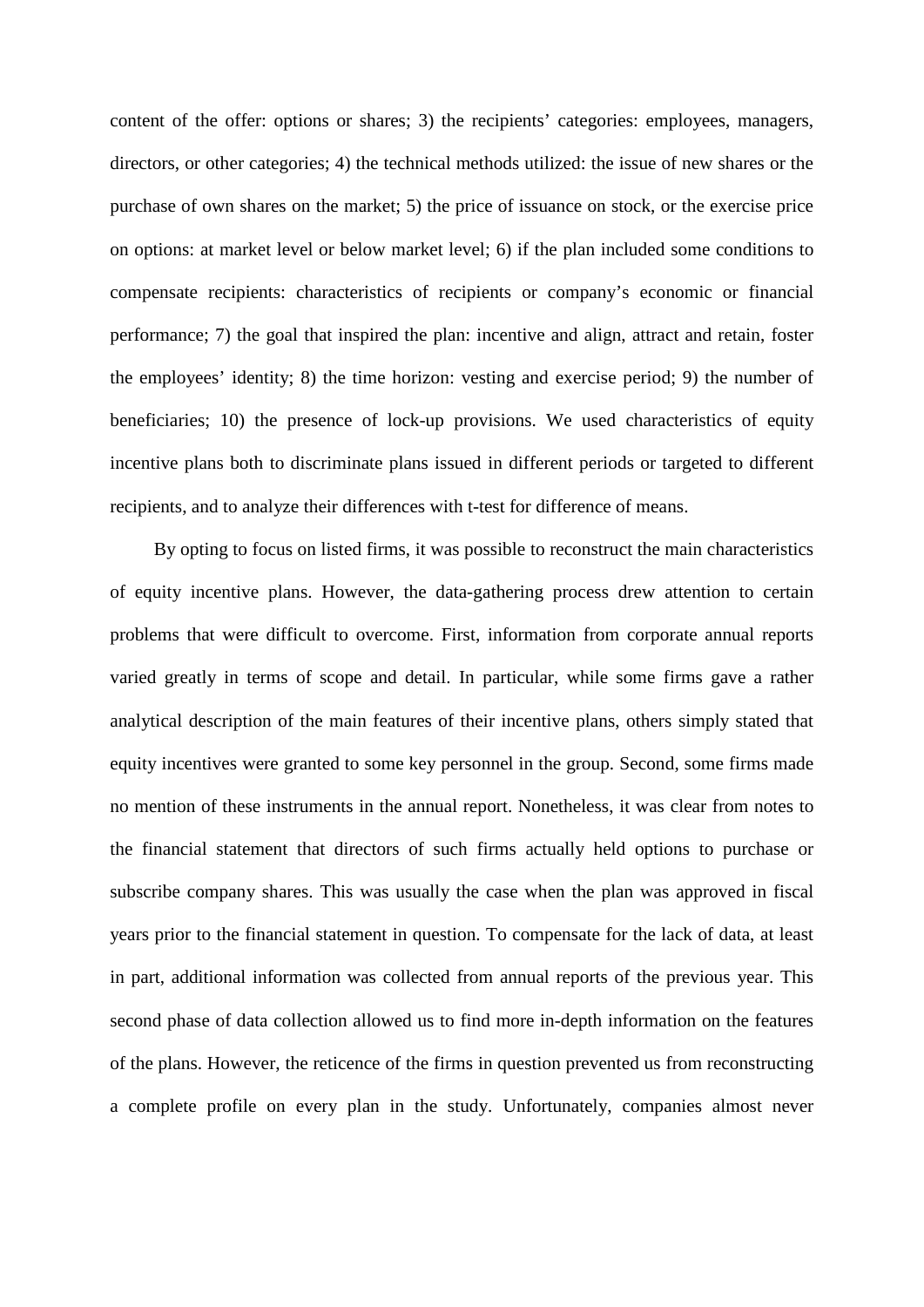provided the fair value of the options (even in 2005) and rarely indicated the number of options and of recipients.

Finally, to capture a more complete and contextual portrayal of the phenomenon under study, we collected more information on the diffusion and the characteristics of equity incentive plans adopted by Italian listed companies through different sources (specialized press – including the leading Italian economic newspaper, Il Sole 24 Ore – top management magazines, other articles and books). We used triangulation to examine the phenomenon from multiple perspectives, and to enrich our understanding of the object under investigation (Jick, 1979). The supplementary evidence collected on the diffusion and characteristics of equity incentive plans played a relevant role in the investigation of cases of rent extraction. It is, in fact, difficult to find out traces of misbehavior through the analysis of annual reports. First, controlling shareholders wanting to extract company's value at minority shareholders' expenses would like to hide their opportunistic behavior to avoid sanctions. Second, the accounting and disclosure rules in vigor at that time could allow these subjects to hide the transfer of money from the company to their pocket.

#### **Measures and data analysis of logit model**

We used a logistic regression to investigate the relationship between the firm ownership structure and the use of equity incentive plans. In the statistical model, the dependent variable was the use of equity incentive plans, and the independent variable was the absence of a controlling shareholder, i.e. no shareholder has more than 30 per cent of firm's shares (1=no controlling shareholder, 0=otherwise).

*The absence of a controlling shareholder.* The threshold of 30 per cent is used to identify the presence or absence of a controlling shareholder. Despite previous international studies considered a threshold of about ten or twenty per cent (e.g. La Porta et al., 1999;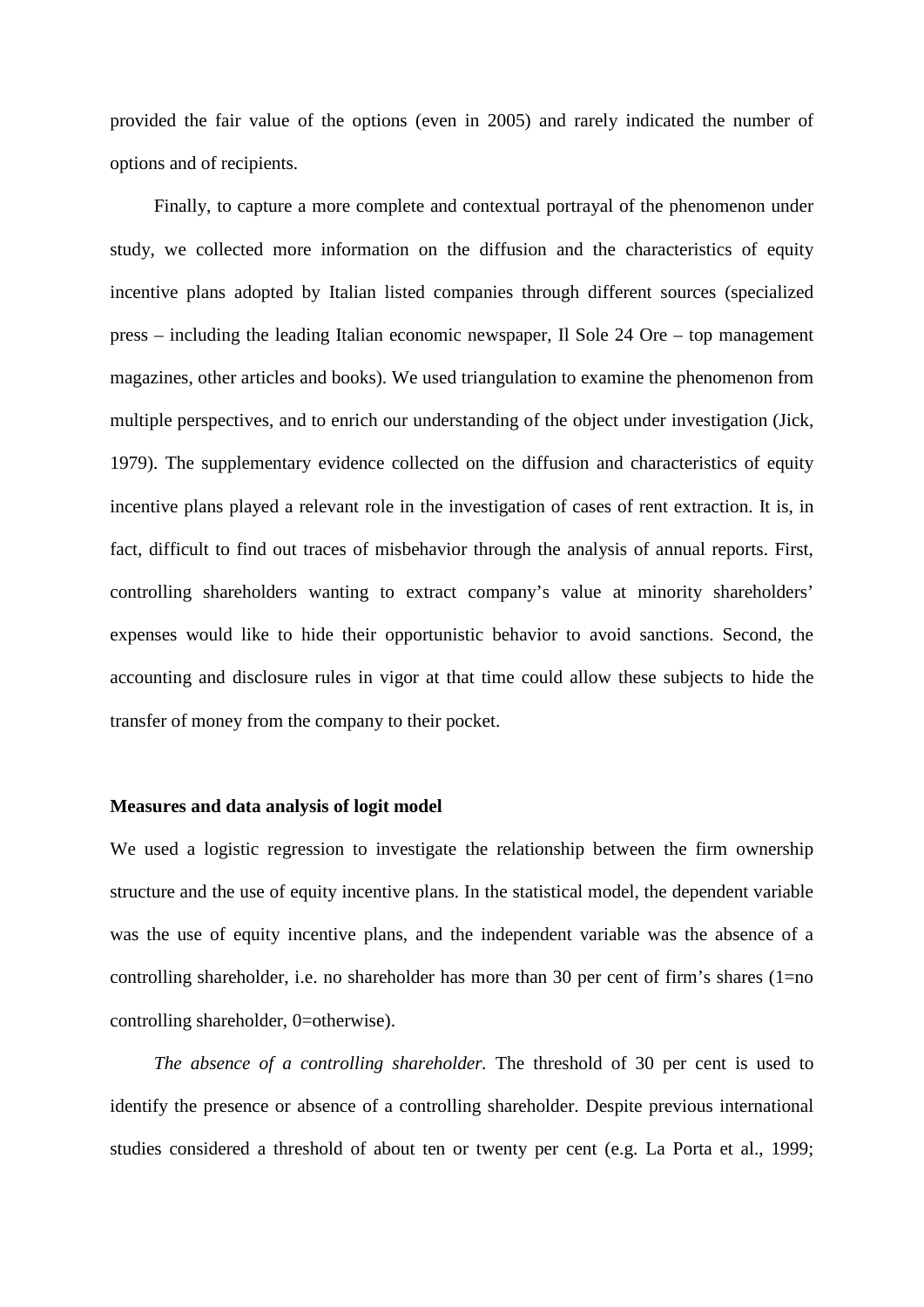Faccio and Lang, 2002), in this study we decided to adopt a higher threshold, equals to 30 per cent. We believe that the thresholds of ten or twenty per cent of shares are particularly suitable to investigate the presence of blockholders in the Anglo Saxon capitalism, where companies' shareholding is more dispersed. These thresholds are not adequate to measure ownership structure in Continental Europe, where main shareholders own on average more than 30 per cent of company's shares (e.g. Barca and Becht, 2001). Moreover, the threshold of 30 per cent is particularly relevant because each subject overcoming this threshold is obliged to launch a takeover on all company's share. According to legal rules on takeovers, listed companies are considered contestable if the largest shareholding is lower than 30 per cent (Mosca and Angelillis, 2008).

As control variables we considered (i) the identity of the ultimate owner (family or the State), (ii) the presence of syndicate agreements, (iii) the firm industry, (iv) the log market capitalization, (v) the listing in the previous five years, (vi) the presence of plans in 1998- 1999.

*The identity of the ultimate owner*. We controlled for identity of two ultimate shareholders: families (1=yes, 0=otherwise) and the State (1=yes, 0=otherwise). Families are the dominant shareholder of a large number of Italian listed companies (Zattoni, 2006). Furthermore, as indicated by hypotheses 2, families may be tempted to use these mechanisms to extract value from the company at minority shareholders' expenses. We controlled also for the State because previous studies on the diffusion of equity incentive plans in Italy showed that, in the past, State-owned companies used these instruments (Cesarini, 1986). The identity and the shareholding of the ultimate owner were collected through the Consob database.

*The presence of a syndicate agreement*. We controlled also for the presence of syndicate agreements (1=yes, and 0=otherwise) because they are an important characteristic of the ownership structure of Italian listed companies. Such agreements are used to reinforce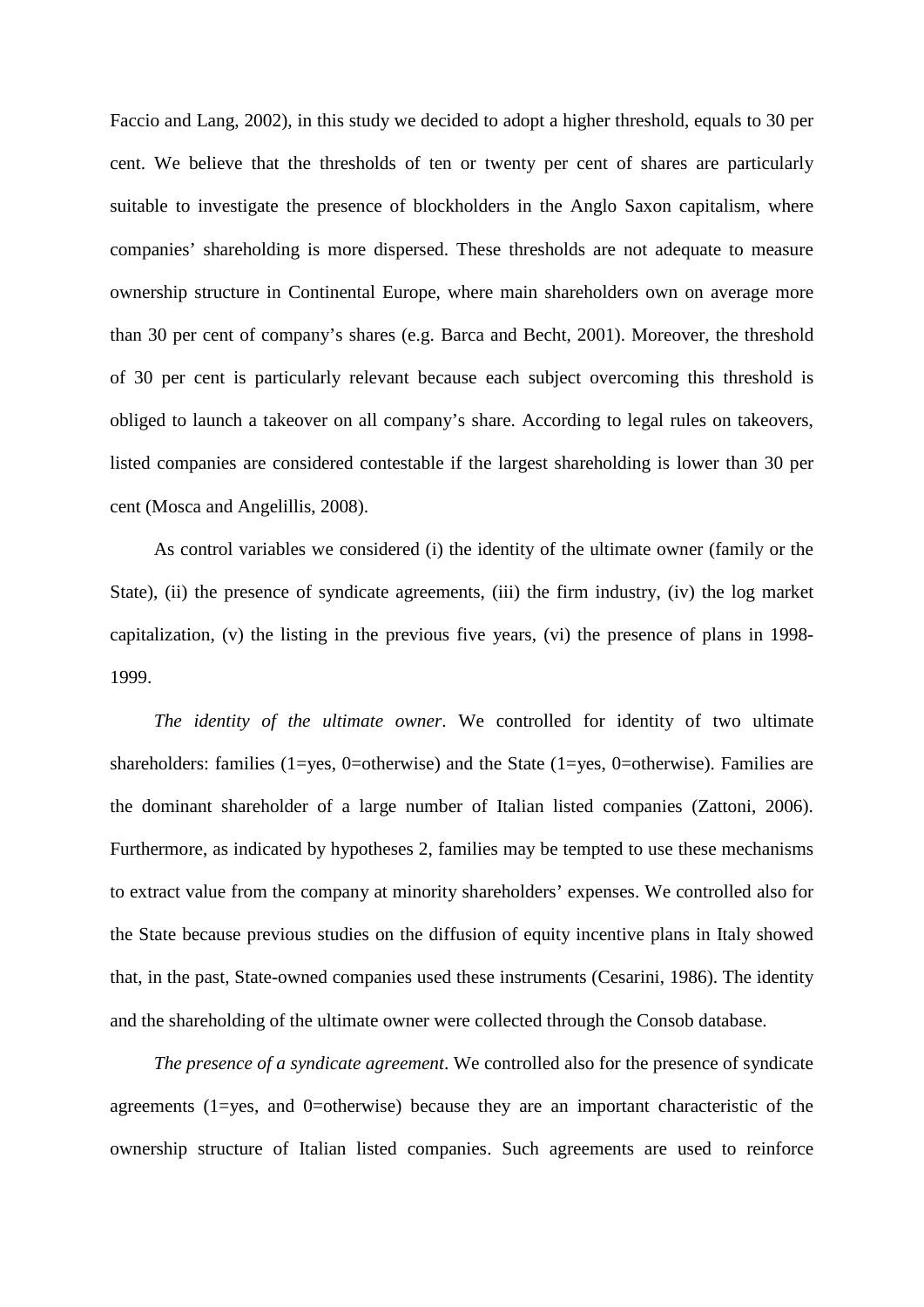alliances among shareholders and are divided in two categories: voting syndicate agreements and blocking syndicate agreements (Gianfrate, 2007).

*The firm industry*. We controlled also for industry as previous studies on Italian companies showed that equity incentive plans were more diffused among financial companies (Gualtieri, 1993). The rationale is that these companies have a more sophisticated financial culture and a longer tradition in the use of incentives related to financial performances. We measured the firm's industry creating dummy variables for each category of the Stock Exchange: manufacturing, service, and financial companies.

*The log market capitalization.* We controlled for firm size because it is supposed to positively affect the adoption of equity incentive plans. First, in large companies is more difficult to monitor management (Eaton and Rosen, 1983). Second, large companies have superior abilities of introducing governance devices as equity incentives because they usually have staff specialized in accounting, taxation and commercial law (Uchida, 2006). The market capitalization is measured in million euros at the end of 1999 and 2005. We then calculated its logarithm to control for heteroskedasticity.

*The listing in the five previous years.* This variable is a dummy variable measuring if the company went public in the five previous years (1=yes, 0=otherwise). We controlled for this variable because companies going public usually adopt equity incentive plans to increase the IPO's probability of success and to incentive management to value creation (Certo, Daily, Cannella, and Dalton, 2003).

*The presence of plans in 1998-1999.* This variable measures if the company issued a plan in the previous period investigated in the study (1=yes, 0=otherwise). We introduced this variable because companies that have already adopted a plan are more likely to adopt plans in the future.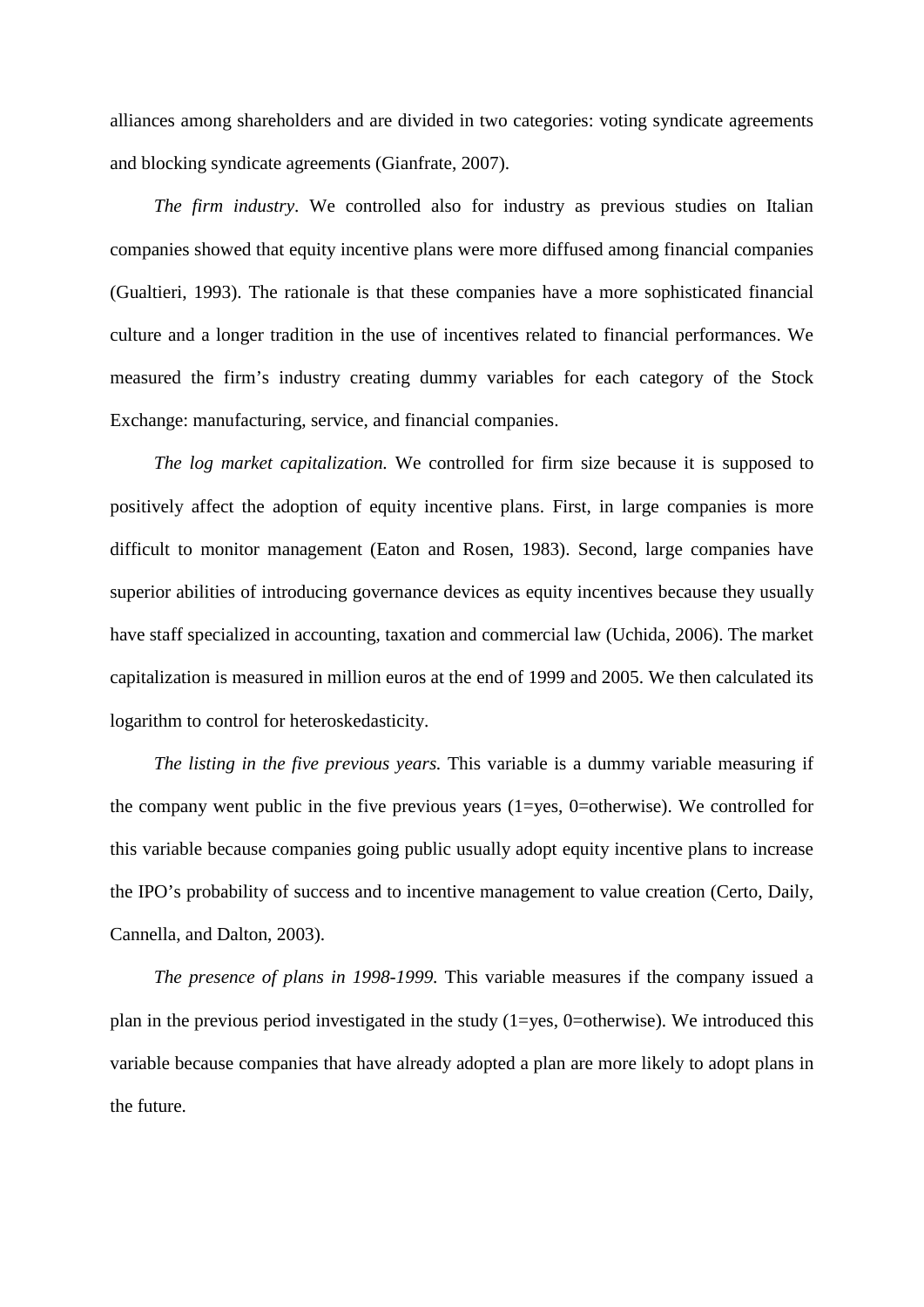#### **Measures and data analysis of t-test for difference of means**

To compare the characteristics of equity incentive plans targeted to top managers and directors with plans targeted to a larger number of employees we used t-test for difference-ofmeans. To this purpose, we used multiple levels of discrimination: (i) plans offered to less than 3 employees versus all other plans, (ii) plans offered to less than 10 employees versus all other plans, (iii) plans offered to directors versus all other plans. The thresholds of 3 and 10 employees are aimed at capturing the lower and the upper limits of top management team's size, as indicated by Hambrick (2005).

Moreover, to understand if the tax law may be a driver of equity incentive plans we divided plans in two groups according to their date of approval: (i) plans issued in 1998-1999, and (ii) plans issued in 2004-2005. We then used t-test for difference-of-means to compare the characteristics of equity incentive plans issued in the two periods that, as we have seen, are characterized by different tax rules.

#### **RESULTS**

#### **Equity incentives plans and ownership structure**

Table 2 shows the results of the analysis of the influence of ownership structure (absence of a controlling shareholder, ultimate shareholder as a family or the State, presence of a syndicate agreement), industry (service and finance), size (log market capitalization), and listing in the five previous years on the likelihood of adoption of equity incentive plans both in 1998-1999 and 2004-2005. For 2004-2005 we controlled also for companies with plans issued in 1998- 1999.

The logit models – see table  $2$  – reveal that equity incentive plans are significantly more likely in companies with larger capitalization ( $p<.001$  in 98-99 and  $p < .01$  in 04-05), and companies listed in the five previous years ( $p<0.05$  in 04-05), while they are less common in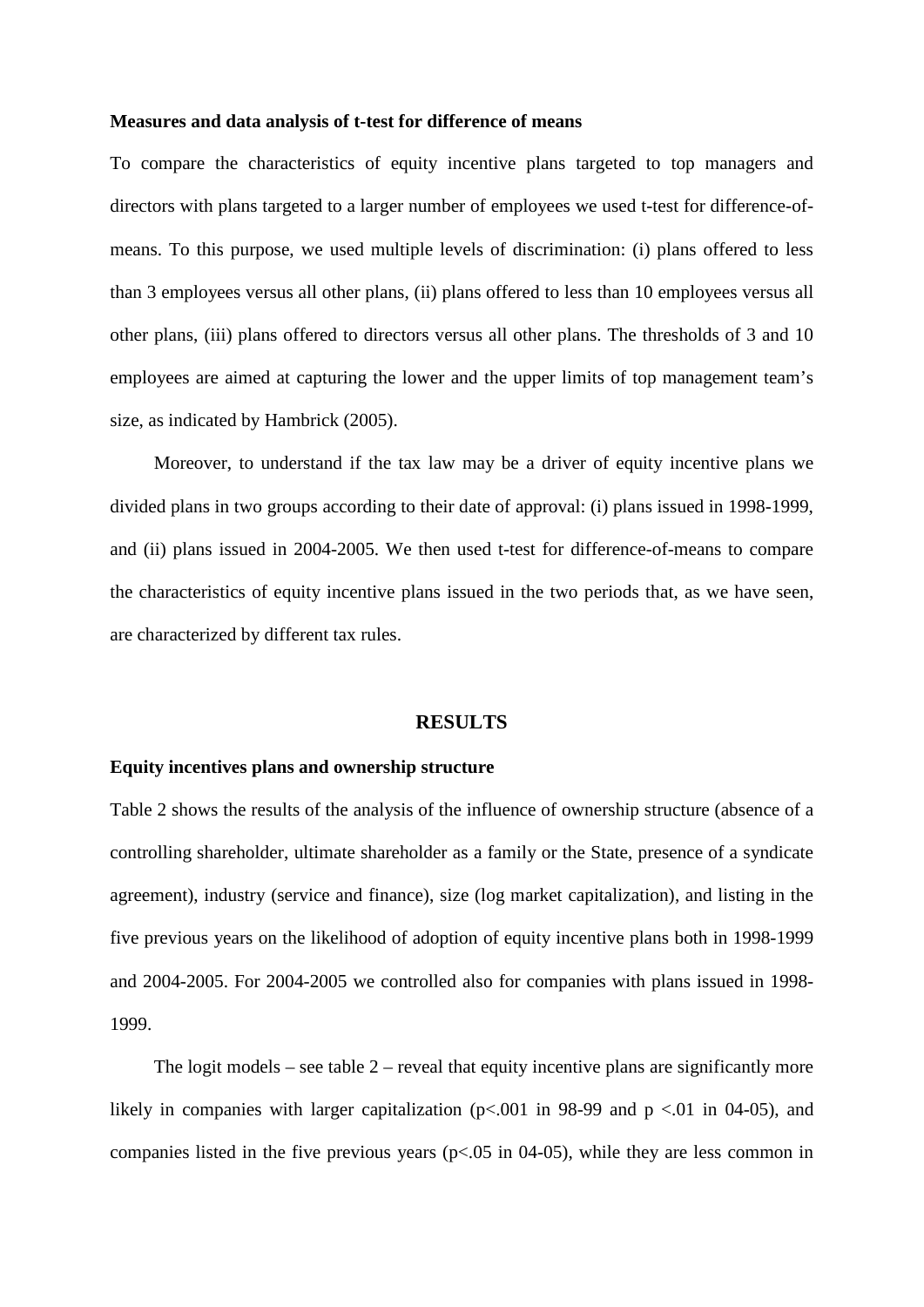companies in the finance industry ( $p < .05$  in 98-99)<sup>[v](#page-45-4)</sup>. Our results emphasize that firm size is the most important antecedent of equity incentive plans' adoption, while ownership structure does not have a significant impact on the use of these instruments. In sum, our findings do not support hypothesis 1.

## *Insert table 2 about here*

## **Equity incentive plans and rent extraction**

We tested the differences between plans offered to top managers and directors and the ones offered to employees. The results do not support the existence of a significant difference between different groups of plans (see table 3, 4 and 5). In particular, our results show that the plans offered to less than 3 employees involve more often stock options (options = 1.00 versus .84, p<.001) and less often stocks (shares = .00 versus .17, p<.001). Moreover, plans offered to less than 3 and less than 10 employees have a stronger connection with company's results (company =  $1.00$  versus .68, p<.001), are less used to improve the employee's identification with the company (identity = .00 versus .11,  $p<0$ ), and do not have lock up provisions (lock-up = .00 versus .83,  $p<001$ ). Finally, plans offered to directors involve more often stock options (options = .96 versus .81, p $\lt$ .05) and less often stocks (shares = .04 versus .20, p $\lt$ .05), use less often a capital increase (capital increase = .74 versus .91, p $\lt$ .01) and more often already issued shares (sell own shares  $= .26$  versus .10, p $< .01$ ), have more often an exercise price at market value (market value = .80 versus .44,  $p<.001$ ) and less often a market price lower than the market price (lower than market value  $= .20$  versus .56, p $< .001$ ), and have a stronger connection with company's results (company = .91 versus .64, p<.05).

These results indicate that the characteristics of equity incentive plans issued by Italian listed companies do not significantly differ between elite and broad based plans. More in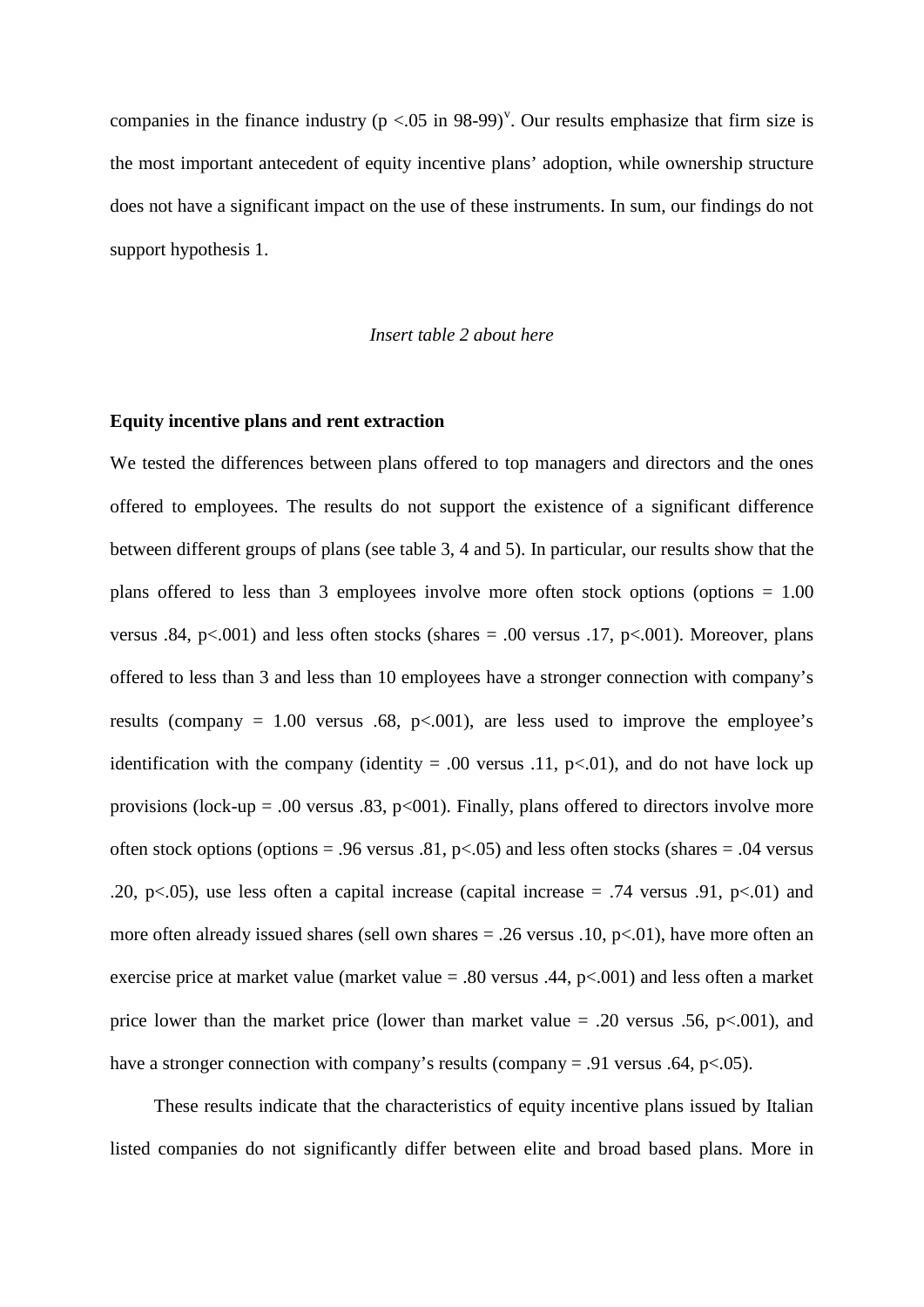depth, plans issued to few employees or directors do not have a lower strike price and are connected more often with company's results. The only symptom of rent extraction is the lack of lock up provisions for plans offered to top managers, but the absence of these mechanisms is not enough to support this conclusion. In sum, our findings do not show evident traces of misappropriation, and do not support hypothesis 2.

#### *Insert tables 3, 4, and 5 about here*

Unfortunately, companies do not provide the fair value of equity incentives offered to recipients – and do not state often the number of options and the number of beneficiaries – and so it has been impossible to identify the amount of value transferred to recipients with the plan. For this reason, results presented in tables 3, 4, and 5 do not allow us to draw significant conclusions about hypothesis 2. However, the analysis of articles published in newspapers and journals allowed us to find that some Italian companies offered generous equity incentive plans to major shareholders as managers or directors of the corporation. Among the others, we found also two cases that may be potentially considered as symptoms of controlling shareholders' abuse. These examples do not prove that equity incentive plans have been systematically used to distribute a large amount of wealth to controlling shareholders. They showed, instead, that these mechanisms may have been used to this purpose.

The first case regards Pirelli group, a large group operating in cables and tire industries. In September 2000, Pirelli sold its optical fiber division – incorporated in Optical Technologies – to Corning for more than 3 billion dollars (Il Sole 24 Ore, 2000a). The deal has been very profitable for Pirelli, whose capital gain was about 1.4 billion dollars. After the deal, commentators noticed some traces of potential abuse of the controlling shareholder (Il Sole 24 Ore, 2000b). First, the holding company (Camfin) – controlled by Tronchetti Provera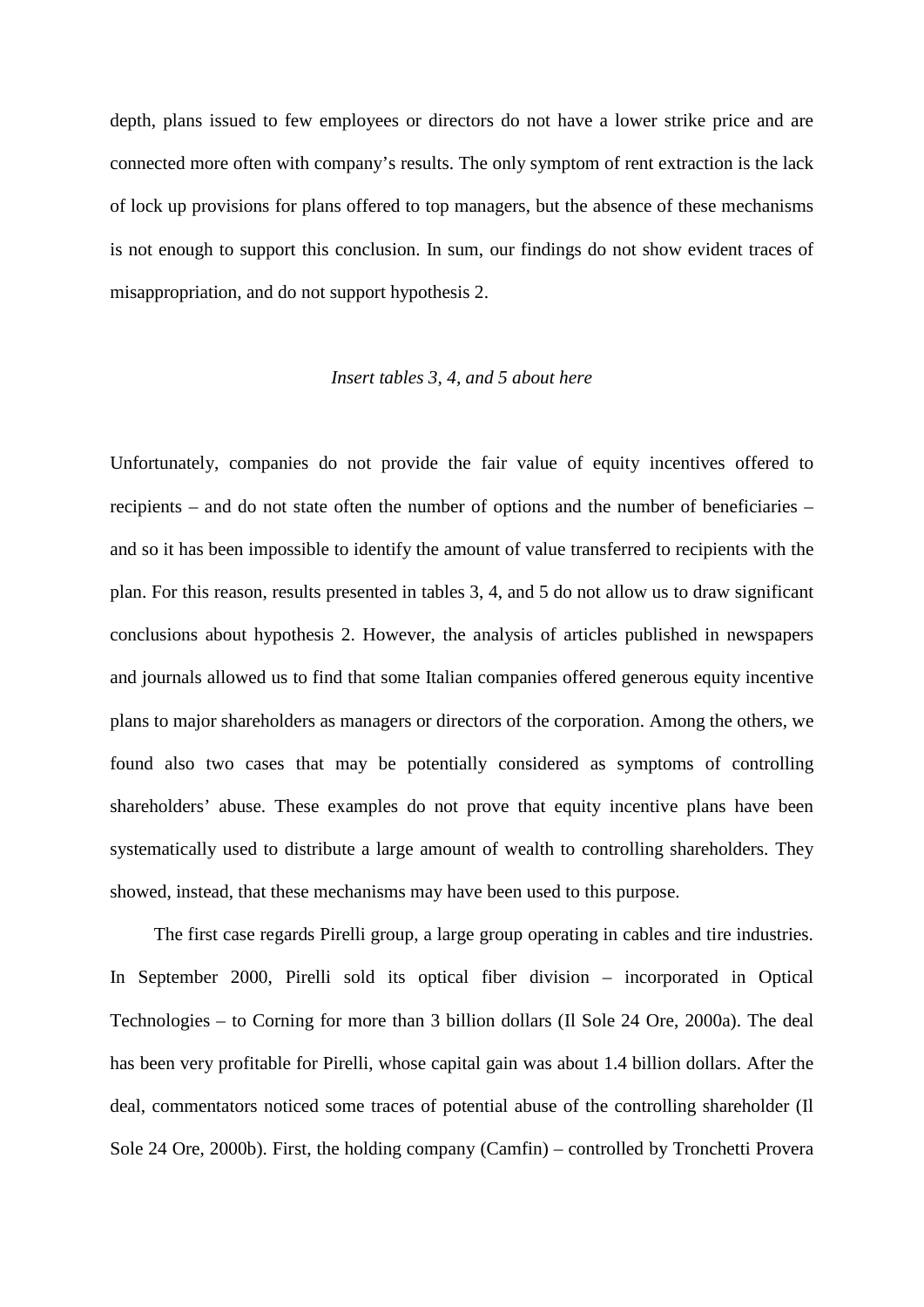family – increased its shareholding before the official announcement of the deal that pushed up the value of Pirelli's shares. Second, media and investors discovered – only after the deal had been signed – the existence of an equity incentive plan offering the options to buy 12.5% of company's equity to three top managers. The three top managers were the CEO and major shareholder of the company (that received 6% of the shares thanks to the plan), the CFO (2.5% of the shares), and the chief of the cable division (4% of the shares). The capital gains were enormous for Italian standards: they were respectively about 219 million dollars for the CEO, 128 million dollars for the chief of cable divisions, and 80 million dollars for the CFO. The amount of the capital gain and the lack of transparency before the signature of the deal led commentators to question the operation, although there were no legal implications for the subjects involved (Il Sole 24 Ore, 2000b).

The second case regards CIR, a mid-cap financial company controlled by Cofide, another financial listed company. Both companies belong to a pyramidal group controlled by De Benedetti family. The CIR unification has been one of the clearest examples of market abuse before a favorable unification (Bigelli and Mehrotra, 2005). CIR was a dual-class shares company. Non-voting shares represented 22.5% of the firm's equity. On September 2000 the board proposed a 1:1 coercive unification of voting and non-voting shares, which was approved one month later. In the three days around the announcement date, the voting shares dropped by 6.73% while non-voting shares gained 6.44%. The majority shareholder took profit of this event both buying non-voting shares, and receiving stock option plans on non-voting shares before the unification. First, during the months of April and May 2000, Cofide had bought CIR non-voting shares and sold CIR voting shares. Second, in 1999, a stock option plan based on non-voting shares was approved by the CIR's board of directors. The first exercise date was set on December 1999, and all board members exercised their stock options on that date. The CEO (a member of the controlling family) exercised his stock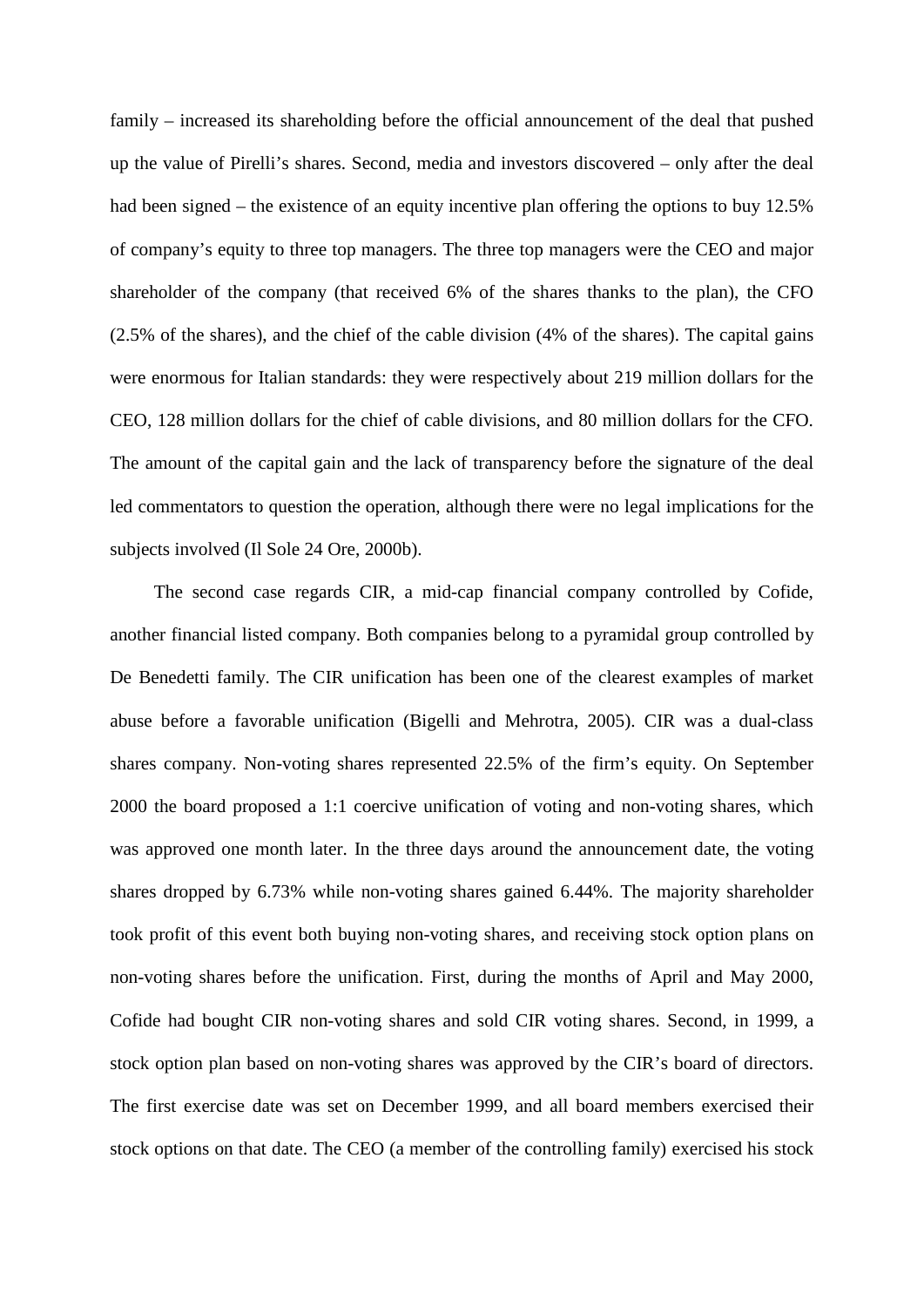options for 2 million shares on that date. In March 2000, six months before the unification announcement, the board approved a new stock option plan based on non-voting shares. Unfortunately for the controlling shareholder, the stock market decline in April 2000 (due to the collapse of the Internet bubble) and these new options remained underwater (Bigelli and Mehrotra, 2005). The lack of transparency on the stock option plan before the company's unification led commentators to question the operation, but also in this case there were no legal implications for the subjects involved.

## **Equity incentive plans and tax rules**

Finally, we tested differences between plans offered in 1998-99 and plans offered in 2004-05. Our results (see table 6) show that (i) the plans offered in the two time periods – characterized by different tax regulations – differ significantly in almost all their characteristics; (ii) the specific features of equity incentive plans generally comply with all the requirements in tax regulations so that fiscal benefits can be accessed. In particular, plans issued in 2004-2005 are characterized by a larger adoption of previously issued shares (sell own shares = .18 versus .09, p $\lt$ .10), a larger use of an exercise price offered at market value (market value = .91) versus .17, p<.001), and a larger involvement of directors (directors = .40 versus .13, p<001).

Despite the fact that annual reports rarely make specific reference to fiscal advantages, our results show a strong link between fiscal regulations and the use of equity incentive plans. In sum, our results support hypothesis 3.

## *Insert table 6 about here*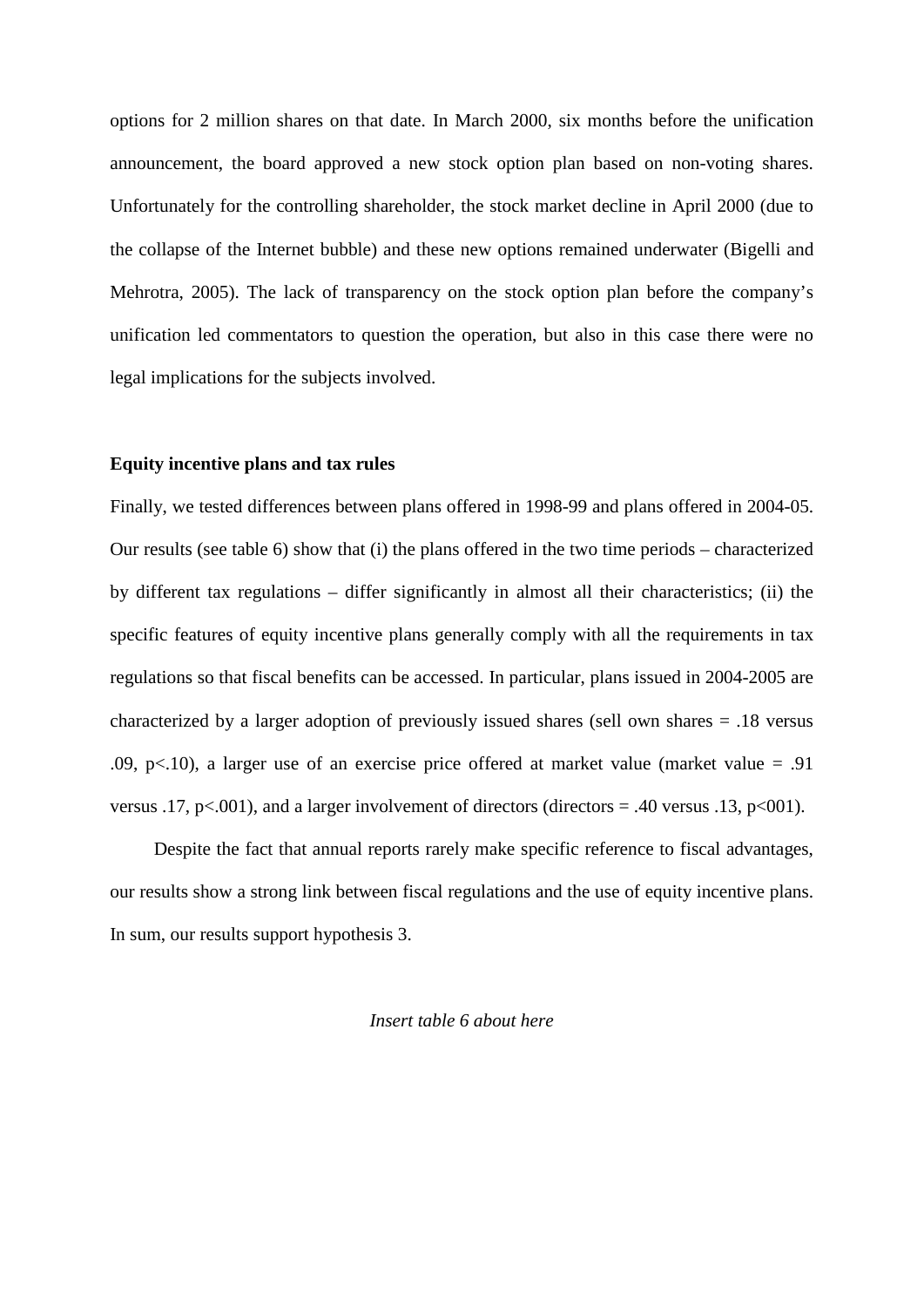#### **DISCUSSION**

We believe our findings contribute to expand the traditional knowledge on reasons behind the adoption of equity incentive plans outside Anglo-Saxon countries, and support a symbolic perspective of corporate governance, according to which the introduction of new governance practices may not imply substantive governance reforms.

#### **The reasons behind the adoption of equity incentive plans**

Three rationales may explain the diffusion and the characteristics of equity incentive plans. They are (i) the *optimal contracting view,* (ii) the *rent extraction view*, and (iii) the *perceivedcost view*. Our results do not support the first and the second rationale, while they are coherent with the third one.

With respect to the first rationale, our results show that the absence of a controlling shareholder does not have a significant impact on the adoption of equity incentive plans. These plans are not extensively used to align shareholders and managers' interests in presence of the separation between ownership and control as it is in the Anglo-Saxon public companies (Jensen and Murphy, 1990). These instruments are, instead, more diffused in larger companies that have superior abilities to introduce complex governance devices – as equity incentive plans – because they employ specialists in accounting, taxation and commercial law (Uchida, 2006). The adoption of these plans by larger companies may be explained also considering that the international labor market is an important driver behind their diffusion (Cheffins and Thomas, 2004), and that this market exerts greater pressure on larger companies. This conclusion is coherent with previous studies on the Italian context showing that, especially in the first period of their adoption, only a small number of plans establish a strong link between employees' compensation and company performance. Most of the plans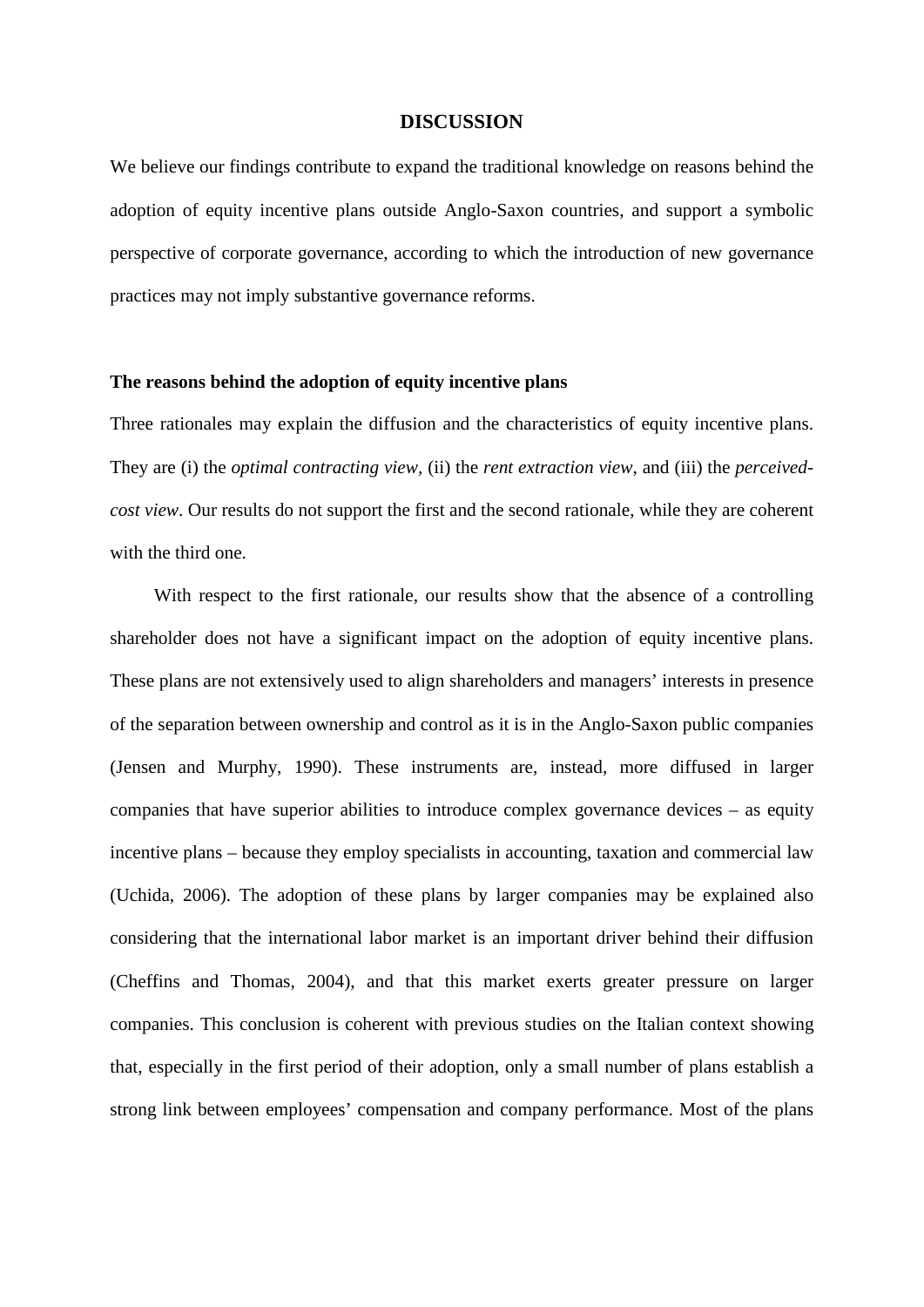assign instead a positive supplementary compensation which can vary significantly when there are major fluctuations in share value (Zattoni, 2006).

The second rationale provides a more convincing explanation of why equity incentive plans have become so widespread in Italy and what characteristics these plans have. Unlike the US, where the critical problem of corporate governance is the ease with which managers misappropriate value from shareholders, in Italy (and in many other Continental European countries) the dilemma centers on the structural conflict of interest between majority and minority shareholders (La Porta et al., 1999). A concentrated share structure gives rise to the risk that controlling shareholders take profit of their position to expropriate minority shareholders (Johnson et al., 2000). As we argued before, controlling shareholders of Italian listed companies are usually directors and also top managers of their companies (e.g. Melis, 1999; Molteni, 1997), and have the power to influence the board decision making (Melis, 1999 and 2000). As shareholders, they may approve extremely generous equity incentive plans for themselves as top managers or directors of the firm. Our results did not show a large scale evidence of controlling shareholder's abuse, also because the lack of transparency did not allow understanding all features of the plans. However, we presented two cases of potential abuse indicating that these instruments may have been used to this purpose especially in the first years of their diffusion. The hypothesis of potential rent extraction is supported also by the results of a recent study that analyzed the characteristics of 168 stock option plans implemented in the time frame 2004-2006 by Italian non financial listed companies (Melis, Carta, and Gaia, 2008). Melis, Carta and Gaia conclude, in fact, stating that "… the diffusion of stock option plans in Italian non financial listed companies can hardly be explained by optimal contracting theory" and that "other competing theories, such as rent-extraction theory, seem to provide more powerful explanation of corporate reality…" (Melis et al., 2008: 16).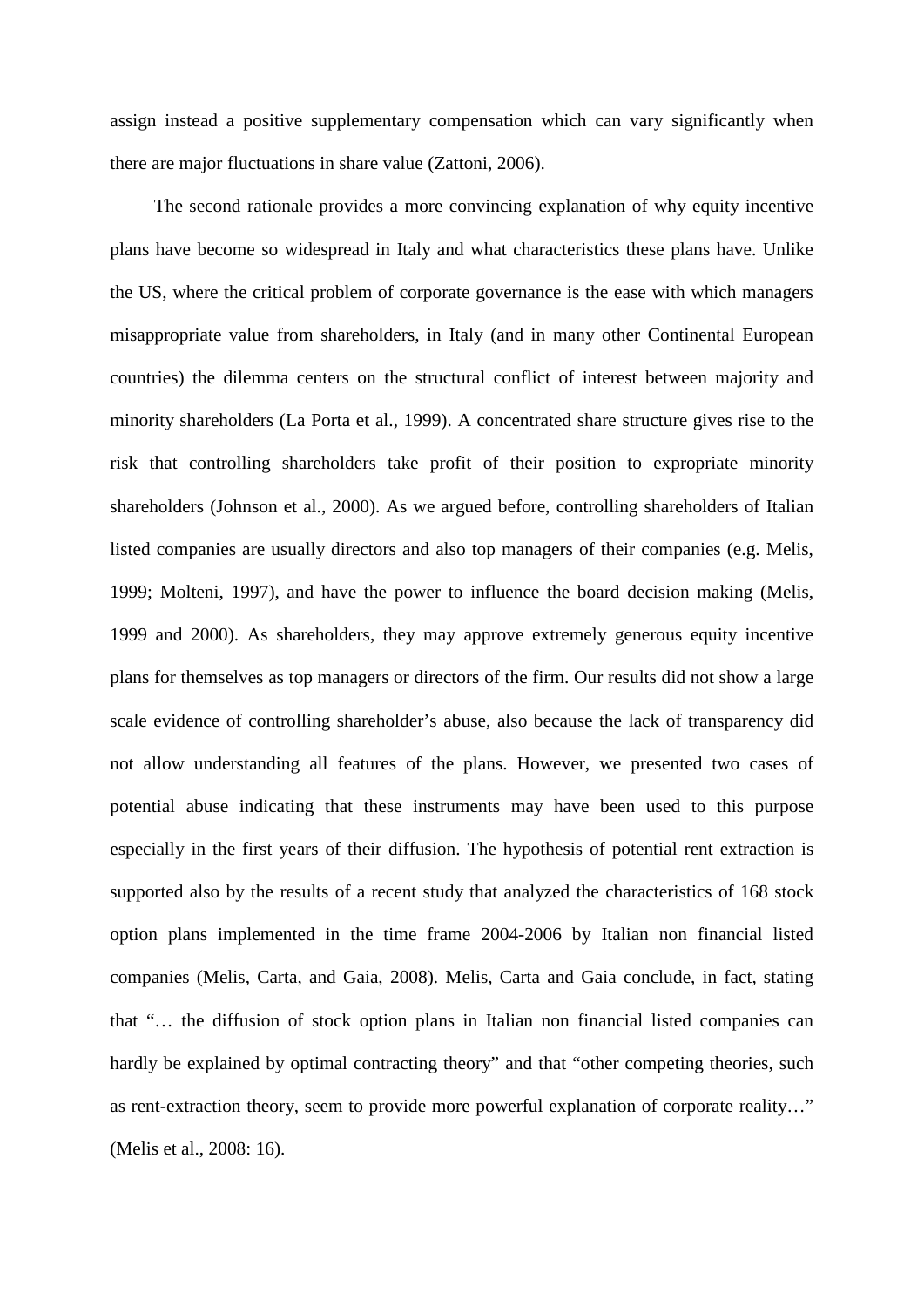The third rationale is the most important in explaining the dissemination and features of these instruments among Italian companies. In this country (and elsewhere) two variables have played a key role in the rise in popularity of these tools: no record of relative costs and tax benefits on income generated from these plans (Hall and Murphy, 2000). As for the first, in Italy there was in that period no legislation requiring that the cost of a plan be recorded on the profit and loss account if options were granted free of charge (as is always the case). Despite the fact that not a single company cites the lack of cost accounting as a reason for adopting these plans, this factor may have facilitated the spread of these instruments in Italy and other countries (Zattoni, 2006). The same is true regarding tax laws: while almost no company indicated fiscal benefits as an impetus for implementing an equity incentive plan, the widespread dissemination of these instruments came about only after strong incentives were integrated into new fiscal regulations (Zattoni, 2006). Our results show that the formal features of these plans respect the requirements set down in fiscal norms in order to access tax benefits, and evolve with the change in the tax law. On the basis of this evidence, our study supports the perceived cost view – and in particular the impact of tax regulation – as the main rationale behind the rise in popularity of these tools.

### **The diffusion of new governance practices**

A number of studies have examined the diffusion of organizational practices among corporations (e.g. Strang and Soule, 1998; Westphal, Gulati, and Shortell, 1997; Zucker, 1983). The large majority of contributions on the diffusion of new practices implies a binary approach of adoption/non-adoption, and treats the practices themselves as relatively unchanging and uniform. With few exceptions, prior research has focused on the adoption of new practices per se, without considering the adequacy of the instruments with the firm's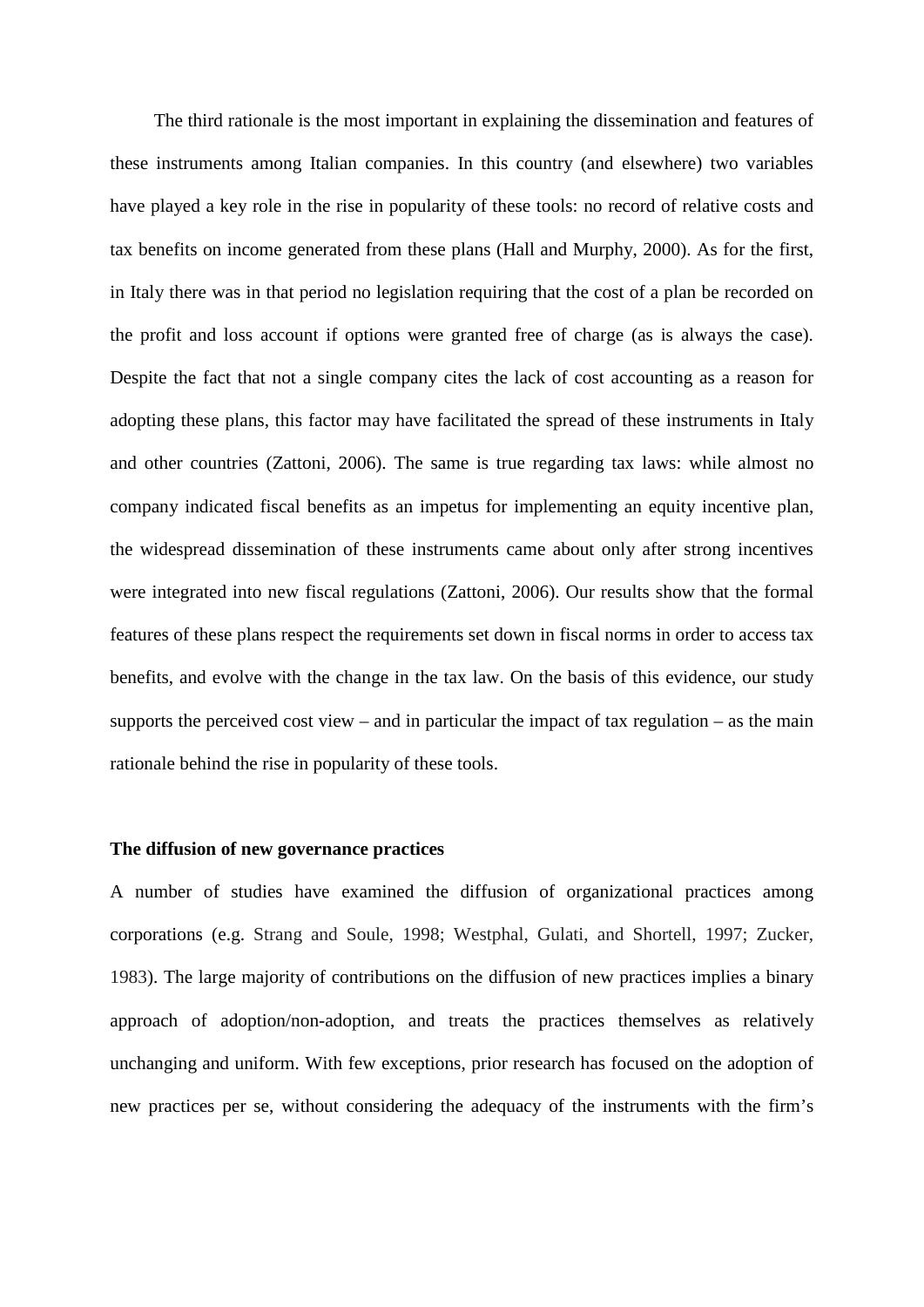characteristics, or their implications for firms' stakeholders (Fiss and Zajac, 2004). Our study analyzed, instead, both the diffusion and characteristics of new governance practices.

Our findings suggest that the adoption of equity incentive plans has been a subtle way for decoupling, i.e. maintaining external legitimacy and serving the interests of powerful leaders at the same time (Meyer and Rowan, 1977; Westphal and Zajac, 2001). In particular, the study contributes to explain some neglected aspects of institutional decoupling, i.e. the conditions favoring its appearance and its consequences for the company and the stakeholders (e.g. Westphal and Zajac, 1998 and 2001). About the first issue, our results show that the lack of previous experience with these instruments and the ambiguity implicit in their use (i.e. their apparent shareholder value orientation versus their potential use to extract company value or to reduce labor costs) favored the decoupling process. About its consequences, the results suggest that decoupling happens not only because it is effective for the organization (e.g. Meyer and Rowan, 1977), but also because it serves the interests of powerful corporate leaders (e.g. Westphal and Zajac, 2001).

Our findings are consistent with a symbolic perspective on corporate governance, according to which symbolic actions (i.e. the introduction of equity incentive plans) can engender significant positive stockholder reactions without implying substantive governance reforms (e.g. Fiss and Zajac, 2004; Westphal and Zajac, 1998; Zattoni and Cuomo, 2008). The empirical evidence collected in this study shows that equity incentive plans – due to their implicit ambiguity, the low transparency on their features, and the lack of previous experience in their use – are among the most suitable mechanisms available to Italian controlling shareholders to extract value from the company at the minority shareholders' expense (Bebchuk and Fried, 2006) or to reduce the tax burden on the labor costs (Hall and Murphy, 2003). As such, our findings question the dominant assumption that there is an international convergence of good governance practices (e.g. Gordon and Roe, 2004), and underline that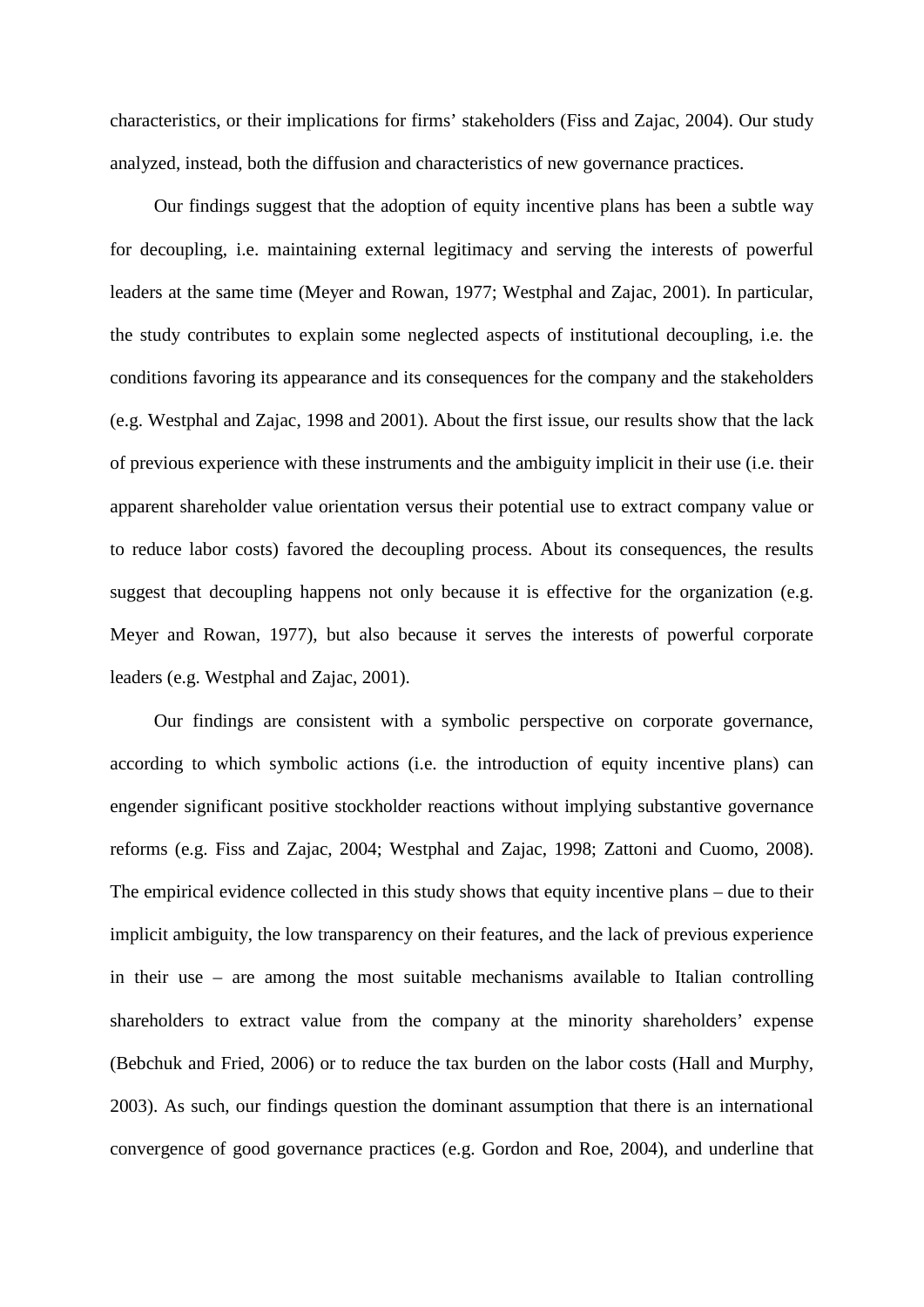the presumed convergence may be more symbolic than substantive (Wetsphal and Zajac, 2001).

## **Practical implications and limitations**

Equity incentive plans – and especially stock option plans – are means which top managers and majority shareholders may use to expropriate minority shareholders with little transparence and low risk (Bebchuk and Fried, 2006). The risk of misappropriation is very high if – as it happen in Italy and in other countries – public information on these plans does not allow stakeholders to reconstruct all their features.

The best remedy for protecting against this risk lies in shoring up disclosure policies on executive compensation packages, which are typically weak outside the United States (Buck, Shahrim, and Winter, 2004). Requiring firms to make detailed, timely information available before and after issuing equity incentives can be beneficial in terms of enhancing transparency and reducing risks associated with the use of these instruments (Cheffins and Thomas, 2004; Conyon, 2001). In addition, the design process of these plans must be managed cautiously to prevent potential recipients from influencing the features of these mechanisms to their own advantage. This objective can be achieved, for example, by delegating plan design to a compensation committee made up of independent directors, or to independent consultants nominated by this committee (Sykes, 2002). Moreover, the watchdog role of institutional investors is crucial in assuring the respect of the fair treatment of all shareholders (Shleifer and Visnhy, 1997).

Finally, one should ask if it is correct to treat equity incentive plans differently from any other incentive tool, both from accounting and fiscal standpoints (Lee, 2002). The requirement to record the effects of stock option plans according to the fair value method (IFRS2 - share-based payments), and the evolution of tax laws, clearly signal the desire to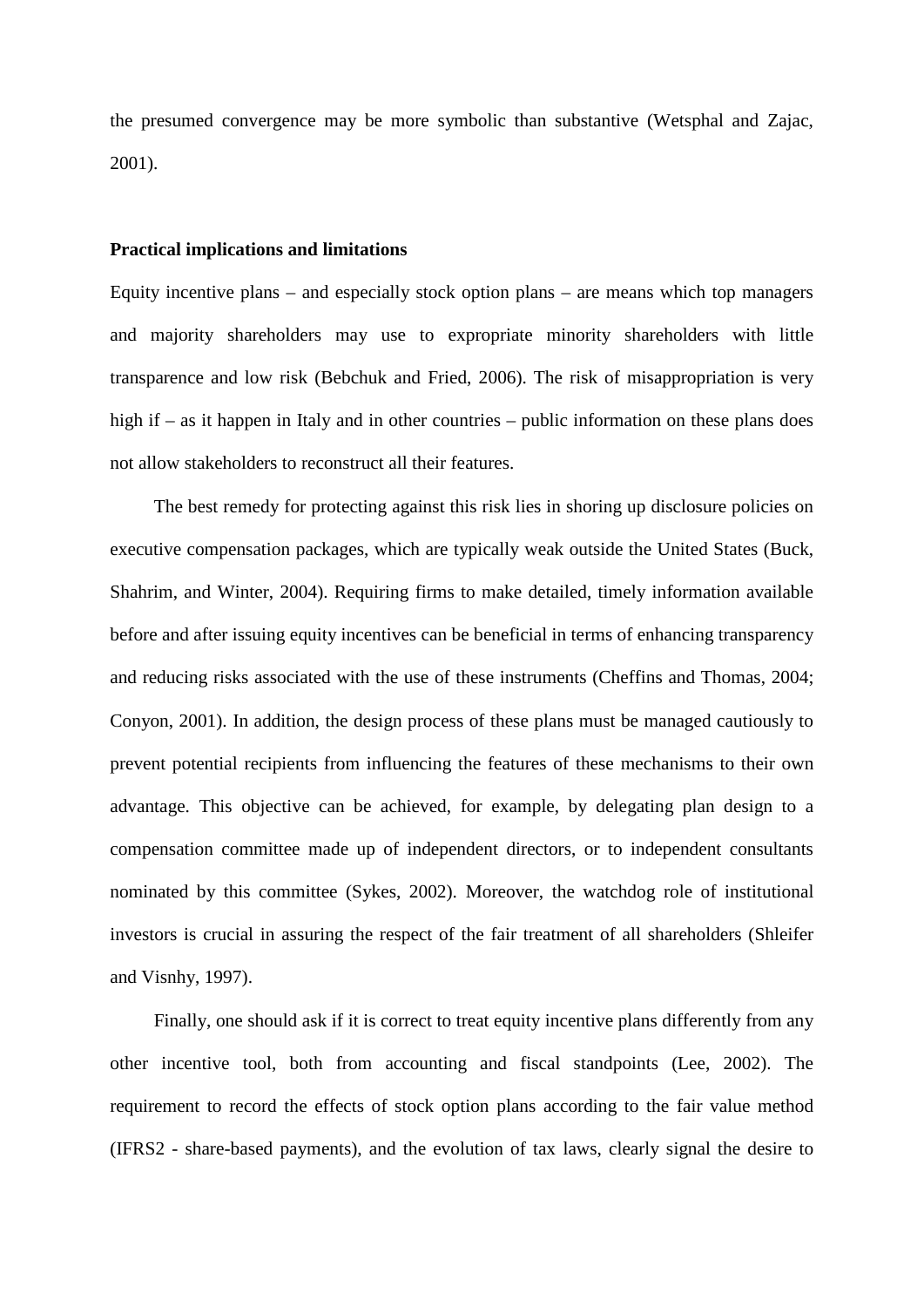limit or to eliminate the accounting and fiscal advantages that have facilitated the dissemination of these instruments (Zattoni, 2006).

Before concluding, we acknowledge the limitations of our study. First, we focused on Italy, because we believe it is particularly interesting investigating the phenomenon in this country. In fact, both the lack of equity incentive plans until the end of the '90s and the presence of large blockholders make Italy a particularly interesting setting. However, we acknowledge that corporate governance practices are in some way country specific, and so we invite scholars to collect evidence on the diffusion and the characteristics of equity incentive plans in other countries. The second main limitation of the study is the lack of complete data on the characteristics of equity incentive plans adopted by Italian companies. This is due to the incompleteness of the public information on these plans. We hope future studies will fill this gap collecting richer and more complete data either in Italy – if the information will be disclosed – or in other countries. We also hope that complete or richer information on these plans will allow scholars to make a robust analysis of the relationship between their characteristics and companies' ones.

#### **CONCLUSIONS**

This article investigated the diffusion and the characteristics of equity incentive plans adopted by Italian listed companies. Evidence from our study indicates that the diffusion of equity incentive plans and the evolution of their characteristics may be explained by the perceivedcost view, and to a less extent by the rent extraction view. In this sense, the study expands traditional understanding of institutional decoupling, providing more empirical evidence on its antecedents and consequences. About the first issue, our results underline that new governance practices – especially if ambiguous, not well known before, and with an implicit incentive to create value – may be used by powerful actors to misappropriate other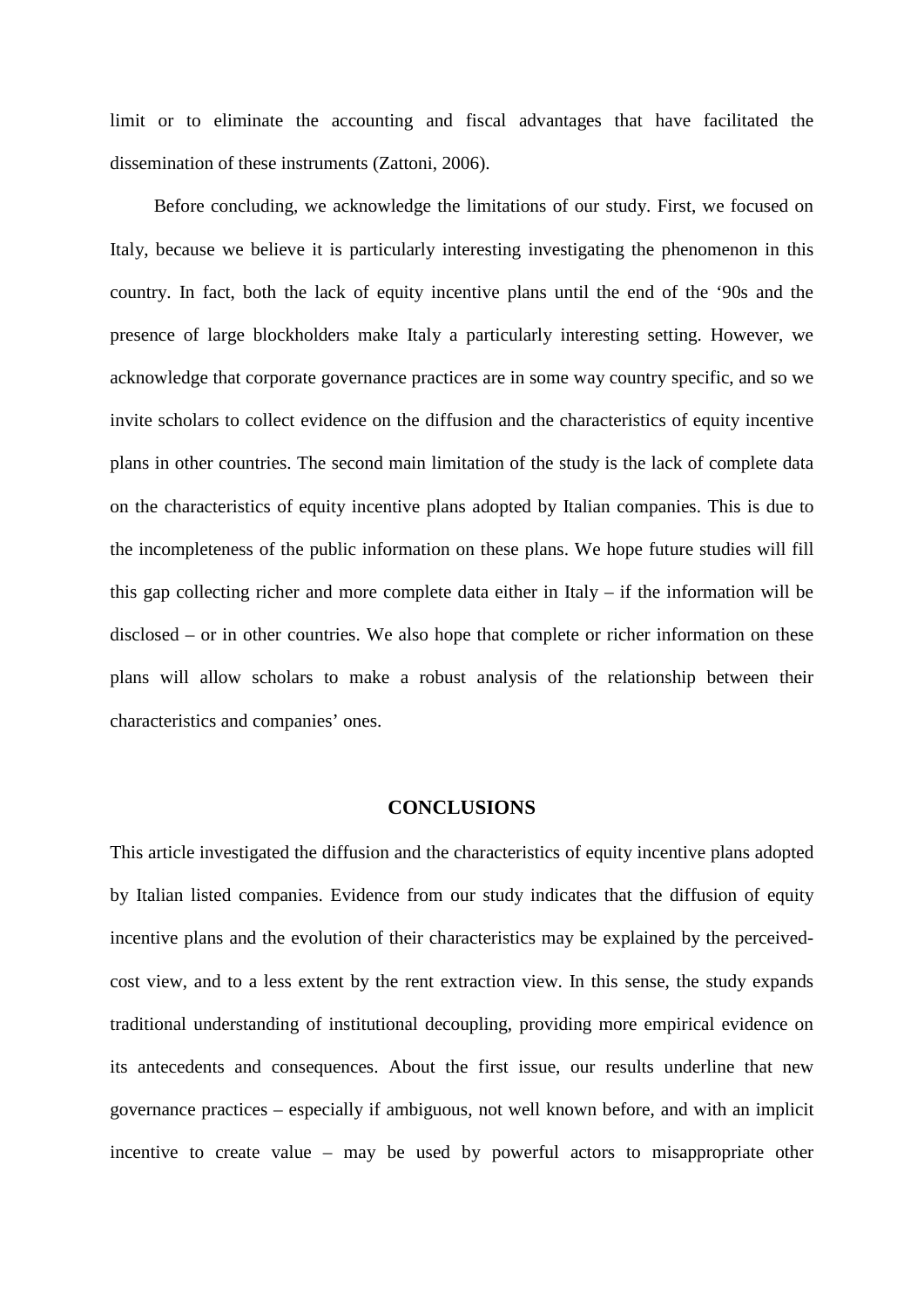stakeholders or to pursue other advantages (i.e. to have access to tax benefits). About the second issue, our findings show that decoupling may not only produce positive effects for the organization, but may also benefit some powerful corporate leaders at the expense of other stakeholders. .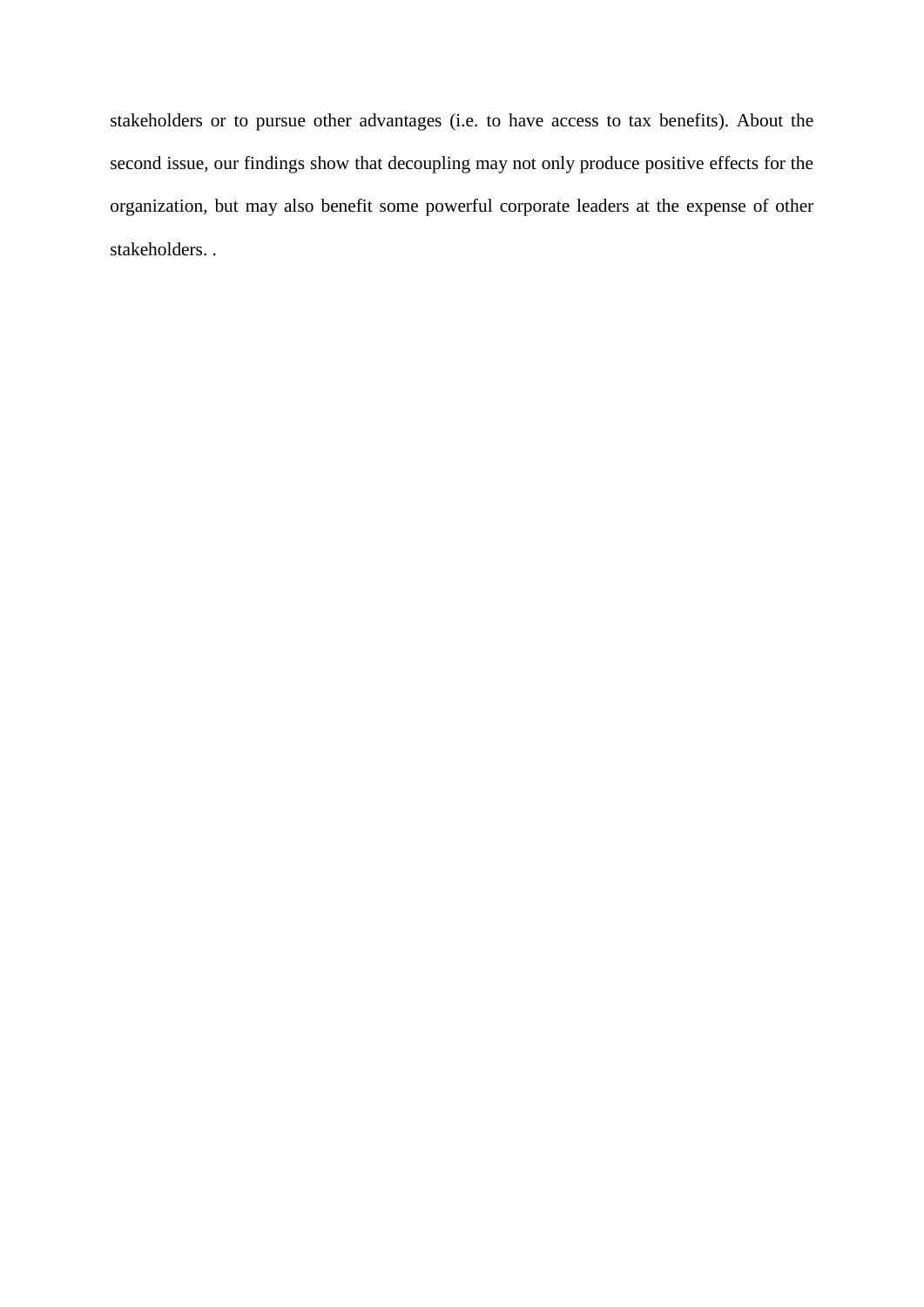## **References**

- Alvarez Perez, D. and Neira Fontela, E (2005) Stock option plans for CEO compensation, *Corporate Ownership and Control*, 3 (1): 88-100.
- Autuori, L. (2001) Gli aspetti giuridici dei piani di stock option. In Airoldi, G. and Zattoni, A. (eds.), *Piani di stock option*. Milano: Egea.
- Barca, F. and Becht, M. (eds.) (2001) *The Control of Corporate Europe*. Oxford, Oxford University Press.
- Bebchuk, L.A., Fried, J. and Walker, D. (2002) Managerial Power and Rent Extraction in the Design of Executive Compensation, *University of Chicago Law Review*, 69: 751–846.
- Bebchuk, L.A. and Fried, J. (2006) Pay Without Performance: Overview of the Issues, *Academy Management Perspectives*, 1: 5-24.
- Berle, A. and Means, G. (1932) *The Modern Corporation and Private Property.* New York: MacMillan.
- Bernhardt, W. (1999) Stock Options for or Against Shareholder Value?, *Corporate Governance: An International Review*, 7, 123-135.
- Bianchi, M. and Enriques, L. (2005) Corporate Governance in Italy After the 1998 Reform: What Role for Institutional Investors?, *Corporate Ownership and Control*, 2 (4): 11-31.
- Bianchi, M., Bianco, M. and Enriques, L. (2001) Pyramidal Groups and the Separation Between Ownership and Control in Italy. In Barca, F. and Becht, M. (eds.), *The Control of Corporate Europe*. Oxford: Oxford University Press.
- Bianco, M. (2001) Italy. In Gugler, K. (ed.), *Corporate Governance and Economic Performance*. Oxford: Oxford University Press.
- Bigelli, M. and Mehrotra, V. (2005) Private and social benefits in dual class share unification – Evidence from Italy, working paper.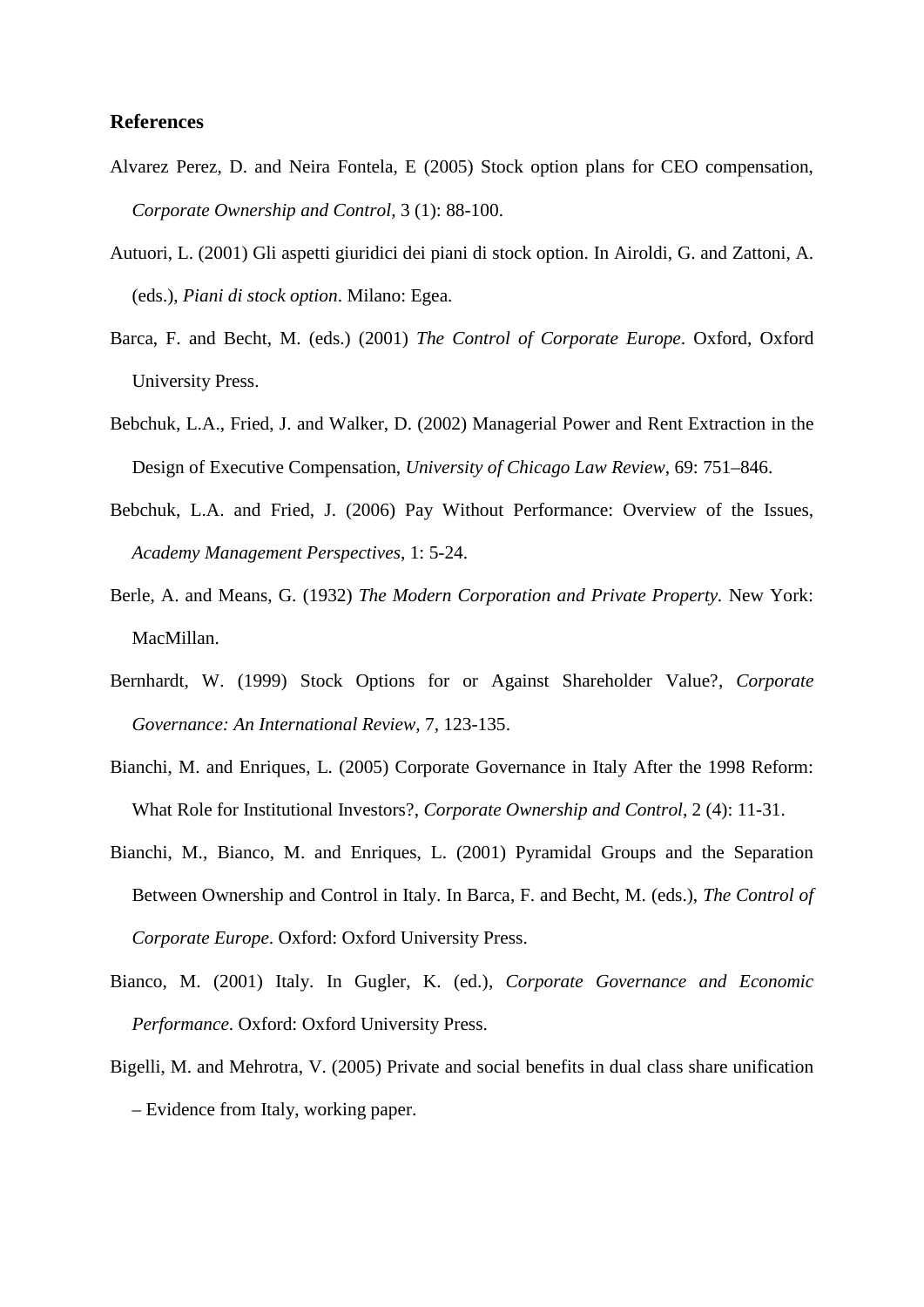- Brandes, P., Dharwadkar, R. and Lemesis, V. (2003) Effective Employee Stock Option Design: Reconciling Stakeholder, Strategic, and Motivational Issues, *Academy of Management Executive*, n.1, 77-93.
- Buck, T., Shahrim, A. and Winter, S. (2004) [Executive Stock Options in Germany: The](http://web.ebscohost.com/ehost/viewarticle?data=dGJyMPPp44rp2%2fdV0%2bnjisfk5Ie46bBRsqq1SbGk343y3qx68t6%2bSq2nt0ewpq5QnqewUrCtuEuzls5lpOrweezp33vy3%2b2G59q7RbSptEyzrbROtJzqeezdu33snOJ6u9jygKTq33%2b7t8w%2b3%2bS7SbSvrkyyq64%2b5OXwhd%2fqu37z4uqM4%2b7y&hid=117)  [Diffusion or Translation of US-Style Corporate Governance?,](http://web.ebscohost.com/ehost/viewarticle?data=dGJyMPPp44rp2%2fdV0%2bnjisfk5Ie46bBRsqq1SbGk343y3qx68t6%2bSq2nt0ewpq5QnqewUrCtuEuzls5lpOrweezp33vy3%2b2G59q7RbSptEyzrbROtJzqeezdu33snOJ6u9jygKTq33%2b7t8w%2b3%2bS7SbSvrkyyq64%2b5OXwhd%2fqu37z4uqM4%2b7y&hid=117) *Journal of Management & Governance*, 8 (2), 173-186.
- Certo, S.T., Daily, C.M., Cannella, A.A. and Dalton, D.R. (2003) Giving money to get money: How CEO stock options and CEO equity enhance IPO valuations, *Academy of Management Journal*, 46 (5): 643-653.
- Cesarini, F. (1986) Le offerte di azioni ai dipendenti: aspetti economici e tecnici nella recente esperienza delle società quotate italiane, *Rivista delle società*, November-December.
- Cheffins, B.R. (2003) Will Executive Pay Globalise Along American Lines?, *Corporate Governance: An International Review*, 11 (1), 8-24.
- Cheffins, B.R. and Thomas, R.S. (2004) The globalization (Americanization?) of Executive Pay, *Berkeley Business Law Journal*, Fall, 233-289.
- Conyon, M. J. and Murphy, K.J. (2000) The Prince and the Pauper? CEO pay in the United States and the United Kingdom, *Economic Journal*, 110: 640-671.
- Conyon, M.J. (2001) The Disclosure of UK Boardroom Pay: The March 2001 DTI Proposal, *Corporate Governance: An International Review*, 9 (4), 276-285.
- Dyck, A. and Zingales, L. (2004) Private benefits of control: An international comparison, *Journal of Finance*, LIX (2): 537-600.
- Eaton, J. and Rosen, H.S. (1983) Agency, delayed compensation, and the structure of executive remuneration, *Journal of Finance*, 38: 1489-1505.
- Faccio, M. and Lang, L. (2002) The ultimate ownership of Western European corporations, *Journal of Financial Economics*, 65 (3): 365-395.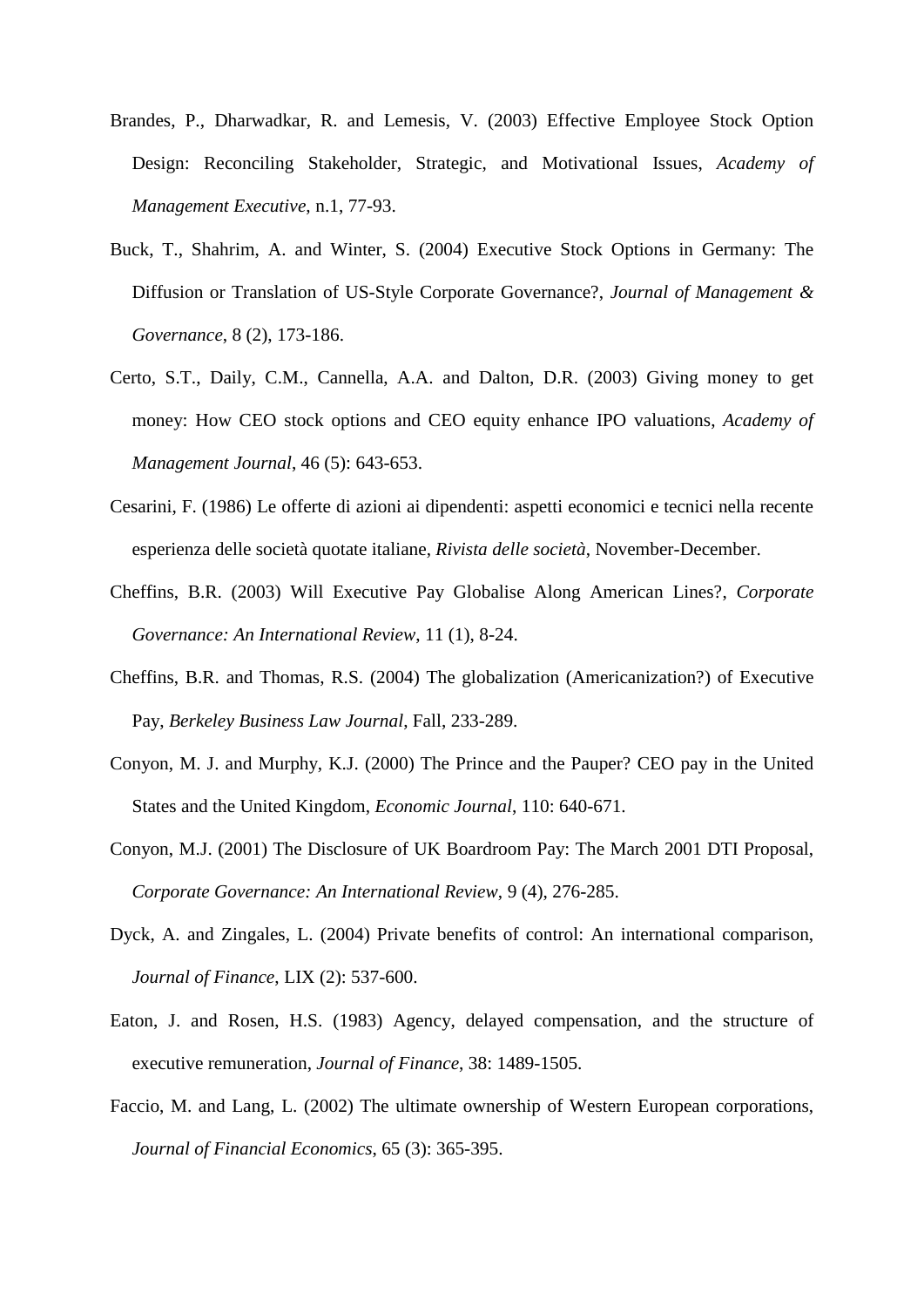- Fama, E. and Jensen, M. (1983) Separation of ownership and control, *Journal of Law and Economics*, 26: 301-325.
- Financial Accounting Standards Board (FASB) (2004) *FASB Statement No. 123 (revised), Share-Based Payment (FAS-123R)*.
- Fiss, P.C. and Zajac, E.J. (2004) The diffusion of ideas over contested terrain: The (non)adoption of a shareholder value orientation among German firms, *Administrative Science Quarterly*, 49, 501-534.
- Gianfrate, G. (2007) [What Do Shareholders' Coalitions Really Want? Evidence from Italian](http://web.ebscohost.com/ehost/viewarticle?data=dGJyMPPp44rp2%2fdV0%2bnjisfk5Ie46bBRsqq1SbGk343y3qx68t6%2bS62ot0ewpq5Qnq64Sa6wskqet8s%2b8ujfhvHX4Yzn5eyB4rOrSbGtrlC1qrVPt5zqeezdu33snOJ6u9jygKTq33%2b7t8w%2b3%2bS7SrKptEmxr7Y%2b5OXwhd%2fqu37z4uqM4%2b7y&hid=113)  [voting trusts,](http://web.ebscohost.com/ehost/viewarticle?data=dGJyMPPp44rp2%2fdV0%2bnjisfk5Ie46bBRsqq1SbGk343y3qx68t6%2bS62ot0ewpq5Qnq64Sa6wskqet8s%2b8ujfhvHX4Yzn5eyB4rOrSbGtrlC1qrVPt5zqeezdu33snOJ6u9jygKTq33%2b7t8w%2b3%2bS7SrKptEmxr7Y%2b5OXwhd%2fqu37z4uqM4%2b7y&hid=113) *Corporate Governance: An International Review*, 15 (2), 122-132.
- Gordon, J.N. and Roe, M.J. (eds.) (2004) *Convergence and persistence in corporate governance*. Cambridge: Cambridge University Press.
- Gualtieri P. (1993) *Dirigenti e capitali d'impresa: i piani di "stock option"*. Bologna: Il Mulino.
- Hall, B.J. (2000) What You Need to Know About Stock Options, *Harvard Business Review*, March-April, 121-129.
- Hall, B.J. and Liebman, J.B. (1998) Are CEO Really Paid Like Bureaucrats?, *Quarterly Journal of Economics*, 113 (3): 653-691.
- Hall, B.J. and Murphy, K.J. (2003) The Trouble with Stock Options, *Journal of Economic Perspectives*, 3: p49-70.
- Hansmann, H. (1988) "The ownership of the firm", *Journal of Law, Economics, and Organization*, 4: 267-304.
- Hambrick, D.C. (2005) Top management teams, Blackwell Encyclopaedic Dictionary of Organizational Behavior: 399.
- Hart, O. (1995) Corporate Governance: Some Theory and Implications, *The Economic Journal*, 105: 678-689.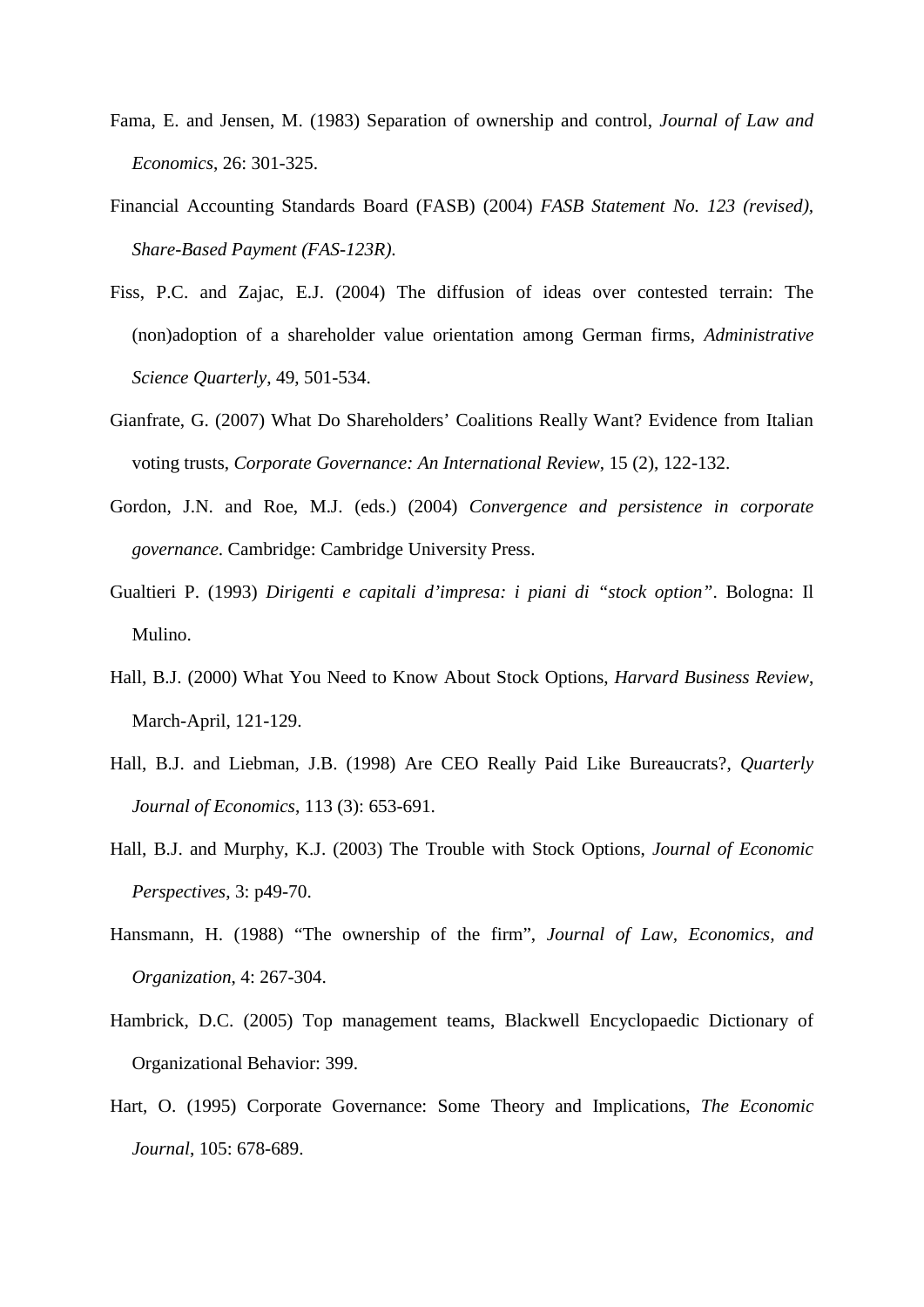Il Sole 24 Ore (2000a) Pirelli cede tlc in fibra per 6.750 mld, 27 September 2000.

Il Sole 24 Ore (2000b) Assogestioni chiama Consob sul caso Pirelli, 25 October 2000.

- International Accounting Standard Board (2004) *IFRS 2 – Share-based Payments*. London: IASCF.
- Jensen, M. and Murphy, K.J. (1990) CEO Incentives It's Not How Much You Pay, But How, *Harvard Business Review*, May-June, 138-153.
- Jensen, M.C. and Meckling, W.H. (1976) Theory of the Firm: Managerial Behavior, Agency Costs, and Capital Structure, *Journal of Financial Economics*, 3: 305-360.
- Jick, T.D. (1979) Mixing qualitative and quantitative methods: Triangulation in action, *Administrative Science Quarterly*, 24: 602-611.
- Johnson, S., La Porta, R., Lopez-de-Silanes, F. and Shleifer, A. (2000) Tunneling, *American Economic Review*, 90 (2), Papers and Proceedings of the One Hundred Twelfth Annual Meeting of the American Economic Association, 22-27.
- La Porta, R., Lopez-de-Silanes, F. and Shleifer, A. (1999) Corporate Ownership Around the World, *Journal of Finance*, 54 (2), 471-517.
- Lee, P. (2002) Not Badly Paid But Paid Badly, *Corporate Governance – An International Review*, 10 (2), 69-74.
- Marchica, M.T. and Mura, R. (2005) Direct and Ultimate Ownership Structures in the UK: An Intertemporal Perspective over the Last Decade, *Corporate Governance: An International Review*, 13(1): 26-45.
- Melis, A., Carta, S. and Gaia, S. (2008) Shareholder rights and director remuneration in blockholder-dominated firms. Why do Italian firms use stock options?, working paper presented at the conference on "Shareholder Rights, Shareholder Voting and Corporate Performance, University of Cagliari, 21-22 March 2008.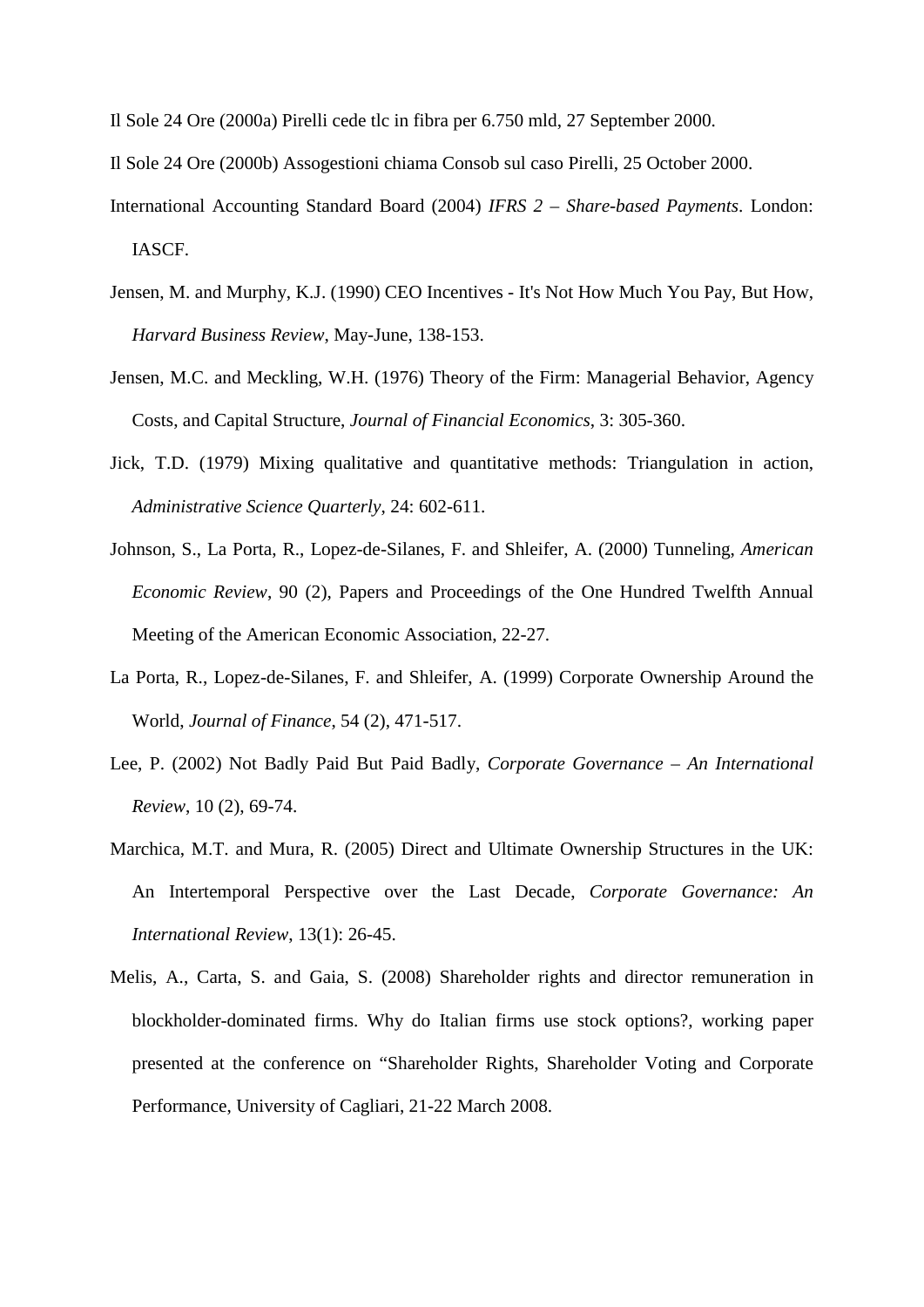- Melis, A. (1999) *Corporate governance – Un'analisi empirica della realtà italiana in un'ottica europea*. Torino: Giappichelli.
- Melis, A. (2000) Corporate Governance in Italy, *Corporate Governance: An International Review*, 8 (4): 347-355.
- Meyer, J.W. and Rowan, B. (1977) Institutional organizations: Formal structure as myth and ceremony, *American Journal of Sociology*, 83: 340-363.
- Molteni, M. (1997) I sistemi di corporate governance nelle imprese italiane di medie e grandi dimensioni. In Molteni, M. (ed.), *I sistemi di corporate governance nelle grandi imprese italiane*. Milano: Egea.
- Mosca, C. and Angelillis, A. (2008) Takeover Bids in Europe: Does the 13th Directive Lead to Convergence or Enhance Divergence? A First Answer in the Light of Initial Experiences, working paper presented at the 6th International Conference on Corporate Governance: The Evolution of Corporate Governance, Centre for Corporate Governance Research, Birmingham 30th June.
- Murphy, K. (2002) Explaining Executive Compensation: Managerial Power versus the Perceived Cost of Stock Options, *University of Chicago Law Review*, 69: 847–869.
- Nagaoka, S. (2005) Determinants of the Introduction of Stock Options by Japanese Firms: Analysis from the Incentive and Selection Perspectives, *Journal of Business*, 78 (6): 2289- 2315.
- Nenova, T. (2003) The value of corporate voting rights and control: A cross-country analysis, *Journal of Financial Economics*, 68(3), 325-351.
- Oliver, C. (1992) The antecedents of de-institutionalization, *Organization Studies*, 13, 563- 588.
- Rodrick, S.S. (ed.) (2000) *The stock options book.* Oakland: NCEO.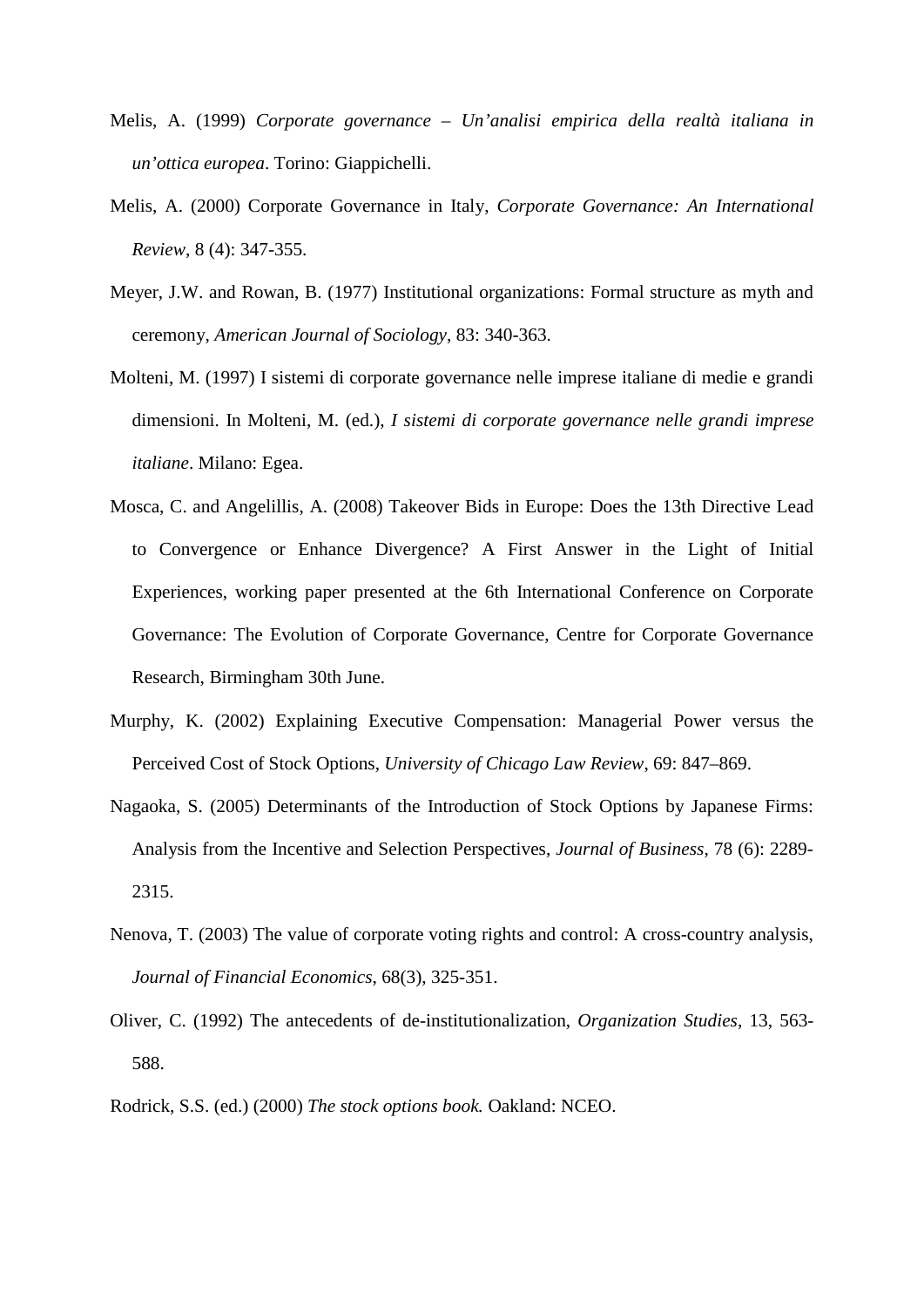- Sanders, G. and Tuschke, A. (2007) The adoption of institutionally contested organizational practices: The emergence of stock option pay in Germany, *Academy of Management Journal*, 50 (1): 33-56.
- Shleifer, A. and Visnhy, R. (1997) A survey of corporate governance, *Journal of Finance*, 52: 737-783.
- Strang, D. and Soule, S.A. (1998) Diffusion in organizations and social movements: From hybrid corn to poison pills, *Annual Review of Sociology*, 24: 265-290.
- Sykes, A. (2002) Overcoming Poor Value Executive Remuneration: Resolving the Manifest Conflicts of Interests, *Corporate Governance: An International Review*, 10 (4), 256-260.

Towers Perrin (2000) *Worldwide Total Remuneration Study*.

Towers Perrin (2005) *Equity incentives around the world*.

- Uchida, K. (2006) Determinants of stock option use by Japanese companies, *Review of Financial economics*, 15: 251-269.
- Westphal, J.D. and Zajac, E.J. (1998) The symbolic management of stockholders: Corporate governance reforms and shareholder reactions, *Administrative Science Quarterly*, 43(1): 127-153.
- Westphal, J.D. and Zajac, E.J. (2001) Decoupling policy from practice: The case of stock repurchase plans, *Administrative Science Quarterly*, 46: 202-228.
- Westphal, J.D., Gulati, R. and Shortell, S.M. (1997) Customization or conformity. An institutional and network perspective on the content and consequences of TQM adoption. *Administrative Science Quarterly*, 42: 366-394.
- Zattoni, A. (1999) The Structure of Corporate Groups: The Italian Case, *Corporate Governance: An International Review*, January, 38-48.

Zattoni, A. (2006) *Assetti proprietari e corporate governance*. Milano: Egea.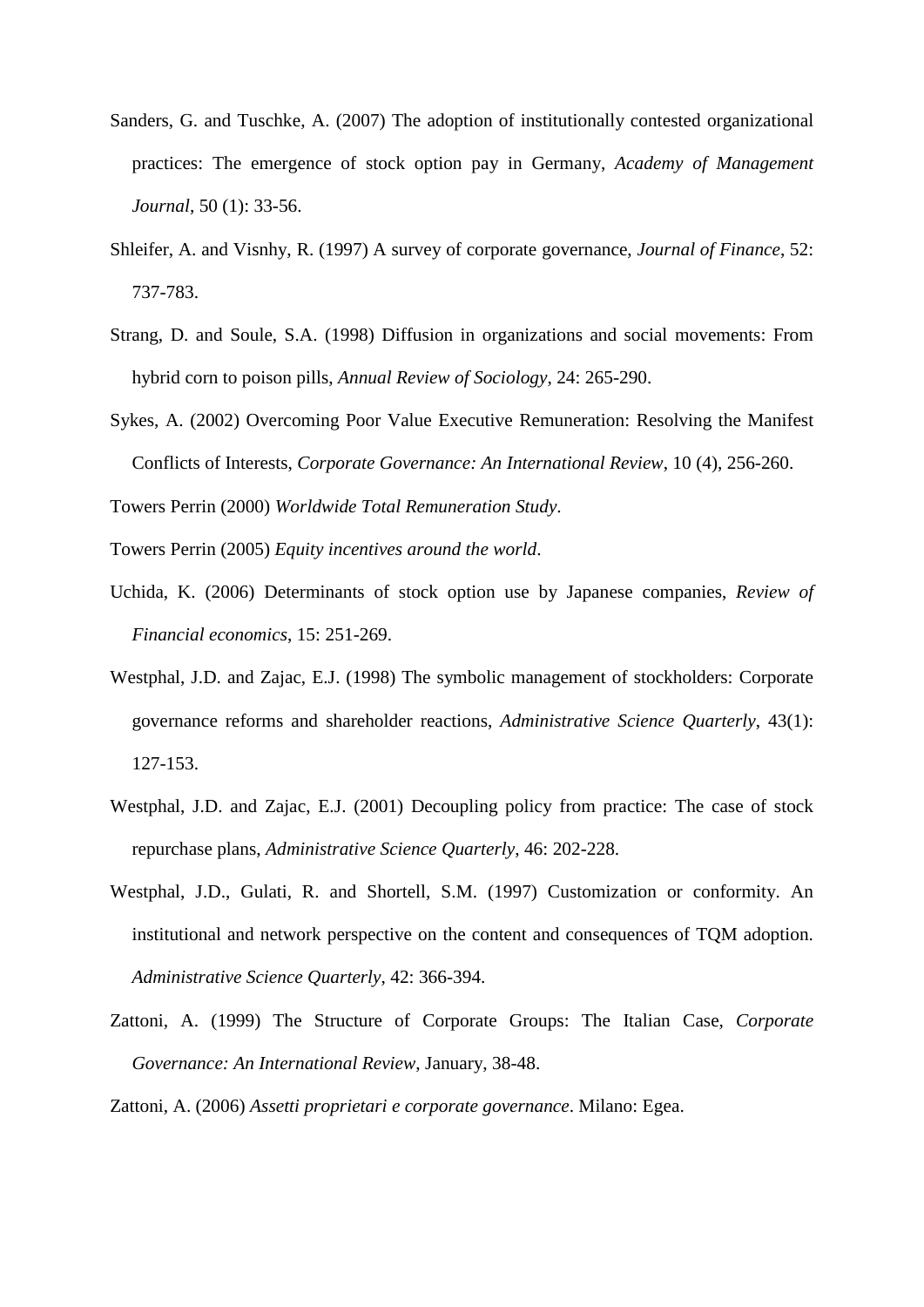- Zattoni, A. (2007) Stock Incentive Plans in Europe: Empirical Evidence and Design Implications, *Corporate Ownership and Control*, 4 (4): 56-64.
- Zattoni, A. and Cuomo, F. (2008) Why adopt codes of good governance? A comparison of institutional and efficiency perspectives, *Corporate Governance: An International Review*, 16 (1): 1-15
- Zucker, L.G. (1983) Organizations as institutions. In Bacharach S.B. (ed.) *Perspectives in organizational sociology. Theory and Research*. ASA Series, Vol 2 Greenwich, CT JAI Press.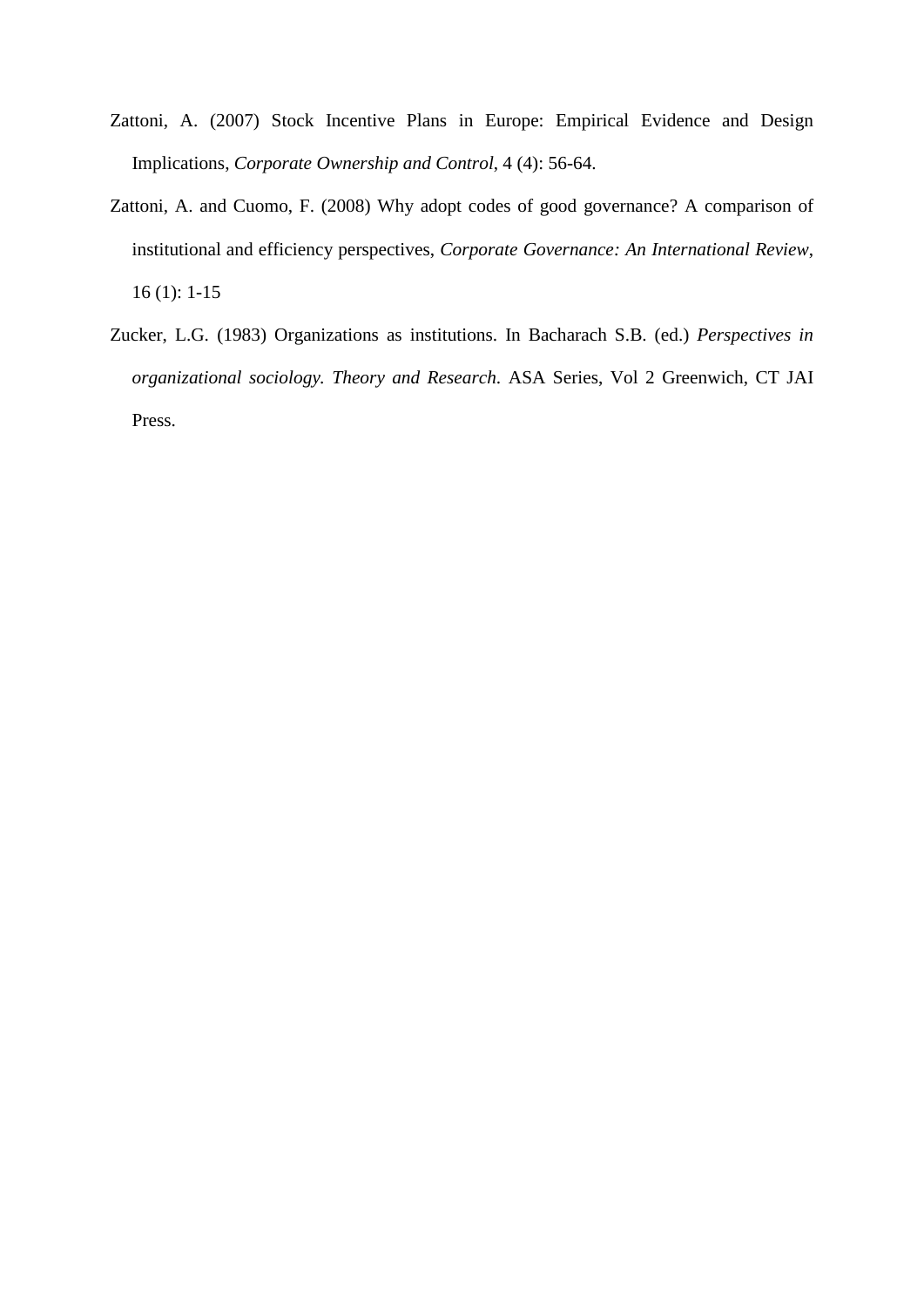|                                                | Tubic 1, The main characteristics of Italian histed companies at the cha of 1999 and at the cha of 2009<br>Sample 1999<br>Sample 2005 |           |           |            |           |           |
|------------------------------------------------|---------------------------------------------------------------------------------------------------------------------------------------|-----------|-----------|------------|-----------|-----------|
|                                                | Companies                                                                                                                             | Companies | All       | Companies  | Companies | All       |
|                                                | with plans                                                                                                                            | without   | companies | with plans | without   | companies |
|                                                |                                                                                                                                       | plans     |           |            | plans     |           |
| Number of companies                            | 60                                                                                                                                    | 178       | 238       | 57         | 193       | 250       |
| Industry                                       |                                                                                                                                       |           |           |            |           |           |
| - manufacturing                                | 27                                                                                                                                    | 82        | 109       | 20         | 76        | 96        |
| - services                                     | 15                                                                                                                                    | 21        | 36        | 17         | 61        | 78        |
| - financial                                    | 18                                                                                                                                    | 75        | 93        | 20         | 56        | 76        |
|                                                |                                                                                                                                       |           |           |            |           |           |
| Ownership structure                            |                                                                                                                                       |           |           |            |           |           |
| - controlling                                  |                                                                                                                                       |           |           |            |           |           |
| shareholder                                    | 45                                                                                                                                    | 133       | 178       | 36         | 154       | 190       |
| - ultimate family                              | 27                                                                                                                                    | 92        | 119       | 32         | 120       | 152       |
| - ultimate State                               | 8                                                                                                                                     | 9         | 17        | 4          | 15        | 19        |
| - syndicate agreements                         | 21                                                                                                                                    | 49        | 70        | 19         | 39        | 58        |
|                                                |                                                                                                                                       |           |           |            |           |           |
| Market capitalization                          | 8,721                                                                                                                                 | 1,114     | 3,000     | 4,648      | 2,091     | 2,681     |
| (mean in million euro)                         |                                                                                                                                       |           |           |            |           |           |
| Companies listed in the<br>previous five years | 22                                                                                                                                    | 58        | 80        | 26         | 67        | 93        |

*Table 1: The main characteristics of Italian listed companies at the end of 1999 and at the end of 2005*

Sources of data: (i) Italian Stock Exchange for industry and market capitalization of listed companies; (ii) Consob for ownership structure of listed companies; (iii) companies' annual reports for the adoption of equity incentive plans.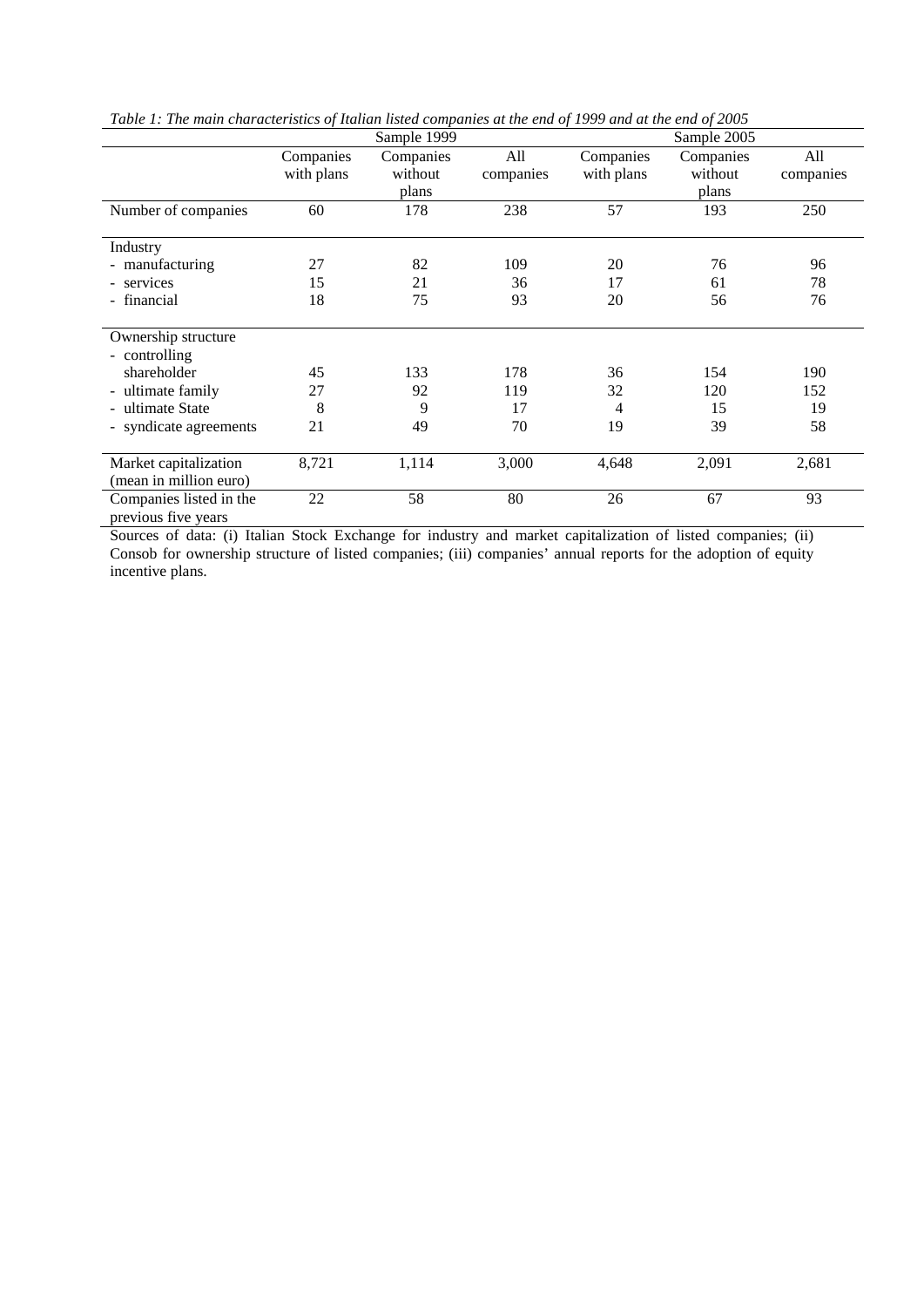|                                      | 1998-1999   |                  | 2004-2005   |                  |  |
|--------------------------------------|-------------|------------------|-------------|------------------|--|
|                                      | Coefficient | <b>Std Error</b> | Coefficient | <b>Std Error</b> |  |
| Constant                             | $-5.99***$  | .95              | $-4.24***$  | .82              |  |
| Absence of a controlling shareholder | $-.11$      | .46              | .54         | .45              |  |
| Ultimate family                      | .31         | .46              | .33         | .45              |  |
| <b>Ultimate State</b>                | .01         | .79              | $-.50$      | .80              |  |
| Syndicate agreements                 | .39         | .40              | .56         | .38              |  |
| Service industry                     | $-.24$      | .55              | $-.18$      | .43              |  |
| Financial industry                   | $-1.24*$    | .49              | $-.21$      | .45              |  |
| Log mkt cap                          | $1.78***$   | .29              | $.80**$     | .26              |  |
| Listed in the previous 5 years       | .32         | .38              | $.75*$      | .38              |  |
| Plans in 1998-1999                   |             |                  | .67         | .45              |  |
| Number of observations               | 59          |                  | 57          |                  |  |
|                                      | $64.03***$  |                  | 30.91***    |                  |  |

*Table 2. Logit models on the relationship between ownership structure and equity incentive plan's adoption*

 $\frac{1}{p}$  *p < .10;* \* *p < .05;* \*\* *p < .01;* \*\*\* *p < .001.*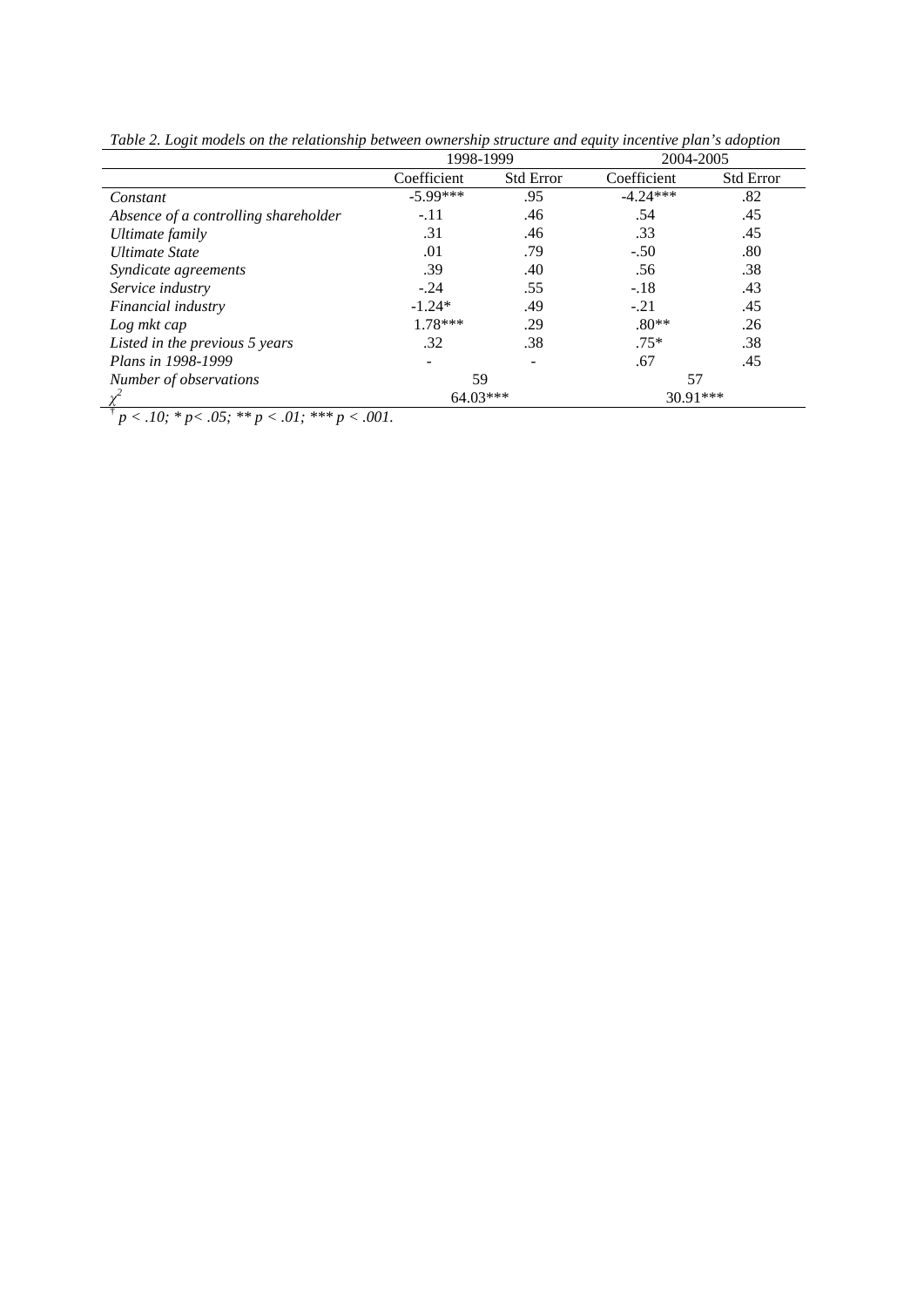| Characteristics of equity incentive plans |                         | Plans offered to less than 3 |           |             | All other plans |                  |             |
|-------------------------------------------|-------------------------|------------------------------|-----------|-------------|-----------------|------------------|-------------|
|                                           |                         |                              | employees |             |                 |                  |             |
|                                           |                         | Mean                         | Std       | $N^{\circ}$ | Mean            | <b>Std Error</b> | $N^{\circ}$ |
|                                           |                         |                              | Error     |             |                 |                  |             |
| 1) Content                                | Options                 | $1.00***$                    | .00       | 12          | .84             | .03              | 168         |
|                                           | <b>Shares</b>           | $.00***$                     | .00       | 12          | .17             | .03              | 166         |
| 2) Method                                 | Capital increase        | .83                          | .11       | 12          | .88             | .03              | 150         |
|                                           | Sell own shares         | .17                          | .11       | 12          | .13             | .03              | 150         |
| 3) Price                                  | Market value            | .67                          | .14       | 12          | .54             | .04              | 143         |
|                                           | Lower than market value | .33                          | .14       | 12          | .46             | .04              | 143         |
| 4) Parameters                             | Individual              | .33                          | .21       | 6           | .19             | .05              | 73          |
|                                           | Company                 | $1.00***$                    | .00       | 7           | .68             | .05              | 73          |
| 5) Goal                                   | Incentive               | .89                          | .11       | 9           | .94             | .02              | 99          |
|                                           | Retain                  | .59                          | .17       | 9           | .55             | .05              | 99          |
|                                           | Identity                | $.00**$                      | .00       | 9           | .10             | .03              | 99          |
| 6) Time horizon                           | Entire plan             | 4.89                         | .65       | 9           | 4.80            | .20              | 138         |
|                                           | Vesting period          | 1.50                         | .22       | 10          | 1.92            | .10              | 112         |
| 7) Lock-up                                |                         | $.00***$                     | .00       | 3           | .83             | .19              | 39          |

*Table 3. T-tests for difference-of-means between plans offered to less than 3 employees and all other plans* [vi](#page-45-5)

 $\frac{1}{p}$   $p$  < .10; \* p < .05; \*\* p < .01; \*\*\* p < .001.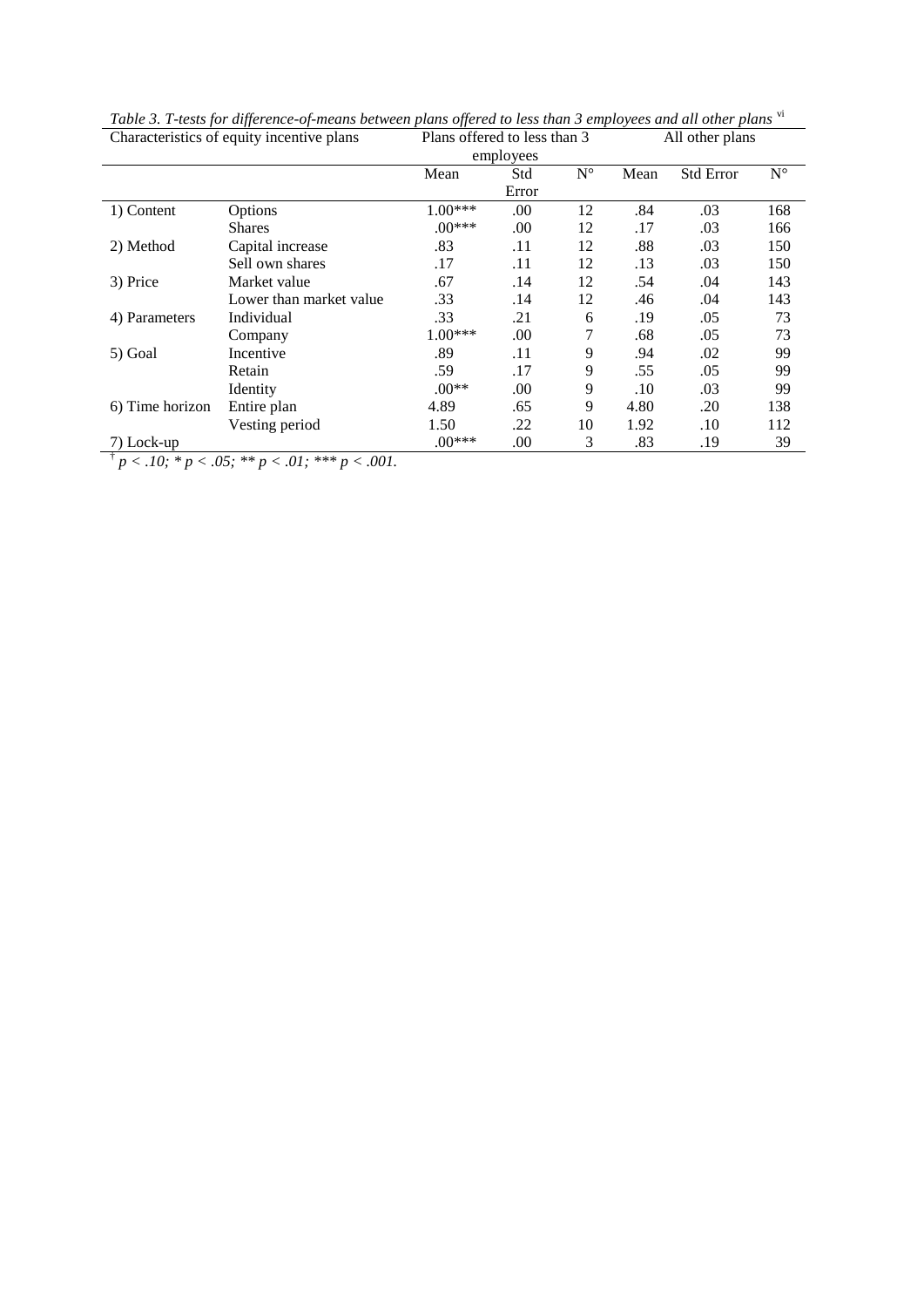| Characteristics of equity incentive plans |                         | Plans offered to less than 10 |                  |             | All other plans |                  |             |
|-------------------------------------------|-------------------------|-------------------------------|------------------|-------------|-----------------|------------------|-------------|
|                                           |                         | employees                     |                  |             |                 |                  |             |
|                                           |                         | Mean                          | <b>Std Error</b> | $N^{\circ}$ | Mean            | <b>Std Error</b> | $N^{\circ}$ |
| 1) Content                                | Options                 | .94                           | .06              | 17          | .84             | .03              | 163         |
|                                           | <b>Shares</b>           | .06                           | .06              | 17          | .17             | .03              | 161         |
| 2) Method                                 | Capital increase        | .88                           | .08              | 16          | .88             | .03              | 146         |
|                                           | Sell own shares         | .13                           | .08              | 16          | .14             | .03              | 146         |
| 3) Price                                  | Market value            | .56                           | .13              | 16          | .55             | .04              | 139         |
|                                           | Lower than market value | .44                           | .13              | 16          | .45             | .04              | 139         |
| 4) Parameters                             | Individual              | .29                           | .18              | 7           | .19             | .05              | 72          |
|                                           | Company                 | $1.00***$                     | .00.             | 8           | .68             | .05              | 72          |
| 5) Goal                                   | Incentive               | .85                           | $.10\,$          | 13          | .95             | .02              | 95          |
|                                           | Retain                  | .46                           | .14              | 13          | .58             | .05              | 95          |
|                                           | Identity                | $.00**$                       | .00              | 13          | .11             | .03              | 95          |
| 6) Time horizon                           | Entire plan             | 4.93                          | .67              | 14          | 4.79            | .21              | 133         |
|                                           | Vesting period          | 1.78                          | .26              | 14          | 1.90            | .10              | 108         |
| 7) Lock-up                                |                         | $.00***$                      | .00              | 4           | .85             | .19              | 38          |

*Table 4. T-tests for difference-of-means between plans offered to less than 10 employees and all other plans* 

 $\frac{1}{p}$  < .10; \* p < .05; \*\* p < .01; \*\*\* p < .001.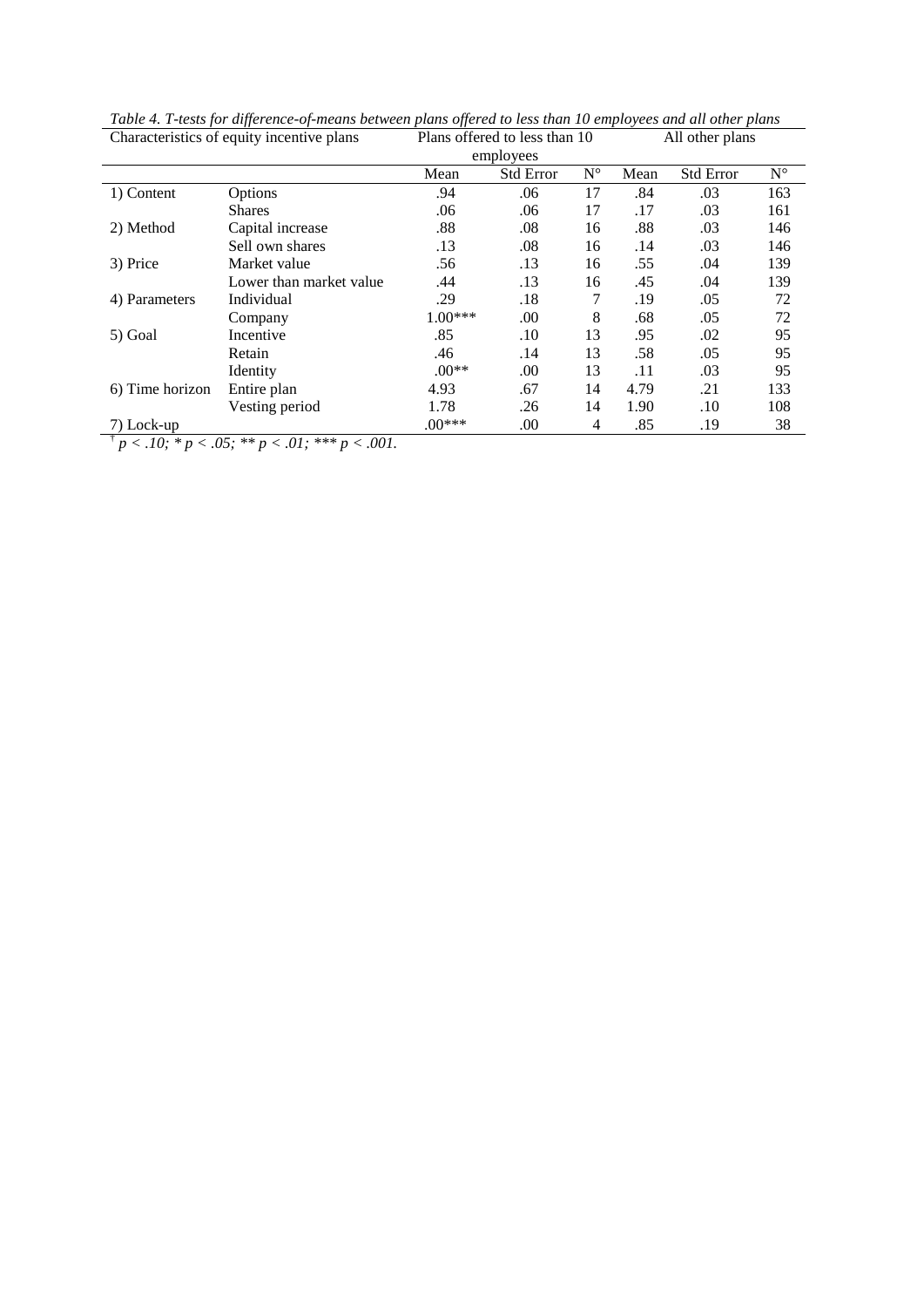| Characteristics of equity incentive plans |                         | Plans offered to directors |                  |             | All other plans |                  |             |
|-------------------------------------------|-------------------------|----------------------------|------------------|-------------|-----------------|------------------|-------------|
|                                           |                         | Mean                       | <b>Std Error</b> | $N^{\circ}$ | Mean            | <b>Std Error</b> | $N^{\circ}$ |
| 1) Content                                | Options                 | $.96*$                     | .03              | 49          | .81             | .04              | 122         |
|                                           | <b>Shares</b>           | $.04*$                     | .03              | 47          | .20             | .04              | 122         |
| 2) Method                                 | Capital increase        | $.74**$                    | .07              | 38          | .91             | .03              | 117         |
|                                           | Sell own shares         | $.26**$                    | .07              | 38          | .10             | .03              | 117         |
| 3) Price                                  | Market value            | $.80***$                   | .06              | 41          | .44             | .05              | 107         |
|                                           | Lower than market value | $.20***$                   | .06              | 41          | .56             | .05              | 107         |
| 4) Parameters                             | Individual              | .17                        | .08              | 23          | .20             | .05              | 55          |
|                                           | Company                 | $.91*$                     | .06              | 23          | .64             | .06              | 56          |
| 5) Goal                                   | Incentive               | .96                        | .04              | 28          | .93             | .03              | 75          |
|                                           | Retain                  | .46                        | .10              | 28          | .60             | .06              | 75          |
|                                           | Identity                | .14                        | .07              | 28          | .08             | .03              | 75          |
| 6) Time horizon                           | Entire plan             | 4.83                       | .34              | 40          | 4.90            | .25              | 99          |
|                                           | Vesting period          | 2.08                       | .17              | 42          | 1.78            | .12              | 69          |
| 7) Lock-up                                |                         | .88                        | .48              | 8           | .76             | .20              | 32          |
|                                           | $ -$<br>- - -           |                            |                  |             |                 |                  |             |

*Table 5. T-tests for difference-of-means between plans offered to directors and all other plans* 

 $p < .10; *p < .05; **p < .01; ***p < .001.$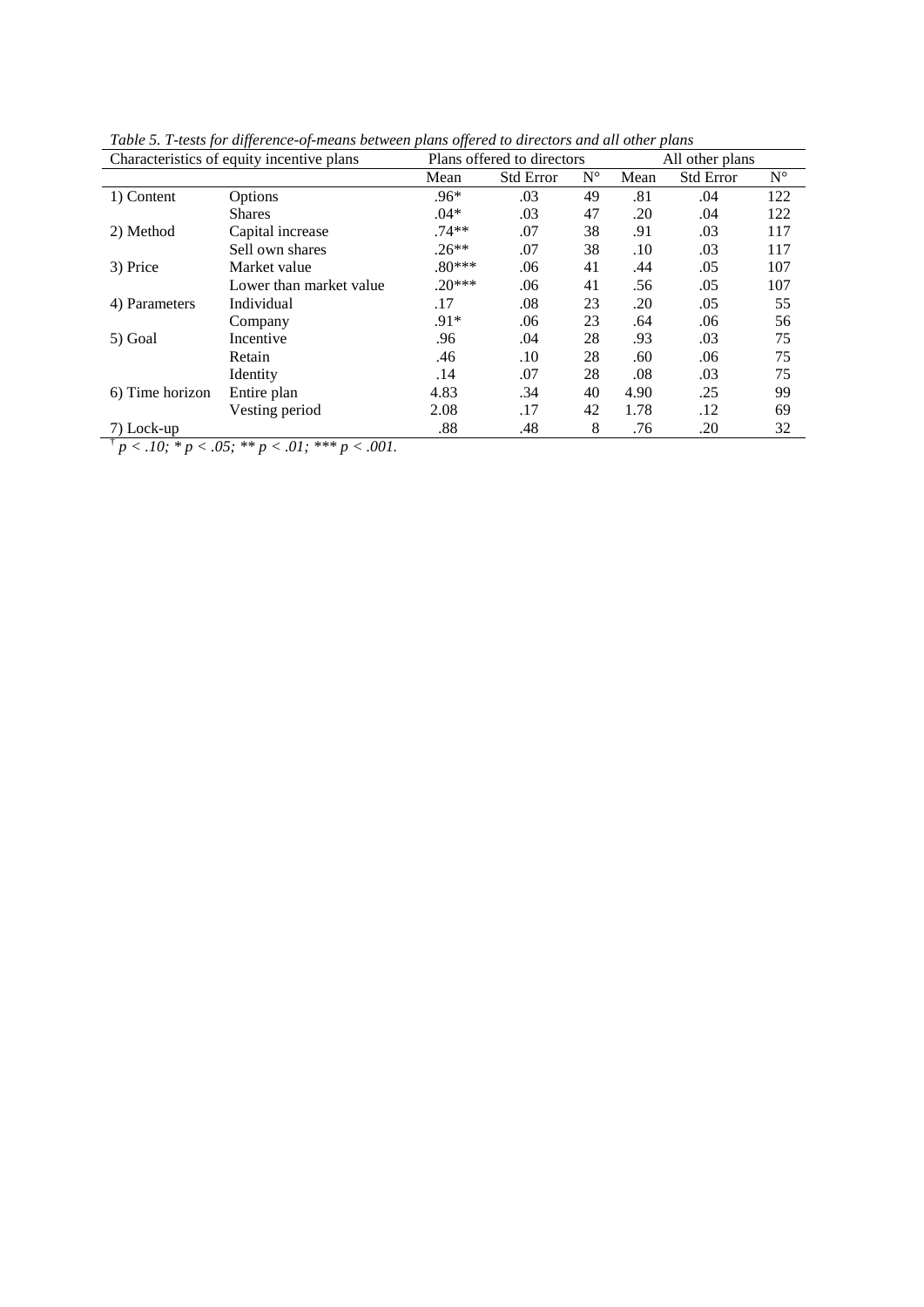| Characteristics of equity incentive plans |                                                                 | Plans issued in 1998-1999 |                  | Plans issued in 2004-2005 |      |                  |             |
|-------------------------------------------|-----------------------------------------------------------------|---------------------------|------------------|---------------------------|------|------------------|-------------|
|                                           |                                                                 | Mean                      | <b>Std Error</b> | $N^{\circ}$               | Mean | <b>Std Error</b> | $N^{\circ}$ |
| 1) Content                                | Options                                                         | $.68***$                  | .05              | 80                        | .99  | .01              | 101         |
|                                           | <b>Shares</b>                                                   | $.34***$                  | .05              | 80                        | .01  | .01              | 98          |
| 2) Recipients                             | Managers                                                        | $.85**$                   | .04              | 80                        | .65  | .05              | 98          |
|                                           | Employees                                                       | $.13**$                   | .04              | 80                        | .28  | .04              | 99          |
|                                           | <b>Directors</b>                                                | $.13***$                  | .04              | 80                        | .40  | .05              | 99          |
| 3) Method                                 | Capital increase                                                | .91                       | .03              | 79                        | .84  | .04              | 83          |
|                                           | Sell own shares                                                 | $.09^{\dagger}$           | .03              | 79                        | .18  | .04              | 83          |
| 4) Price                                  | Market value                                                    | $.17***$                  | .04              | 76                        | .91  | .03              | 79          |
|                                           | Lower than market value                                         | $.83***$                  | .04              | 76                        | .09  | .03              | 79          |
| 5) Parameters                             | Individual                                                      | $.30^{\dagger}$           | .08              | 33                        | .13  | .05              | 46          |
|                                           | Company                                                         | .74                       | .08              | 34                        | .70  | .07              | 46          |
| 6) Goal                                   | Incentive                                                       | .93                       | .03              | 56                        | .94  | .03              | 52          |
|                                           | Retain                                                          | $.43**$                   | .07              | 56                        | .71  | .06              | 52          |
|                                           | Identity                                                        | .09                       | .04              | 56                        | .10  | .04              | 52          |
| 7) Time horizon                           | Entire plan                                                     | $4.07***$                 | .27              | 61                        | 5.33 | .26              | 86          |
| ÷<br>$\sim$ $\sim$ $\sim$                 | Vesting period<br>$\sim$ $ \sim$ $\sim$<br>$\sim$ $\sim$ $\sim$ | $1.55*$                   | .18              | 36                        | 2.02 | .11              | 86          |

*Table 6. T-tests for difference-of-means between plans issued in 1998-99 and plans issued in 2004-05[vii](#page-45-6)*

 $\frac{p}{p}$  < .10; \* p < .05; \*\* p < .01; \*\*\* p < .001.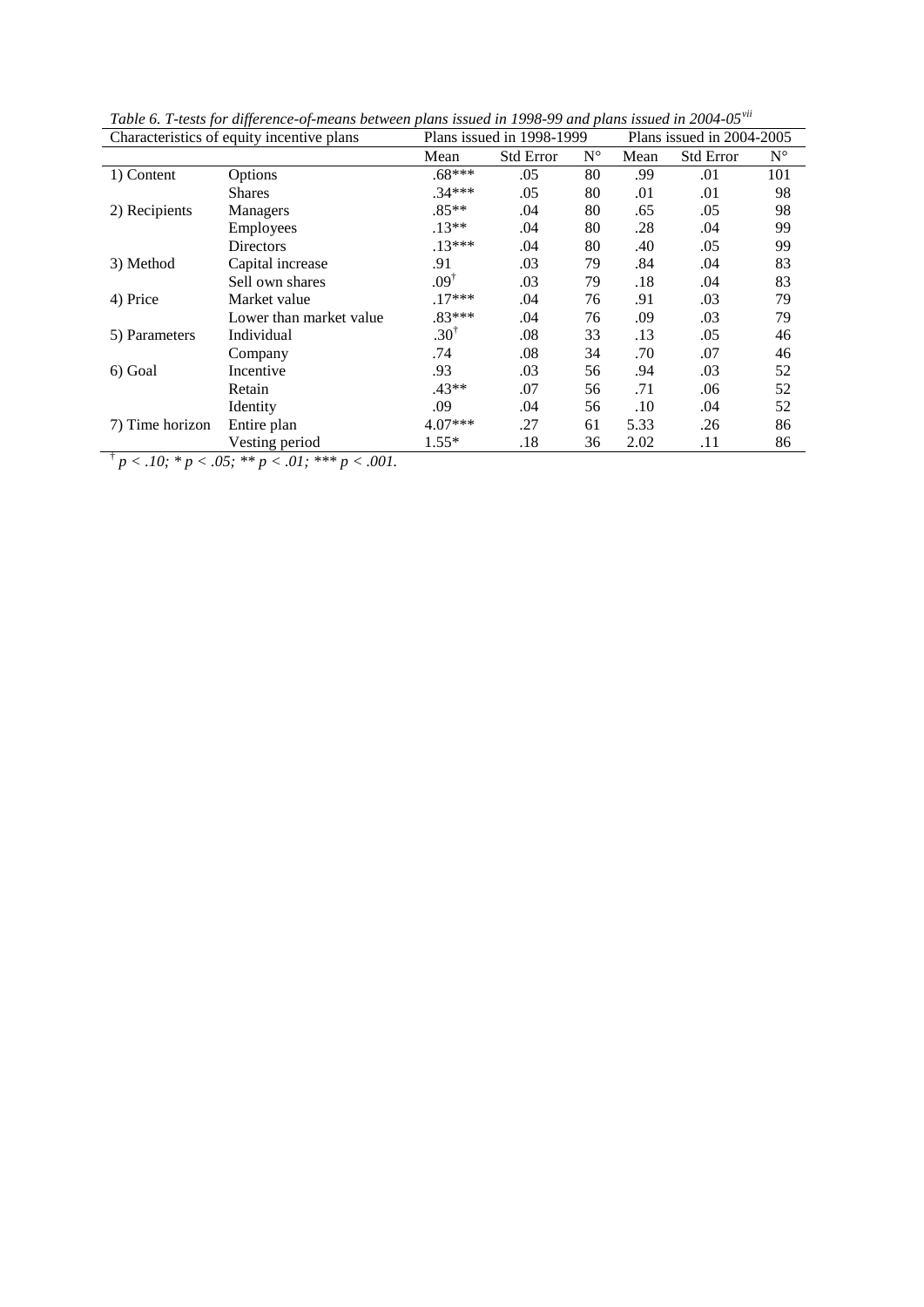## **Biography**

Alessandro Zattoni is Professor of Management at Parthenope University of Naples and Professor of Strategic Management and Corporate Governance at SDA Bocconi School of Management. His main interest of research is corporate governance, with a focus on board of directors, codes of good governance, pyramidal groups, and equity incentive plans.

Alessandro Minichilli is Assistant Professor at Bocconi University in Milan, where he received his Ph.D. in Business Administration and Management. His research interests are in the area of corporate governance, with a focus on the behavioural perspective on boards of directors. He is also interested in family business, and top management teams' impact on corporate performance.